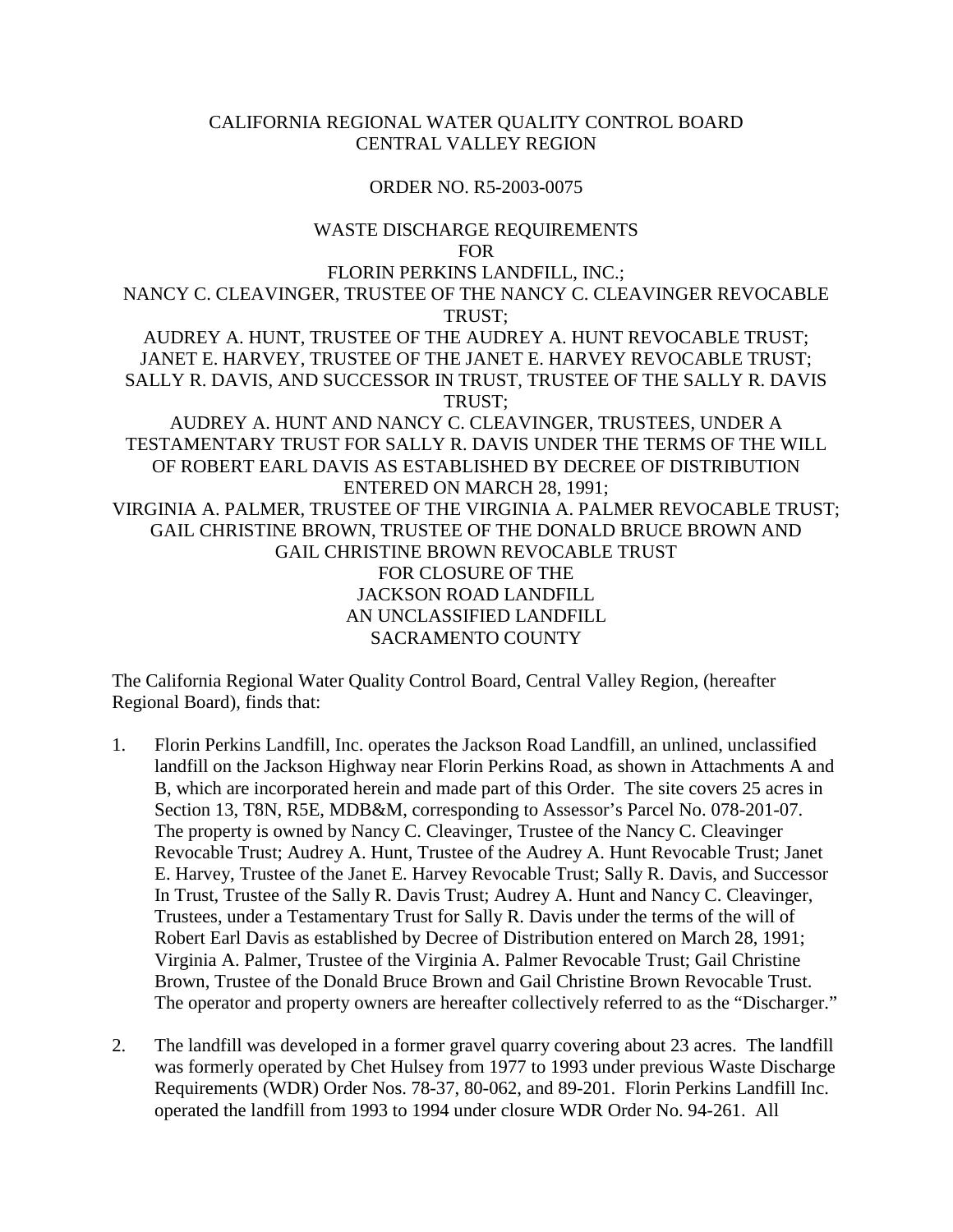previous WDRs limited the discharge to inert solid wastes. No Solid Waste Facilities Permit was issued to these operators by the Local Enforcement Agency because the landfill is unclassified. The landfill ceased operations in February 1994 but has not yet been closed (i.e. graded for drainage and covered).

Previous closure WDRs required a Final Closure and Postclosure Maintenance Plan (FCP) to be submitted by 1 November 1994 and landfill closure by 1 November 1995. The Discharger did not comply with this schedule. The Discharger recently submitted the FCP for the landfill but it is not yet complete. These revised WDRs include a new schedule with enforceable due dates for completion of the FCP and closure of the landfill. The WDRs also prescribe requirements for closure and postclosure maintenance and monitoring of the landfill.

### **WASTES AND UNIT CLASSIFICATION**

- 3. The landfill accepted solid wastes defined as "inert" under Section 20164 of Title 27. Under the Title 27 definition, an inert waste stream can include insignificant quantities of decomposable wastes. Previous WDR Order Nos. 78-37 and 80-062 limited the discharge of decomposable wastes to the landfill to wood and paper wastes up to ten percent by volume, while subsequent WDRs (Order Nos. 89-201 and 94-261) were more restrictive, limiting disposal to non-decomposable wastes, including concrete, dirt, construction and demolition debris, asphalt, and other miscellaneous inert wastes. Approximately 400,000 cubic yards of inert waste was discharged to the landfill. The actual percentage of decomposable wastes discharged to the landfill is unknown, but is expected to be small based on the limitations in previous WDRs. The landfill is an existing unclassified waste management unit under Section 20080(d) of Title 27.
- 4. Section 20320 of Title 27 authorizes the Regional Board to prescribe WDRs for discharges of inert wastes.

### **DESCRIPTION OF THE SITE**

- 5. The site is in an alluvial plain which slopes gently (6 to 8 feet per thousand feet) toward the Sacramento River to the west. The alluvial plain is part of the larger Victor Alluvial Plain.
- 6. Land within 1000 feet of the landfill is used for industrial, commercial, and residential purposes. The site is bounded by a gravel yard to the east (Teichert Land Company), a tree nursery to the west, the Jackson Highway to the south and Kiefer Boulevard to the north. Immediately south of the Jackson Highway from the landfill is the Florin Perkins Unclassified Landfill, an active inert waste landfill and materials recycling facility, also operated by the Discharger. North of Kiefer Boulevard from the landfill are various commercial and residential properties.
- 7. Approximately two acres of the site are used for perimeter setbacks, including 15 feet from both the north and south perimeters and 25 feet from the western perimeter. There was no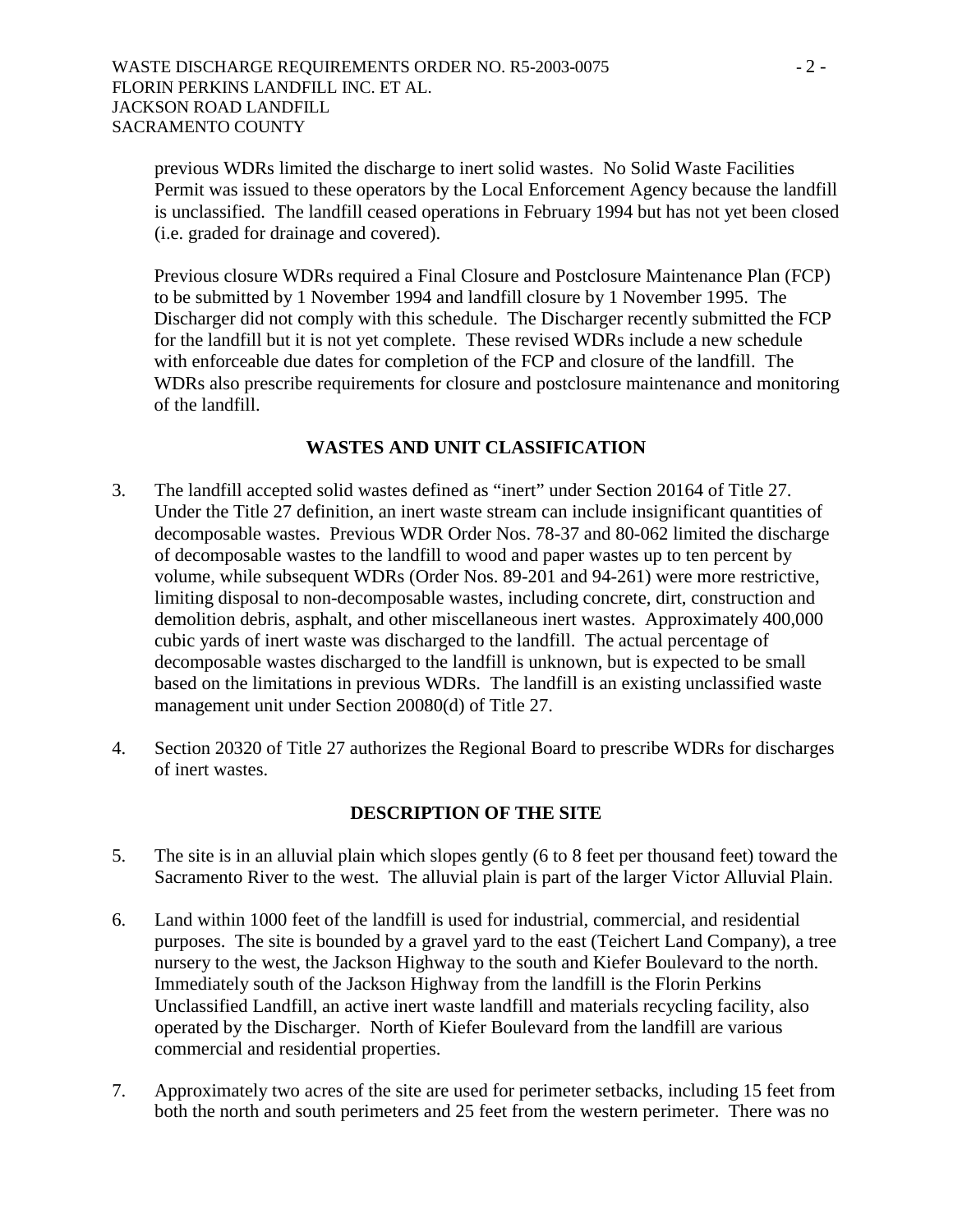setback from the eastern perimeter. The elevation of the surrounding grade is about 46 feet MSL to the north, south and west, and about 37 feet MSL to the east where the Teichert gravel yard is located.

- 8. The lowest elevation of waste is about 37 feet below ground surface (bgs) or 11 feet above mean sea level (MSL), corresponding to the bottom of the original quarry pit. Approximately 1.6 acres of the original pit near the facility entrance remains unfilled.
- 9. Two electric utility easements, one owned by Western Associates Power Authority (WAPA) and the other owned by the Sacramento Municipal Utility District (SMUD), traverse the site from southeast to northwest. There are also two transmission towers (one on each easement) on mounds of native soil (15 feet MSL) in undeveloped portions of the landfill area. A setback was maintained from the towers during landfill operations to prevent damage to the towers. In 1999, the utility towers were replaced with utility poles, which allowed filling in the setback area to achieve final cover grades.

### **Landfill Gas**

10. It is not known whether the landfill produces landfill gas (LFG) as a result of the decomposition of any wood or paper wastes that may have been discharged to the landfill under previous WDRs, as described in Finding No. 3. No LFG monitoring has been conducted at the site. Provision 13 of these WDRs requires the discharger to conduct an investigation to determine whether the landfill generates LFG and whether LFG controls and monitoring are needed to protect water quality (see Finding No. 23).

#### **GEOLOGY**

- 11. The site is underlain by the Victor Formation, which ranges from 90 to 150 feet in thickness and extends throughout most of Sacramento County. The Victor Formation consists of sands, silts, and clay with lenses of gravel and hardpan. Boring logs indicate that the soil underlying the site consists of 25 feet of sandy silt and clay underlain by a 20 to 30 foot thick layer of cobble and gravel mixed with sandy silt and clay. The base of the landfill is within the cobble/gravel zone. Underlying the cobble to a depth of at least 83 feet bgs (-14 feet MSL) is fine sandy silt and clay.
- 12. Laboratory tests of soil samples recovered from borings installed at the site indicate soil permeabilities ranging from  $10^{-5}$  to  $10^{-7}$  cm/sec. No samples of the gravel or cobble that underlies the landfill were recoverable from the borings, however. Based on soil type, the permeability of the gravel/cobble zone is likely orders of magnitude higher that that measured in the sandy silt and clay.
- 13. There are no known Holocene faults in the landfill area. The closest faults are in the Coast Range-Sierra Block boundary zone approximately 33 miles west of the facility and in the Sierra Nevada Mountain Range (Bear Mountains and Melones fault zones) approximately 30 miles east of the facility. Recorded magnitudes of seismic events along these faults range up to 7.0 on the Richter scale. The maximum probable earthquake acceleration for the site is 0.115 g.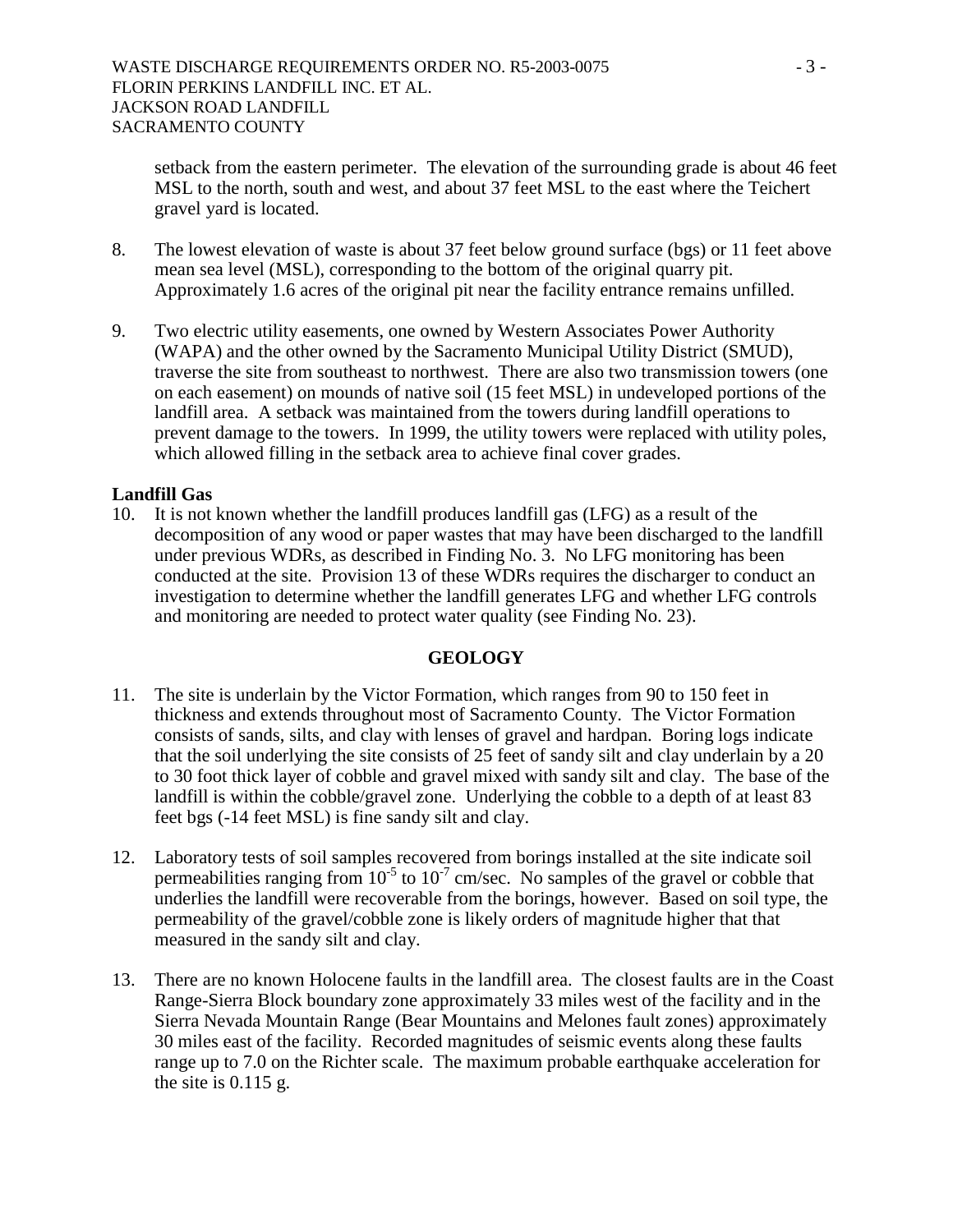#### **SURFACE AND STORM WATER**

- 14. The site is in the Florin Hydrologic Sub-Area of the Morrison Creek Hydrologic Area of the Valley American Hydrologic Unit in the Sacramento Hydrologic Basin Planning Area (as depicted on the interagency hydrologic maps prepared by the Department of Water Resources in August 1986). Local storm water system drainage is to the American River.
- 15. *The Water Quality Control Plan for the Sacramento River and San Joaquin River Basins, Fourth Edition* designates beneficial uses, establishes water quality objectives, and contains implementation plans and policies for all waters of the Basin.
- 16. The beneficial uses of the surface waters are domestic, municipal, agricultural, groundwater recharge, power generation, recreation, aesthetic enjoyment, fresh water replenishment, fresh water habitat, migration, spawning and preservation and enhancement of fish, wildlife and other aquatic resources.
- 17. The facility is within a 100-year flood plain based on the Federal Emergency Management Agency's (FEMA) Flood Insurance Rate Map, Community-Panel Number 060 266-0010E. The base flood elevation is 48 feet MSL, which would cause inundation of most of the landfill and surrounding area if it occurred. The discharger does not propose the construction of any structures to prevent inundation or washout from a 100-year flood and Title 27 does not require such measures for an inert waste landfill.
- 18. The 100-year, 24-hour precipitation event for the site is 4.42 inches and the average annual rainfall is 17.6 inches, based on "Rainfall Depth Duration Frequency" data for Sacramento County compiled by the Department of Water Resources.
- 19. The site is not currently graded for drainage. Storm water runoff either infiltrates into the landfill, flows to topographic low areas, or flows to unlined perimeter ditches. Runon from the Jackson Highway collected in an onsite drop inlet is currently routed to the Teichert property on the eastern portion of the site via underground pipes. The discharger proposes to re-route this drainage to an onsite detention basin to be constructed as part of landfill closure (see Finding No. 36).

#### **GROUNDWATER**

- 20. The beneficial uses of ground water in the vicinity of the site include domestic, municipal, industrial, and agricultural supply.
- 21. The depth to groundwater ranges from about 64 feet bgs (-14 feet MSL) at the end of the dry season to about 60 feet bgs (–10 feet MSL) at the end of the wet season based on a surrounding grade elevation of 46 feet MSL. The uppermost aquifer is unconfined and begins in the fine sandy silt underlying the gravel/cobble layer. The capillary fringe is estimated to be about two feet based on soil type. The direction of groundwater flow is to the south-southeast and the groundwater gradient is approximately 2.0 feet per 1,000 feet.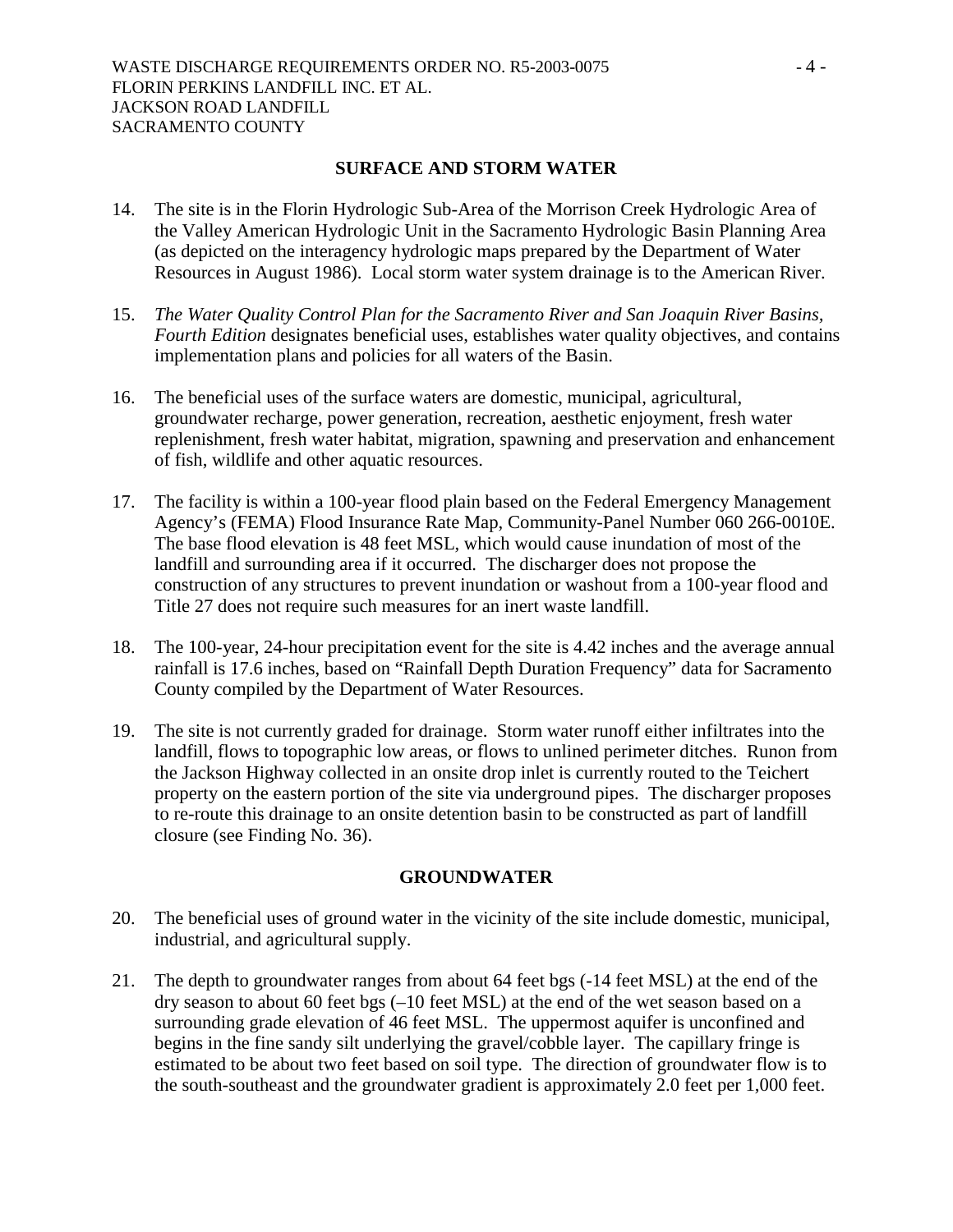- 22. The last local well survey was conducted in 1994. It is now estimated that there are up to 745 wells within a one-mile radius of the landfill, including domestic, industrial supply, and agricultural irrigation wells. At least five of these wells are domestic wells within 1,000 feet of the landfill, however it is not current known whether any of these wells are in use. These WDRs include a provision requiring the Discharger to conduct an investigation to identify all wells within a 250-foot radius north (i.e. upgradient) of the landfill and within a one-mile radius south (i.e. down gradient) of the landfill.
- 23. One of the two point of compliance wells at the site, side gradient well MW-2, shows historically elevated concentrations of total dissolved solids (TDS) compared to well MW-3 on the upgradient perimeter of the site. In December 2002, for example, TDS was detected at a concentration of 560 mg/L in MW-2, compared to 300 mg/L in MW-3. The TDS concentration in MW-2 also exceeds applicable water quality standards for the protection of groundwater beneficial uses include the agricultural standard of 450 mg/L and the secondary drinking water standard (maximum contaminant level) of 500 mg/L. The concentration of bicarbonate in MW-2 has also historically exceeded that detected in upgradient well MW-3. In December 2002, for example, bicarbonate was detected in MW-2 at 340 mg/L, compared to 81 mg/L in MW-3. Provision 13 of these WDRs requires the Discharger to investigate whether the elevated concentrations of TDS and bicarbonate detected in compliance well MW-2 may be the result of a landfill gas impact. To determine whether there may have been an historic release from the landfill, the monitoring and reporting program in these WDRs also requires that the discharger monitor for all major anions and cations in the groundwater and evaluate groundwater water quality trends and chemistry.

### **DATA ANALYSIS**

#### **Non-Statistical Method**

- 24. Sections 20415(e)(8) and (9) of Title 27 provide for the non-statistical evaluation of monitoring data that will provide the best assurance of the earliest possible detection of a release from a Unit in accordance with  $\S20415(b)(1)(B)(2 - 4)$  of Title 27. However, Title 27 does not specify a specific method for non-statistical evaluation of monitoring data. The Regional Board may specify a non-statistical data analysis method pursuant to Section 20080(a)(1) of Title 27.
- 25. Section  $13360(a)(1)$  of the California Water Code allows the Regional Board to specify requirements to protect underground or surface waters from leakage from a solid waste site, which includes a method to provide the best assurance of determining the earliest possible detection of a release.
- 26. For inorganic constituents generally detected in background (i.e., at least 10% of the data from background samples equal or exceed their respective MDL), the Discharger proposes to use the Tolerance Interval Method statistical data analysis procedure described in Section 20415(e)(8)(C) and the Final Closure Plan. Detection Monitoring Specifications F. 17 through 19 herein prescribe requirements for the statistical analysis of background and detection monitoring data.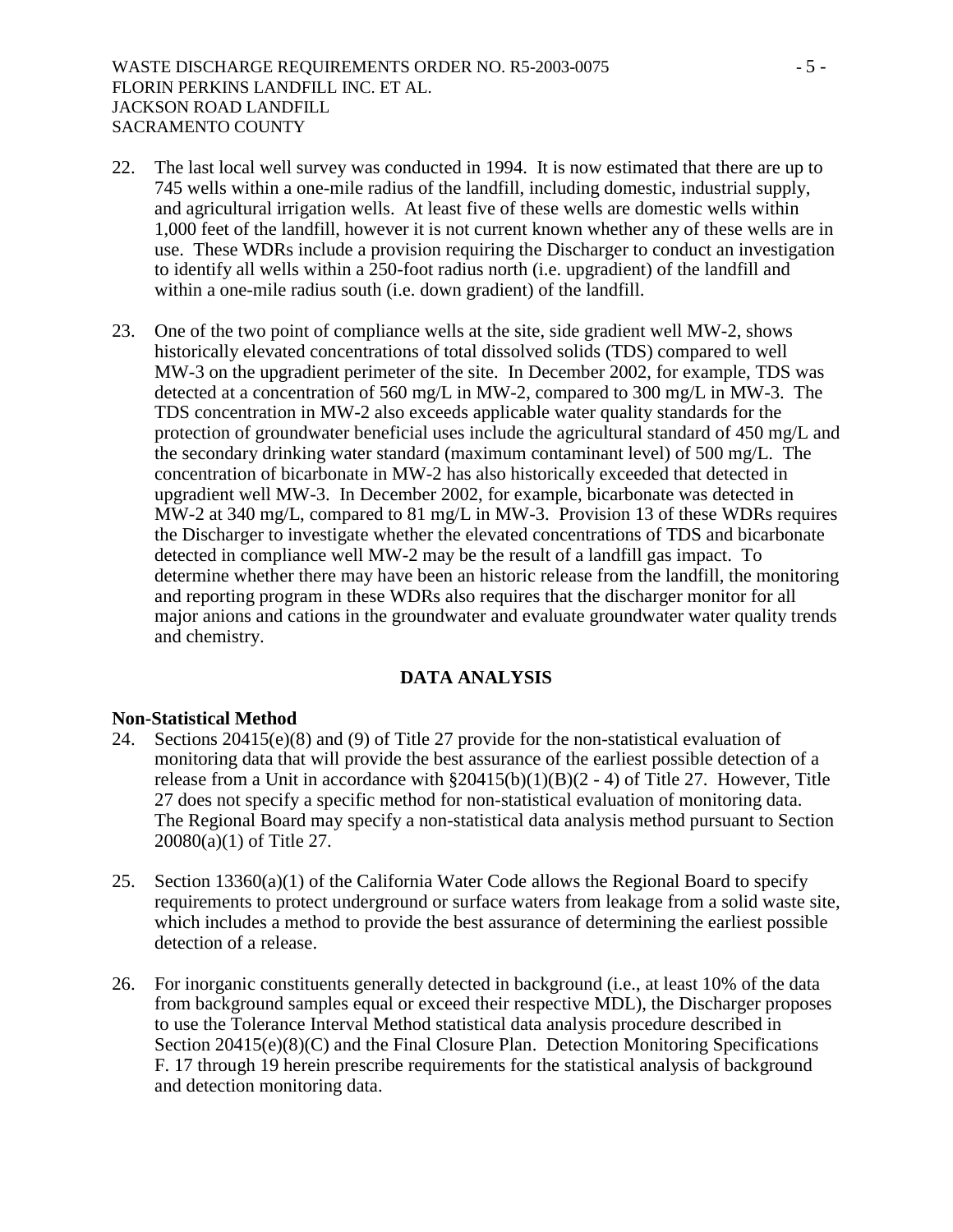27. For VOCs, other non-naturally occurring COCs, and for inorganic constituents not generally detected in background (i.e., less than 10% of the data from background samples equal or exceed their respective MDL), the Discharger proposes to use non-statistical data analysis in accordance with Title 27. Detection Monitoring Specifications 20 through 22 herein prescribe requirements for the non-statistical analysis of background and detection monitoring data.

## **LANDFILL CLOSURE**

28. Section 13360(a)(1) of the California Water Code allows the Regional Board to specify the design, type of construction, and/or particular manner in which compliance must be met in waste discharge requirements or orders for the discharge of waste at solid waste disposal facilities.

### **Proposed Landfill Cover**

- 29. The landfill has not yet been closed. Title 27 does not specify prescriptive closure requirements for an unclassified landfill. The Final Closure Plan proposes a nonprescriptive cover design as follows:
	- a. Foundation Layer: Inert waste and clean fill soil (described in Finding 30, see also Discharge Specification B.2 Closure Specifications C.2 and C.3)
	- b. Low hydraulic Conductivity Layer: none
	- c. Erosion Resistant Layer: Two feet of clean vegetative cover soil (described in Finding 31, see also Discharge Specification B.2 and Closure Specifications C.4 and C.5)
	- d. Vegetative Cover: native grass (see Closure Specification C.6)
- 30. The purpose of the foundation layer is to support the overlying vegetative cover soil in order to reduce differential settlement (see Closure Specifications C.2 and C.3). The foundation layer will consist of the upper one foot of the landfill surface, including interim cover soil, after it is brought to design grade using clean fill soil and imported inert wastes. Approximately 74,000 cubic yards of imported fill, including concrete, asphalt and clean soil, will be needed. The soil will be used to fill void spaces in the foundation layer of the cover. An existing stockpile of concrete will also be used to help fill an undeveloped portion of the pit near the facility entrance. The specifications for the soil and inert waste materials used in the foundation layer will include the following:
	- a. A 12 inch maximum particle size in the upper foot
	- b. A 30 percent maximum rock content in the upper foot
	- c. Moisture-conditioning and 90 percent compaction of the fill soil

There will be no foundation layer under the perimeter berm (Finding 32) or detention basin (Finding 36), since these structures are not part of the landfill cover.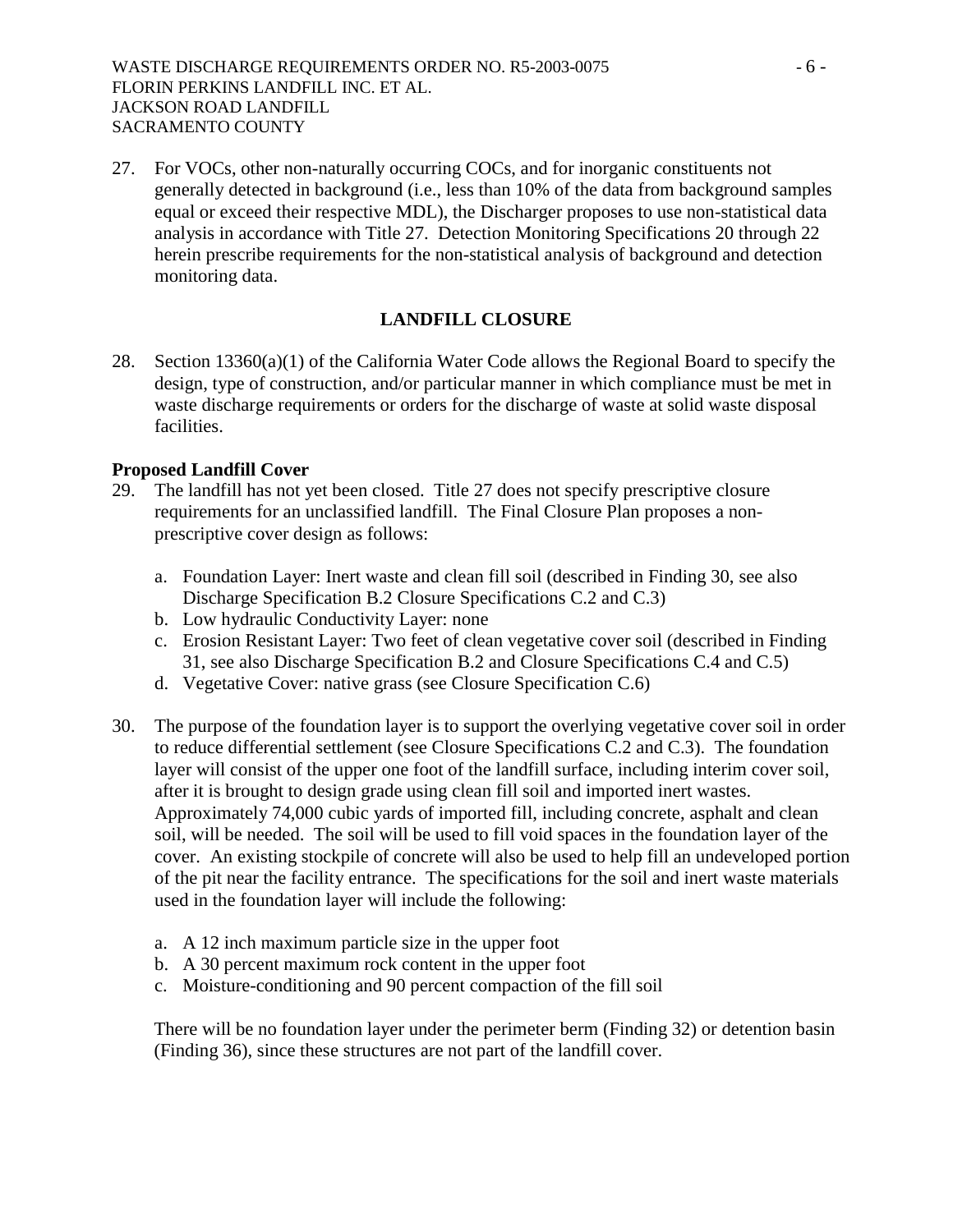31. Because the landfill is unclassified and is permitted only to accept inert wastes, there will be no low hydraulic conductivity layer in the final cover and no hydraulic conductivity specification for the erosion resistant soil layer. Approximately 81,000 in-place cubic yards of soil will be needed to construct the erosion-resistant layer. The soil will consist of sandy silt, clay and/or silty sand, moisture-conditioned and compacted to 90 percent. After installation and finish grading, the upper few inches of the soil will be scarified and hydroseeded in order to establish vegetative cover. Vegetative cover will consist of native grasses.

## **Proposed Grading**

- 32. The landfill will be graded as follows (see Attachment B: Facility Map):
	- a. Crest Area
		- − On the western side of the landfill
		- − Elongated shape, oriented NW-SE
		- − 53 feet MSL elevation
	- b. Side slopes
		- − 1.0 to 1.4% to the northeast, southeast, south and southwest.
		- − 3.75 : 1 horizontal-to-vertical (H:V) on north and west sides
		- − 2H:1V along east side
	- c. Perimeter
		- − 46 feet MSL on all sides except on the east side.
		- − The landfill will be buttressed by a perimeter berm constructed along eastern site boundary on the Teichert property. The berm will be graded at a 2H:1V slope toward the east. The top of the berm will be at 46 feet MSL and the eastern toe will conform to the elevation of the adjacent Teichert property (approximately 34 feet MSL).
		- − Berm will be about 1,350 feet long, 60 feet wide, and 12 feet high
		- The entire berm will constructed from clean soil engineered to 95 percent relative compaction.

Provision 10(d) of these WDRs requires that the Discharger submit a report demonstrating the stability of the final cover slopes, including the perimeter berm.

## **Precipitation and Drainage Controls**

- 33. The proposed precipitation and drainage controls include the following:
	- a. Landfill grading (described above)
	- b. Ditches, culverts and drop inlets which:
		- − Convey onsite drainage to detention basin
		- − Re-route run-on from south side of Jackson Highway into detention basin
	- c. A storm water detention basin
	- d. Outfall to Kiefer Boulevard storm drain
	- e. An eastern perimeter berm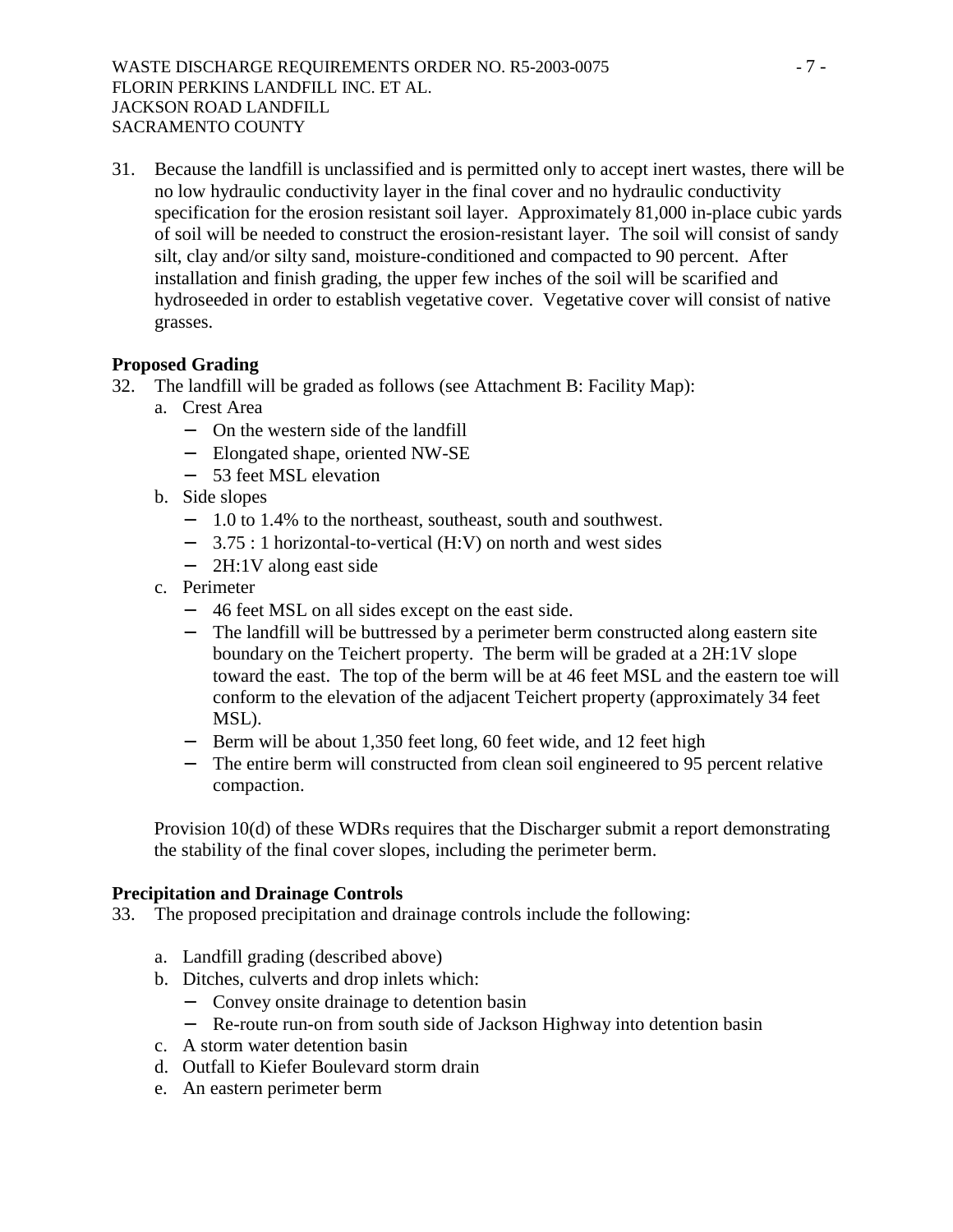The storm water drainage facilities are designed to collect and convey runoff from a 100 year, 24-hour storm event. The estimated peak runoff using the "Time of Concentration" method is 30 cubic feet per second (cfs).

- 34. Landfill runoff will be collected in onsite perimeter ditches and routed to a detention basin to be constructed on the eastern side of the site. Runoff from the northern half of the landfill will flow clockwise into the north end of the detention basin, while runoff from the southern half of the landfill will flow counterclockwise, via drop inlets and a culvert, to south end of the detention basin. The ditches will have a 1.5 feet minimum depth with a triangular cross-section, 1.5H:1V side slopes, and a 0.25 percent bottom slope. Runoff from the northeastern slope will sheet flow directly into the detention basin. Run-on from a ditch on the south side of the Jackson Highway currently flows through a culvert under the Jackson Highway onto the Teichert property. This runoff will be re-routed to the detention basin via installation of an onsite culvert and drop inlet (see Attachment B: Facility Map).
- 35. Landfill runoff will be discharged to a City of Sacramento storm drain along the north side of Kiefer Boulevard (see Attachment B). Due to the limited capacity of the storm drain, however, the City has imposed limitations on the discharge. The City has prohibited any discharge during the first six hours of a storm event and has limited the maximum discharge rate to 7.5 cfs. To meet these limitations, the Discharger proposes to construct an onsite detention basin in an undeveloped topographic low area along the eastern site perimeter. The purpose of the detention basin is to reduce peak runoff rates and regulate the discharge in order to meet the City's discharge requirements.
- 36. The detention basin will be unlined and rectangular in shape. The design parameters include the following:
	- a. Dimensions Approximately 1,080 feet long, 45 feet wide, and nine feet deep.
	- b. Elevation 37 feet MSL at bottom, 46 feet MSL at top, 45 feet MSL at spillway
	- c. Slopes
		- − 2H:1V, except for south interior slope which will be about 10H:1V below the zero freeboard elevation (44 feet MSL).
		- − Eastern interior slope will be western slope of perimeter berm
		- − Western interior slope will be eastern slope of the landfill.
	- d. Capacity
		- − Contains a 100-year, 24-hour storm event
		- − 91,560 cubic feet capacity between 38 and 44 feet MSL
		- − Allows for two feet of freeboard, emergency spillway maintains a one foot of freeboard
		- − Allows for one foot at bottom for sedimentation collection
		- − Calculations did not include water loss due to seepage

A portion of the eastern perimeter berm of the detention basin (approximately 25 feet) will be constructed on the Teichert property pursuant to an easement agreement to be negotiated between Teichert and the Discharger. Storm water will be discharged from the detention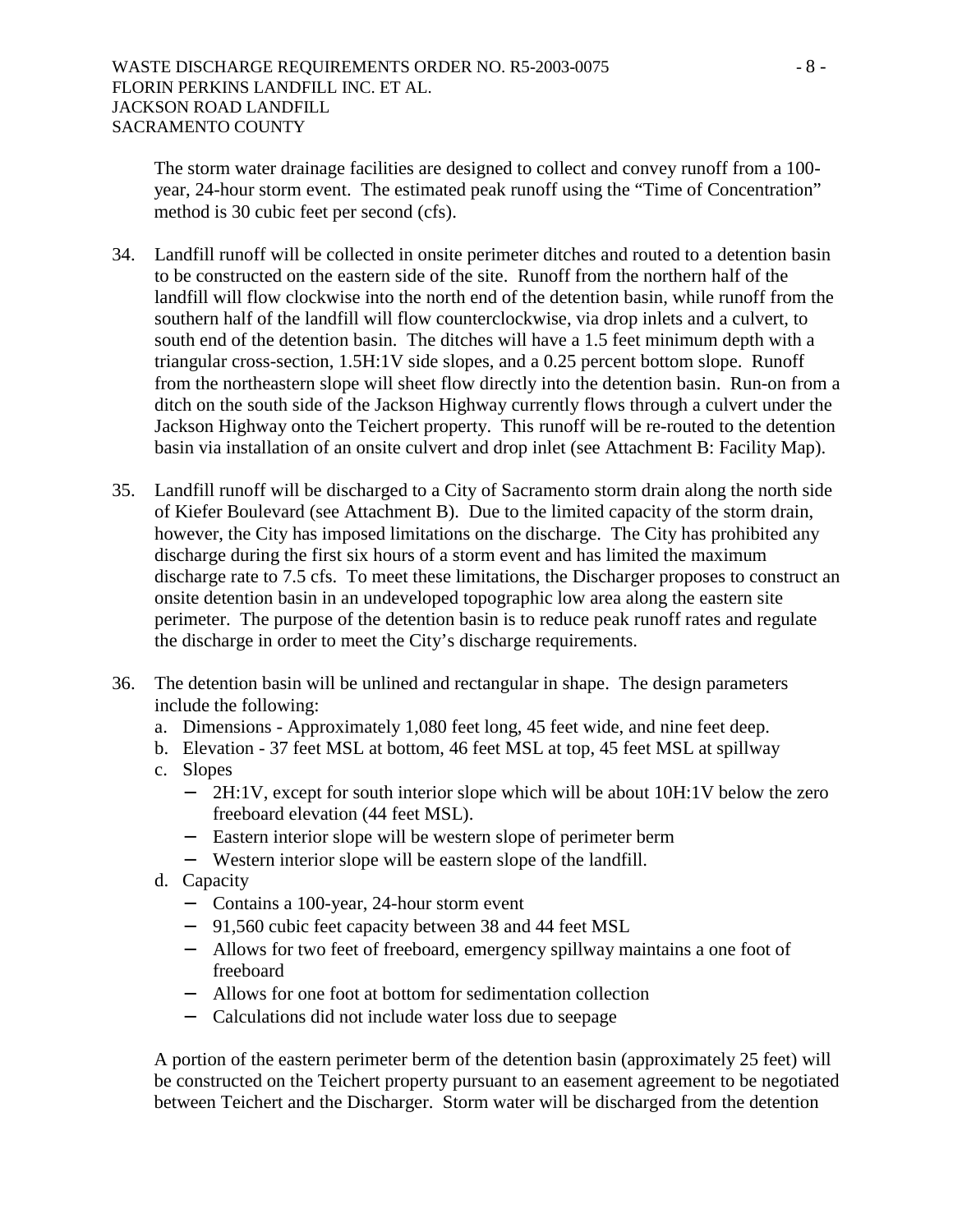basin by means of an outflow culvert extending from the north side of the basin to an existing culvert underneath Kiefer Boulevard. The outflow culvert will be equipped with a control gate connected to a pressure transducer placed in the storm drain along Kiefer Boulevard. When the storm drain is full, the control gate will close, preventing any discharge into the storm drain. Since the basin will be unlined, some storm water is also expected to infiltrate through the bottom of the pond. The emergency spillway will be on the north side of the basin at an elevation of 45 feet MSL, and will direct any overflow to Kiefer Boulevard. The spillway is intended to prevent a spill onto the landfill or Teichert property. The City has approved of the spillway.

### **FINANCIAL ASSURANCES**

37. Title 27 does not require the operator of an unclassified landfill to provide financial assurances for closure, postclosure maintenance, and/or corrective action. See Sections 22205(b), 22210(b), 22207(a), 22220(b) and 22222.

### **CEQA AND OTHER LEGAL REFERENCES**

- 38. The City of Sacramento prepared a Negative Declaration and filed a Notices of Determination for this facility with the Sacramento County Recorder 20 August 1979, in accordance with Section 15083 of the California Administrative Code and City of Sacramento environmental regulations. The City also issued a Special Use Permit for the project containing required mitigation measures, including a condition that the project conform to the requirements of the Regional Board.
- 39. The action to revise the WDRs is exempt from the provisions of the California Environmental Quality Act (Public Resources Code Section 21000, et seq.), in accordance with Title 14, California Code of Regulations (CCR) Section 15301 for existing facilities.
- 40. Section 13267(b) of California Water Code provides that: "In conducting an investigation specified in subdivision (a), the Regional Board may require that any person who has discharged, discharges, or is suspected of discharging, or who proposed to discharge within its region, or any citizen or domiciliary, or political agency or entity of this state who had discharged, discharges, or is suspected of discharging, or who proposed to discharge waste outside of its region that could affect the quality of the waters of the state within its region shall furnish, under penalty of perjury, technical or monitoring program reports which the board requires. The burden, including costs of these reports, shall bear a reasonable relationship to the need for the reports and the benefits to be obtained from the reports. The monitoring and reporting program required by this Order and the attached "Monitoring and Reporting Program No. R5-2003-0075" are necessary to assure compliance with these waste discharge requirements. The Discharger operates the facility that discharges the waste subject to this Order.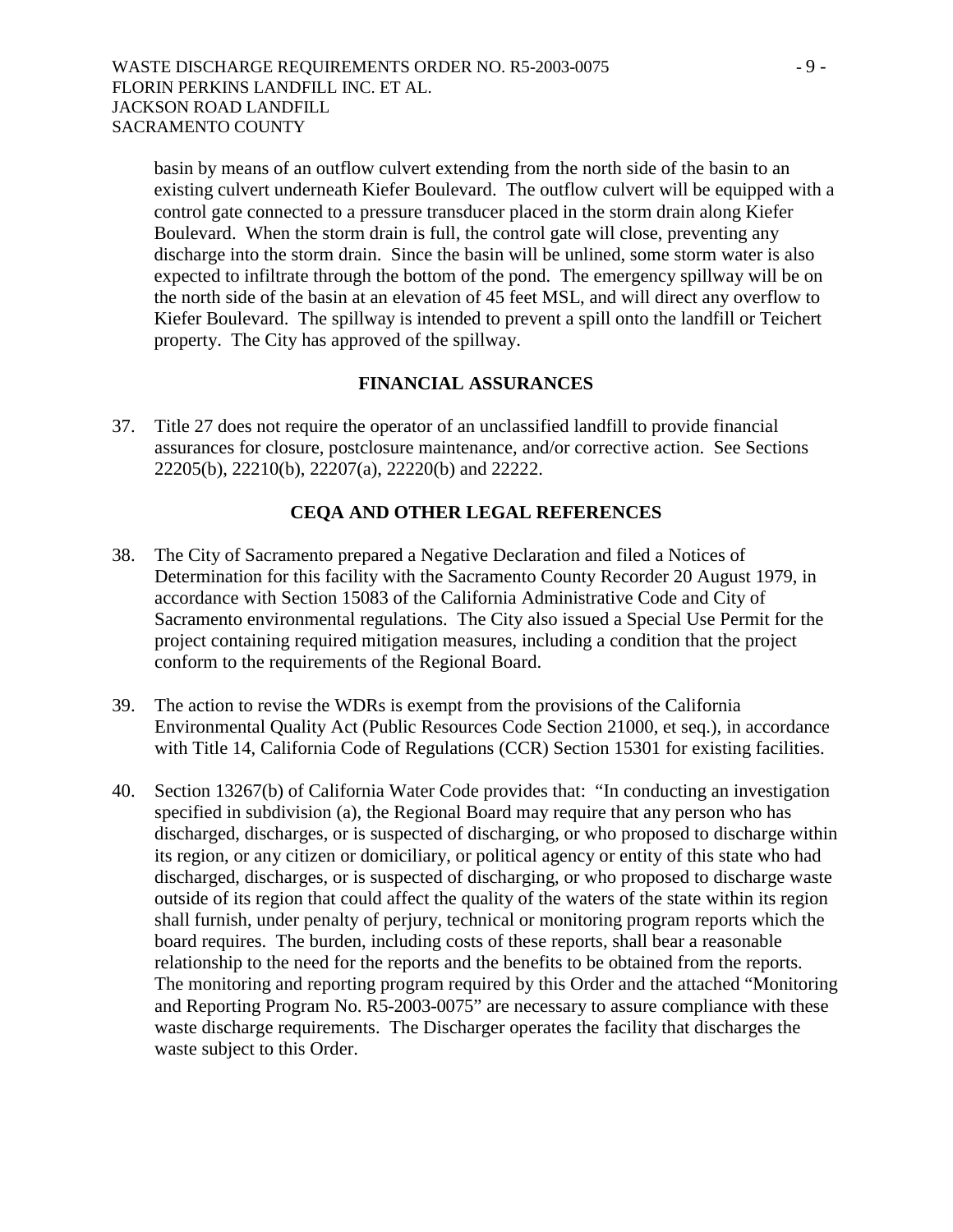- 41. This order implements:
	- a. *The Water Quality Control Plan for the Sacramento River and San Joaquin River Basins, Fourth Edition*;
	- b. Chapters 1 through 6, Subdivision 1, Division 2, Title 27, of the California Code of Regulations, effective 18 July 1997, and subsequent revisions;
	- c. The *Porter-Cologne Water Quality Control Act* (as amended January 1, 2002), Division 7, California Water Code.
	- d. State Water Resources Control Board Resolution No. 68-16, *Statement of Policy With Respect to Maintaining High Quality of Waters in California*.

## **PROCEDURAL REQUIREMENTS**

- 42. All local agencies with jurisdiction to regulate land use, solid waste disposal, air pollution, and to protect public health have approved the use of this site for the discharges of waste to land stated herein.
- 43. The Regional Board notified the Discharger and interested agencies and persons of its intent to prescribe waste discharge requirements for this discharge, and has provided them with an opportunity for a public hearing and an opportunity to submit their written views and recommendations.
- 44. The Regional Board, in a public meeting, heard and considered all comments pertaining to the discharge.
- 45. Any person affected by this action of the Regional Board may petition the State Water Resources Control Board to review the action in accordance with Sections 2050 through 2068, Title 23, California Code of Regulations. The petition must be received by the State Water Resources Control Board, Office of Chief Counsel, P.O. Box 100, Sacramento, California 95812, within 30 days of the date of issuance of this Order. Copies of the laws and regulations applicable to the filing of a petition are available on the Internet at [http://www.swrcb.ca.gov/water\\_laws/index.html](http://www.swrcb.ca.gov/water_laws/index.html) and will be provided on request.

**IT IS HEREBY ORDERED,** pursuant to Sections 13263 and 13267 of the California Water Code, that Regional Board Order No. 94-261 is rescinded, and that Florin Perkins Landfill, Inc. (operator) and Nancy C. Cleavinger, Trustee of the Nancy C. Cleavinger Revocable Trust; Audrey A. Hunt, Trustee of the Audrey A. Hunt Revocable Trust; Janet E. Harvey, Trustee of the Janet E. Harvey Revocable Trust; Sally R. Davis, and Successor In Trust, Trustee of the Sally R. Davis Trust; Audrey A. Hunt and Nancy C. Cleavinger, Trustees, under a Testamentary Trust for Sally R. Davis under the terms of the will of Robert Earl Davis as established by Decree of Distribution entered On March 28, 1991; Virginia A. Palmer, Trustee of the Virginia A. Palmer Revocable Trust; Gail Christine Brown, Trustee of the Donald Bruce Brown and Gail Christine Brown Revocable Trust (property owners), their agents, assigns and successors, in order to meet the provisions of Division 7 of the California Water Code and the regulations adopted thereunder, shall comply with the following: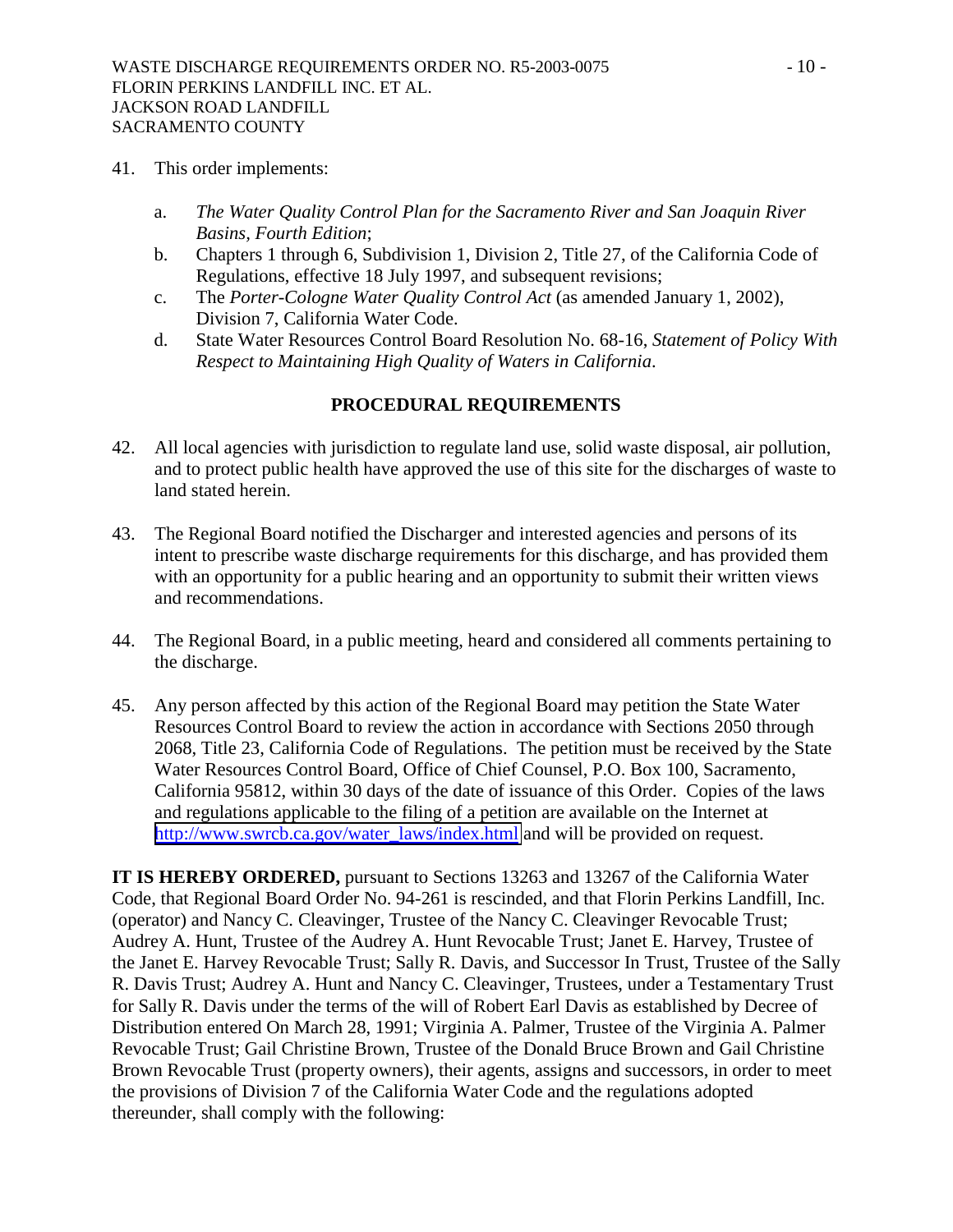### **A. PROHIBITIONS**

- 1. The discharge of non-inert wastes to the landfill, including wastes defined as "hazardous ", "designated" or "nonhazardous", as defined under Title 27, is prohibited.
- 2. The discharge of liquid or semi-solid waste (i.e., waste containing less than 50 percent solids) is prohibited.
- 3. The discharge of solid waste containing free liquid or moisture in excess of the waste's moisture holding capacity is prohibited.
- 4. The discharge of wood or other decomposable matter to the landfill is prohibited.
- 5. The discharge of wastes outside of the closure unit is prohibited.
- 6. The discharge shall not cause the release of pollutants, or waste constituents in a manner which could cause a condition of nuisance, degradation, contamination, or pollution of groundwater to occur, as indicated by the most appropriate statistical or nonstatistical data analysis method and retest method listed in this Order, the Monitoring and Reporting Program, or the Standard Provisions and Reporting Requirements.
- 7. The discharge shall not cause any increase in the concentration of waste constituents in soil-pore gas, soil-pore liquid, soil, or other geologic materials outside of the Unit if such waste constituents could migrate to waters of the State — in either the liquid or the gaseous phase — and cause a condition of nuisance, degradation, contamination, or pollution. To demonstrate compliance with this requirement, Provision 13 of these WDRs requires the Discharger to conduct an investigation to determine whether the landfill generates landfill gas and whether LFG may be impacting or threatening to impact water quality.
- 8. With the exception of storm water infiltration, the discharge of solid or liquid waste or leachate to groundwater is prohibited.
- 9. The discharge of treated or untreated wastewater, groundwater, or storm water runoff to any surface water or any surface water drainage course is prohibited without an NPDES permit authorizing the discharge.

### **B. DISCHARGE SPECIFICATIONS**

- 1. The discharge shall remain within the designated disposal area at all times.
- 2. The discharge of inert wastes to the facility shall be limited as follows: a. No inert wastes shall be used in construction of the erosion-resistant layer.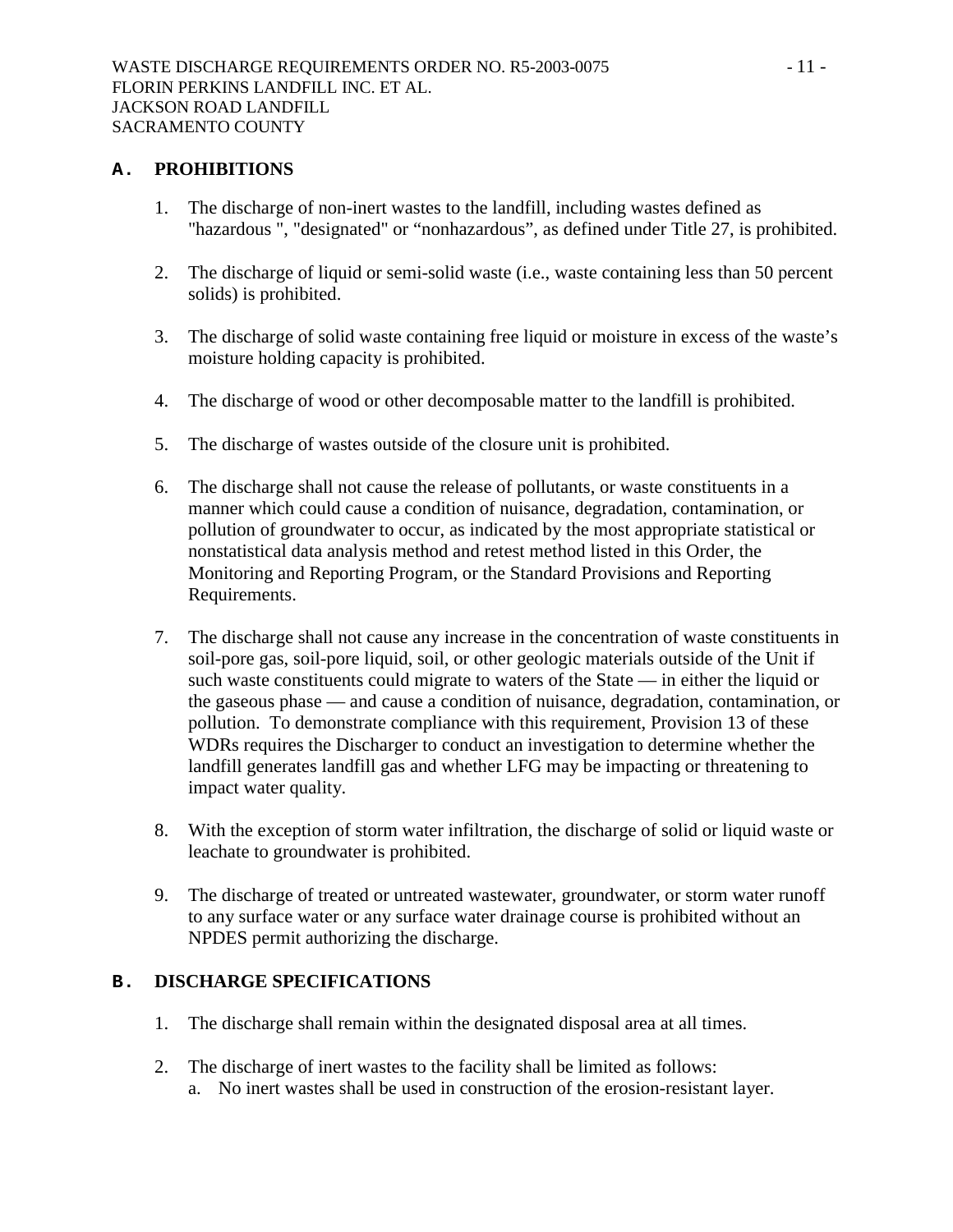- b. Inert wastes used in construction of the foundation layer shall be suitable for that purpose as specified in Closure Specifications C.2 and C.3.
- c. With the exception of existing landfill wastes underlying the western interior side slope (see Finding 36), no inert wastes other than clean soil shall be used in the construction of the detention basin and perimeter berm.
- 3. The disposal area shall be protected from any washout or erosion of wastes or covering material, and from inundation, which could occur as a result of floods having a predicted frequency of once in 100 years.
- 4. Annually, prior to the anticipated rainfall period, all necessary storm water controls, including runoff diversion channels, shall be in place to prevent:
	- a. Erosion of the landfill cover,
	- b. Sedimentation and clogging of storm drains, and
	- c. Flooding of the site.

## **C. CLOSURE SPECIFICATIONS**

1. The final cover shall be designed, graded, constructed and maintained to promote storm water runoff and to prevent to the greatest extent possible, ponding, inundation, erosion, slope failure, washout, and overtopping.

## **Foundation Layer**

- 2. The materials used for the foundation layer shall have appropriate engineering properties for a foundation layer in accordance with Section 21090(a)(1).
- 3. The foundation layer shall be engineered to minimize the potential for differential settlement so as not to affect the structural integrity of the final cover. Foundation layer soil shall be compacted to the maximum density obtainable at optimum moisture content using methods that are in accordance with accepted civil engineering practice.

### **Erosion-Resistant Layer and Vegetative Cover**

- 4. The erosion-resistant layer shall be constructed as described in Finding 31.
- 5. The soil used in the erosion-resistant layer shall support growth of the vegetative cover to the extent necessary to prevent erosion.
- 6. The erosion-resistant layer shall be planted with native or other suitable vegetation so as to provide effective erosion resistance. Vegetative cover shall be:
	- a. Resistant to foreseeable adverse environmental factors *(e.g., climate, disease, and pests)*;
	- b. Tolerant of the vegetative layer's soil conditions;
	- c. Rapidly of germinating and have a high percentage of surface coverage;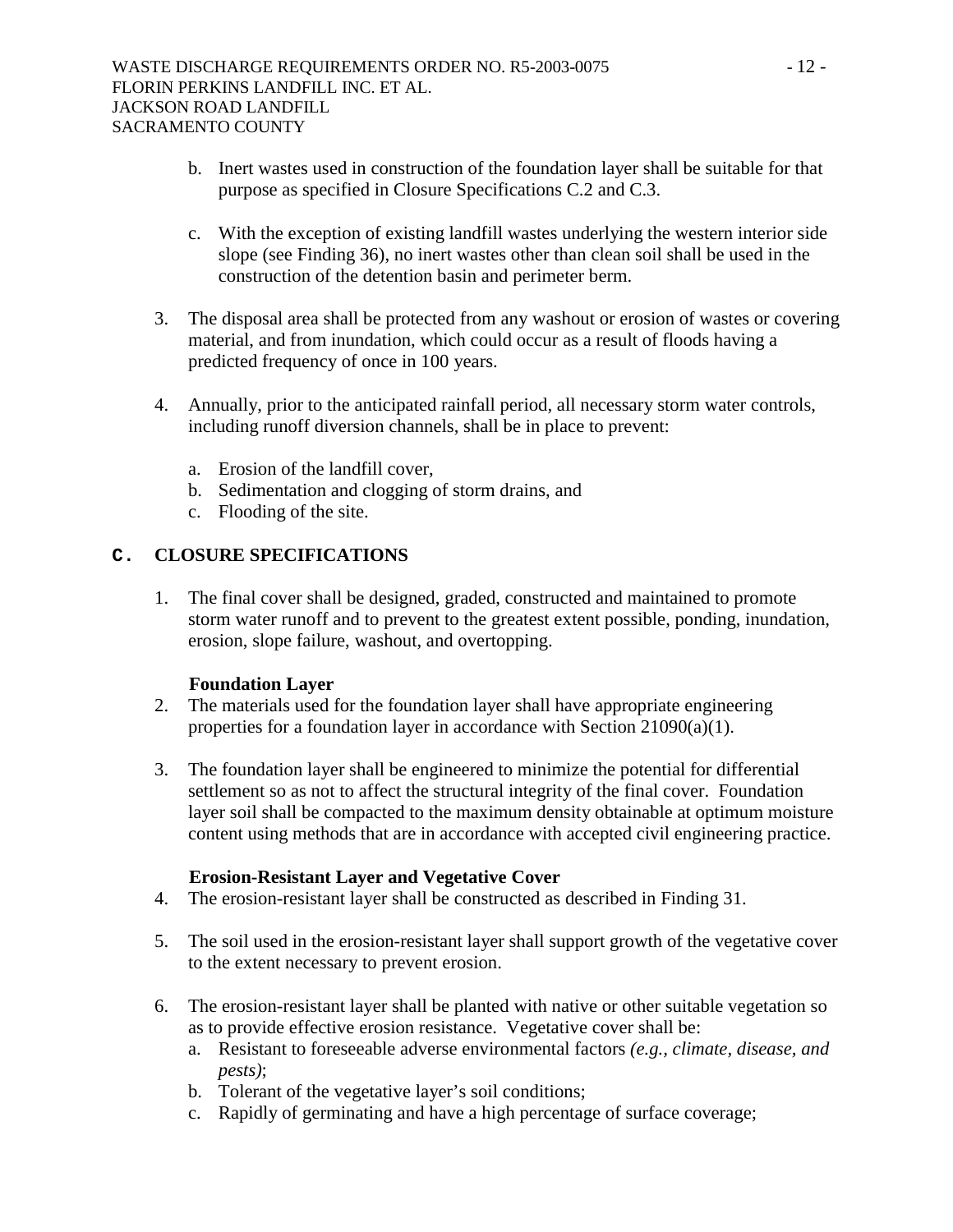- d. Sufficiently persistent and self-propagating to prevent surface erosion; and
- e. Compatible and harmonize with the proposed postclosure land use.

#### **Landfill Slopes**

- 7. The final cover slopes shall be designed, graded, constructed as described Finding 32 and the FCP.
- 8. The landfill cover shall be graded and maintained to promote lateral runoff of precipitation and to prevent ponding.
- 9. The cover grade shall not be less than one percent in any area.
- 10. All final cover slopes shall be designed and constructed to withstand a maximum probable earthquake.

#### **Drainage**

- 11. Precipitation and drainage control systems shall be designed and constructed to accommodate the anticipated volume of precipitation and peak flows from surface runoff under 100-year, 24-hour precipitation conditions.
- 12. Precipitation and drainage control systems shall be designed, constructed and operated to convey peak flows from a 100-year, 24-hour storm event.
- 13. Any proposed modifications in the detention pond shall be in accordance with a design report approved by the Executive Officer.

#### **Other**

- 14. The closed landfill shall be provided with at least two permanent monuments, installed by a licensed land surveyor, from which the location and elevation of all wastes, containment structures, and monitoring facilities can be determined throughout the postclosure maintenance period.
- 15. The landfill shall be closed in accordance with the time schedule listed in Provision 12.

## **D. CONSTRUCTION SPECIFICATIONS**

- 1. The final cover, including side slopes, shall consist of an erosion-resistant layer underlain by a foundation layer, as described in Findings 30 and 31. The foundation layer specifications shall include the following:
	- a. A 12 inch maximum particle size in the upper foot
	- b. A 30 percent maximum rock content in the upper foot
	- c. Moisture-conditioning and at least 90 percent compaction of the fill soil

The erosion resistant layer specifications shall include the following:

a. A 24 inch minimum thickness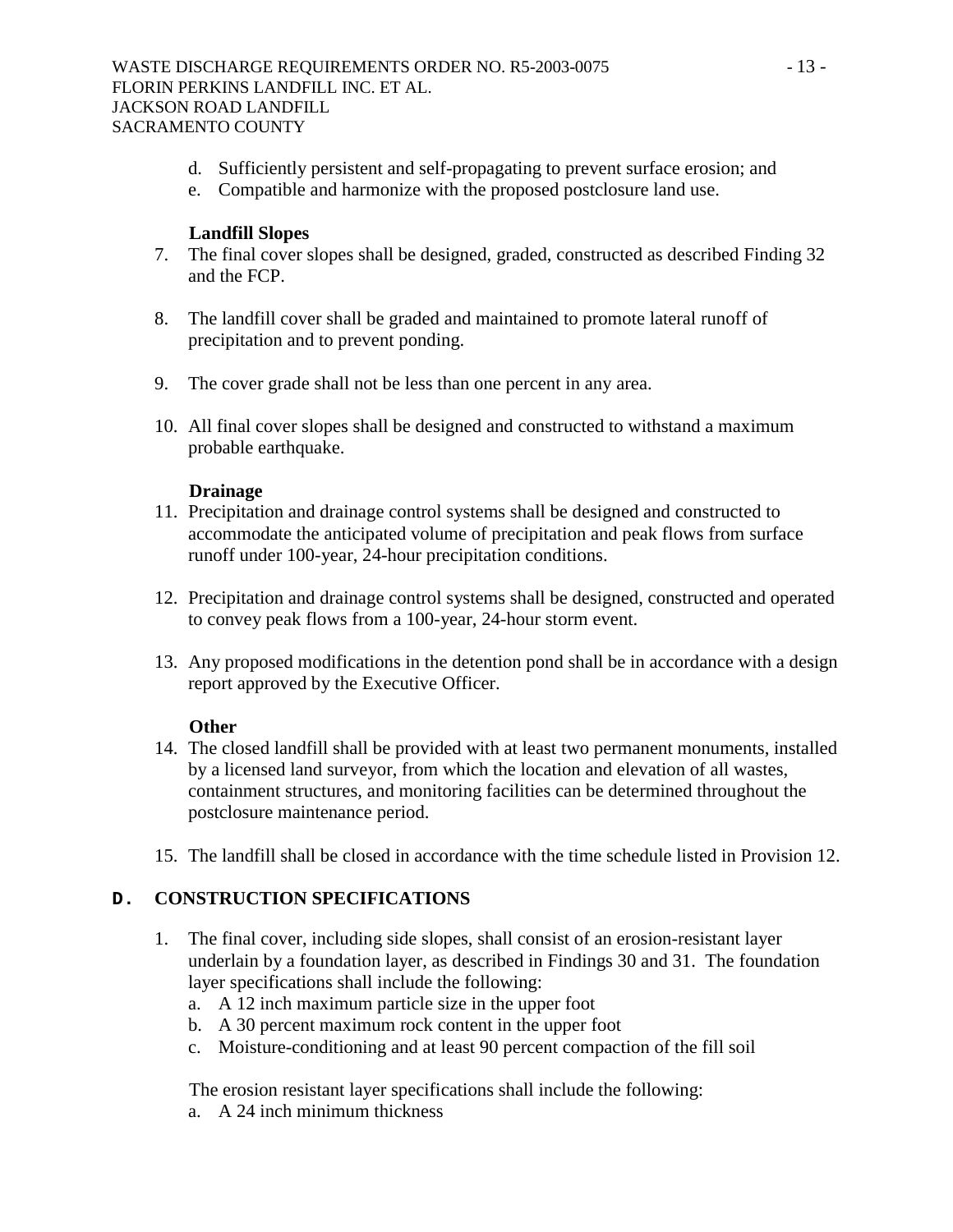- b. A ¾ inch maximum particle size
- c. Soil type consisting of sandy silt, or silty sand and/or clayey sand
- d. Moisture-conditioning and 90 percent maximum compaction
- e. Scarification of upper three inches
- f. Native grasses as vegetative cover
- 2. Precipitation and drainage control systems shall be constructed as described in Findings 33, 34 and 35 per the Final Closure Plan (FCP). The detention basin shall be constructed as described in Finding 36 and the FCP.
- 3. The Discharger shall submit the following documents to the Executive Officer for review and approval **prior to** initiating closure-related construction activities:
	- a. All construction design report, including specifications, drawings, and design plans.
	- b. A Construction Quality Assurance (CQA) Plan which satisfies the requirements of Section 20324 of Title 27 as it applies to the construction of the erosion-resistant and foundation layers.
- 4. Inert soil used in the construction of the detention basin or perimeter berms shall meet the construction specifications and shall be used in accordance with the CQA plan for these structures.
- 5. The Discharger may propose changes to the cover design before or after construction, provided that approved components are not eliminated, the engineering properties of the components are not substantially reduced, and the proposed cover system results in the protection of water quality equal to or greater than the design prescribed by this Order. The proposed changes may be made following approval by the Executive Officer. Substantive changes to the design may need to be approved by the Regional Board.
- 6. Construction shall proceed only after all applicable construction documents have been approved by Executive Officer.
- 7. After completion of closure construction, the Discharger shall submit final documentation to the Executive Officer for review and approval in accordance with Section 20324(d)(1)(C) of Title 27 and the schedule in Provision 12 herein. The report shall be certified by a registered civil engineer or a certified engineering geologist. It shall contain sufficient information and test results to verify that construction was in accordance with the design plans, specifications and the Final Closure Plan.
- 8. A third party independent of both the Discharger and the construction contractor shall perform all of the construction quality assurance monitoring and testing during closure construction of the landfill.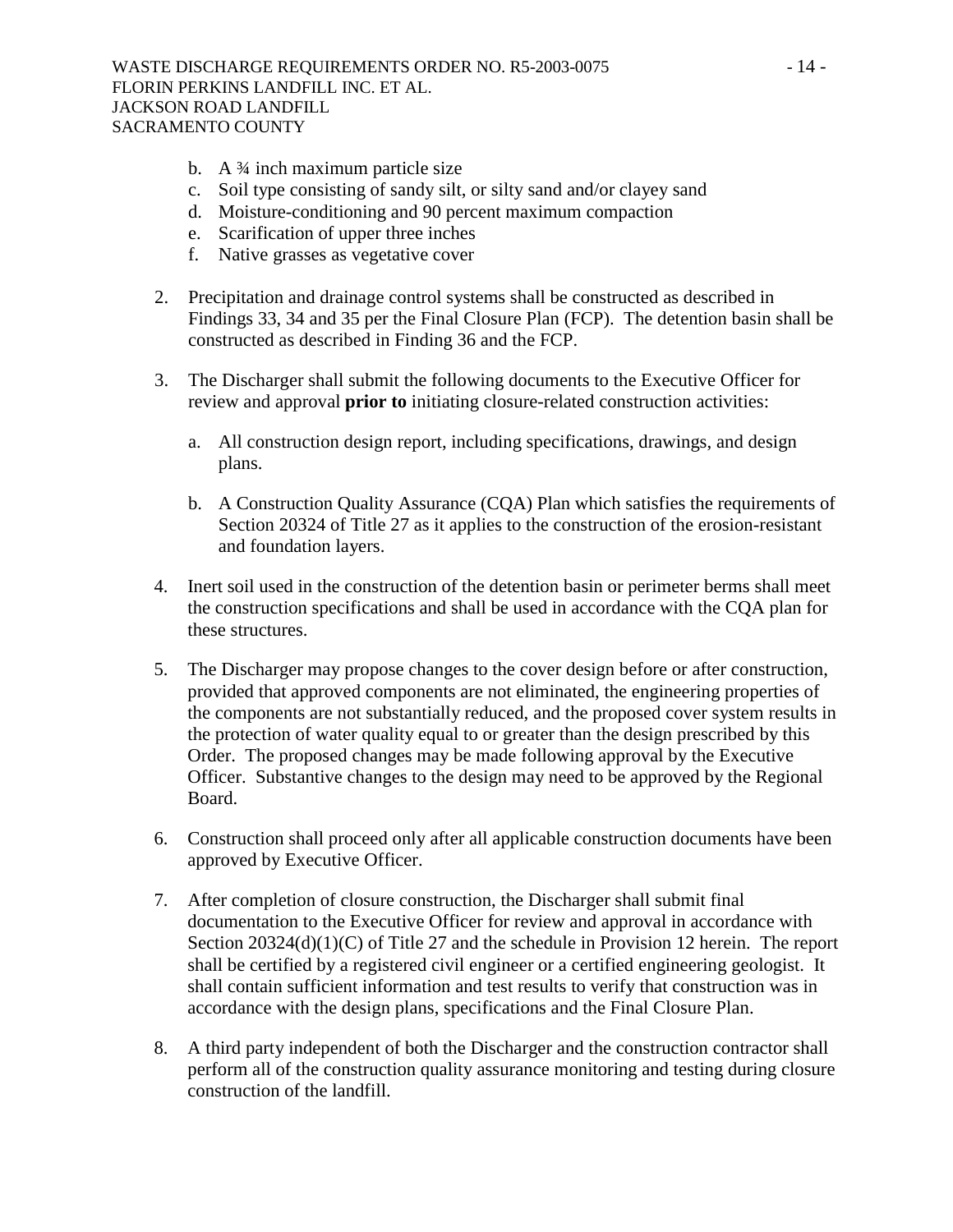### **E. FACILITY SPECIFICATIONS**

- 1. The Discharger shall, in a timely manner, remove and relocate any wastes discharged at this facility in violation of this Order.
- 2. The Discharger shall immediately notify the Regional Board of any flooding, unpermitted discharge of waste off-site, equipment failure, slope failure, or other change in site conditions which could impair the integrity of waste or leachate containment facilities or precipitation and drainage control structures.
- 3. The Discharger shall maintain in good working order any facility, control system, or monitoring device installed to achieve compliance with the waste discharge requirements. All storm water controls, including drainage facilities and the detention basin, shall be maintained so that they function effectively during precipitation events.
- 4. Methane and other landfill gases, if present, shall be adequately vented, removed from the Unit, or otherwise controlled to prevent the danger of adverse health effects, nuisance conditions, or the impairment of the beneficial uses of surface water or groundwater due to migration through the unsaturated zone.
- 5. Water used for facility maintenance shall be limited to the minimum amount necessary for dust control, and construction.
- 6. All storm water runoff shall be collected in the detention basin. Runoff shall not be allowed to bypass the detention basin.
- 7. A freeboard of at least two feet shall be maintained in the detention pond at all times.
- 8. The detention pond, including associated facilities, shall be operated and maintained to minimize vectors and odors.
- 9. Runoff shall be either contained on-site or discharged offsite accordance with applicable storm water regulations and Monitoring and Reporting Program No. R5-2003-0075.
- 10. Storm water collected in the detention basin shall be detained at least six hours prior to offsite discharge, and shall be discharged only through the outfall culvert or emergency spillway (in case of an overflow) as described in Findings 35 and 36 and shown in Attachment B: Facility Map.

## **F. DETECTION MONITORING SPECIFICATIONS**

1. The Discharger shall conduct groundwater, unsaturated zone, and surface water monitoring, as specified in Monitoring and Reporting Program (MRP) No. R5-2003-0075. Groundwater monitoring shall include background monitoring and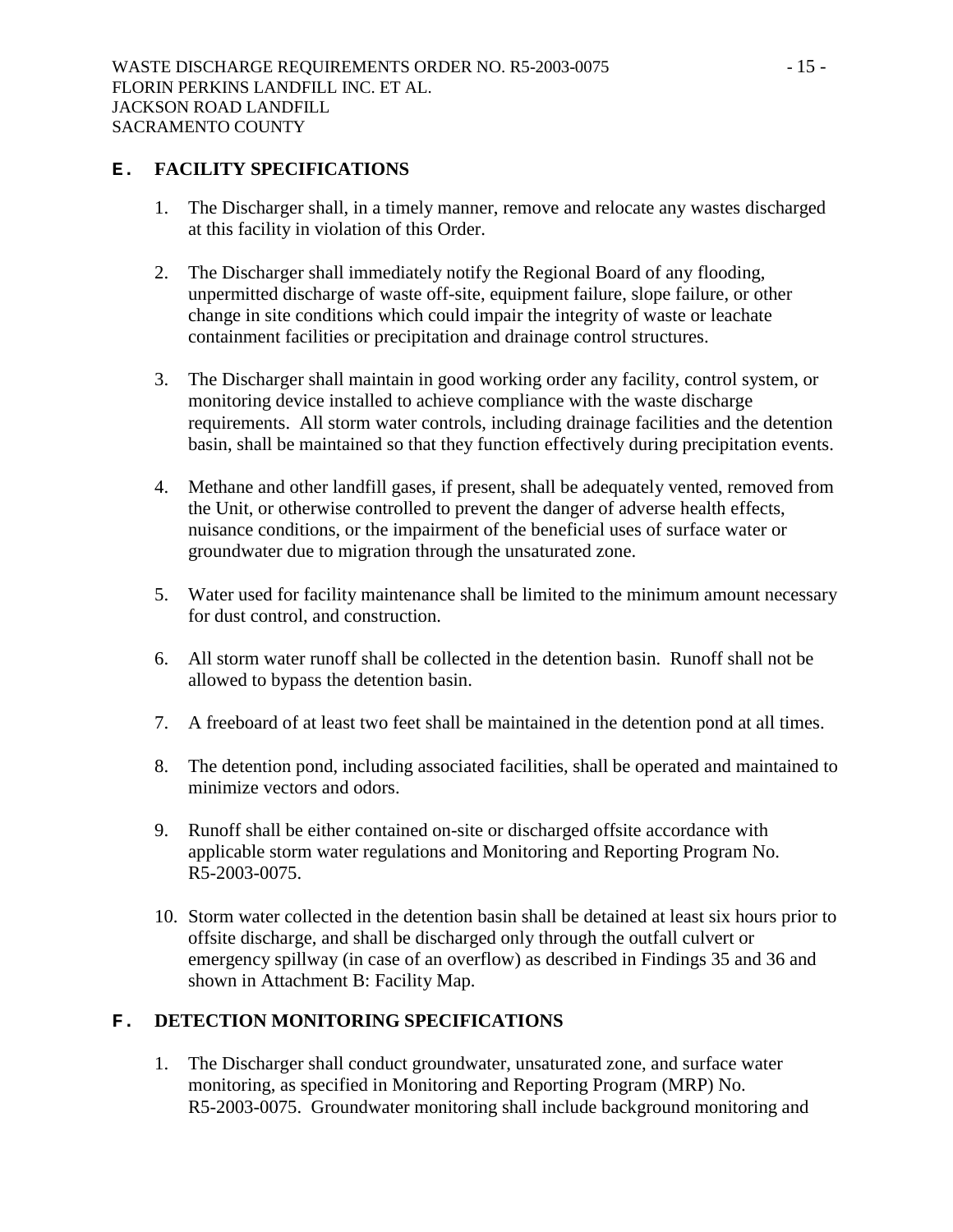detection monitoring. Background monitoring shall be conducted for the purpose of establishing concentration limits as part of the Water Quality Protection Standard per Section 20400(a) and for detection monitoring per Section 20415(b)(A). Detection monitoring shall be conducted for the purpose of determining whether there has been a release from the unit, per Sections 20415(b)(B) and 20420 of Title 27.

- 2. The Discharger shall provide Regional Board staff a minimum of **one-week** notification prior to commencing any field activities related to the installation, nonroutine repair, or abandonment of monitoring devices. The Discharger shall also provide Regional Board staff with a sampling schedule at least 48 hours prior to initiation of each detection, evaluation, or corrective action monitoring event conducted pursuant to MRP No. R5-2003-0075.
- 3. The Discharger shall comply with the Water Quality Protection Standard as specified in MRP No. R5-2003-0075 and the Standard Provisions.
- 4. The concentrations of the constituents of concern in waters passing the Point of Compliance shall not exceed concentration limits established in accordance with MRP No. R5-2003-0075.
- 5. The Discharger shall have a Sampling and Analysis Plan (SAP) which includes the following:
	- a. Sample collection procedures describing purging techniques, sampling equipment, and decontamination of sampling equipment;
	- b. Sample preservation information and shipment procedures;
	- c. Sample analytical methods and procedures; Sample quality assurance/quality control (QA/QC) procedures; and
	- d. Chain of Custody control.

The SAP shall further comply with Specifications F.6 through F.14 herein.

- 6. For any given monitored medium, the samples taken from all monitoring points and background monitoring points to satisfy the data analysis requirements for a given reporting period shall all be taken **within a span not to exceed 30 days**, unless the Executive Officer approves a longer time period, and shall be taken in a manner that ensures sample independence to the greatest extent feasible.
- 7. Specific methods of collection and analysis must be identified. Sample collection, storage, and analysis shall be performed according to the most recent version of USEPA Methods, such as the latest editions, as applicable, of: (1) *Methods for the Analysis of Organics in Water and Wastewater* (USEPA 600 Series), (2) *Test Methods for Evaluating Solid Waste* (SW-846, latest edition), and (3) *Methods for Chemical Analysis of Water and Wastes* (USEPA 600/4-79-020), and in accordance with the approved SAP.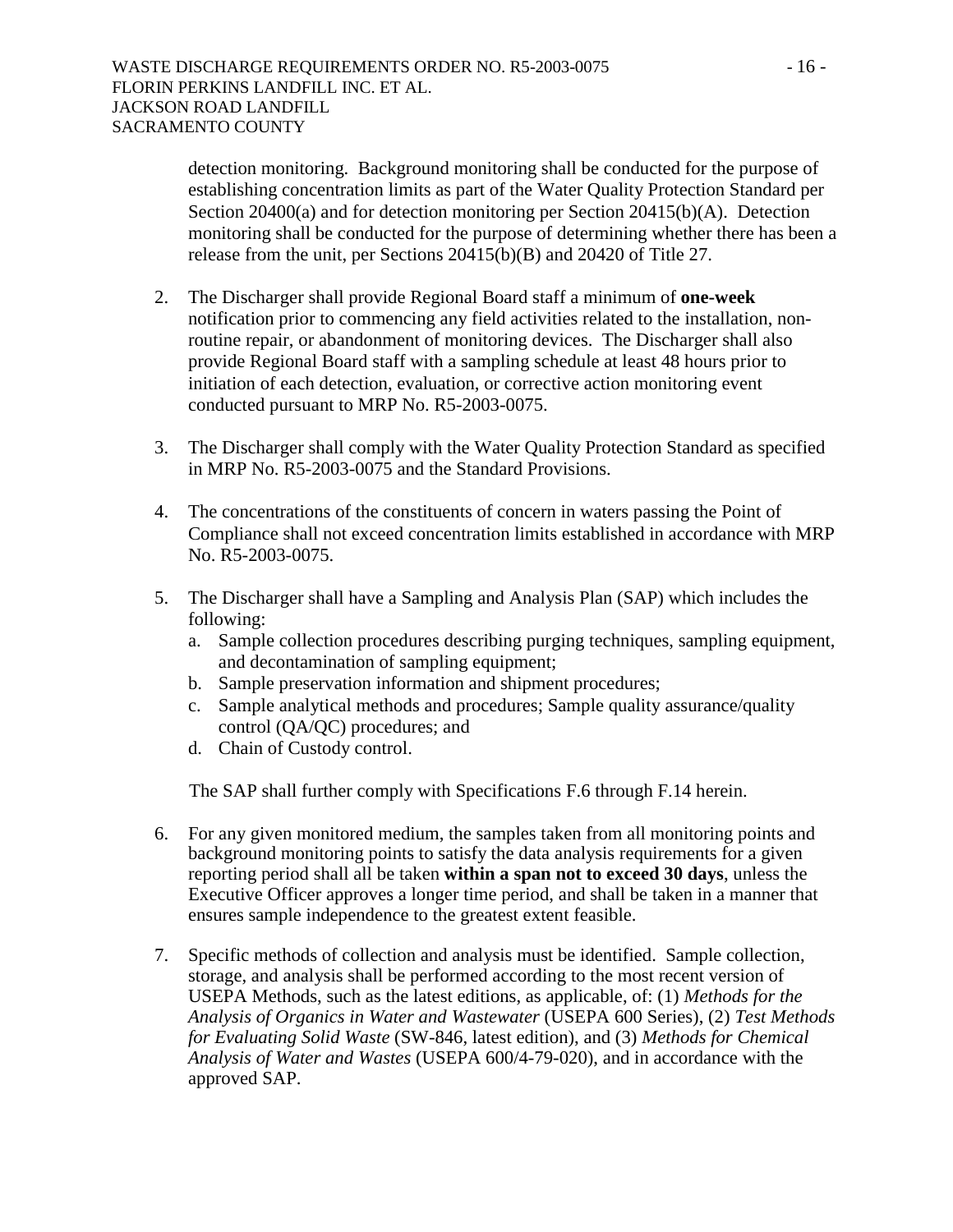- 8. If methods other than USEPA-approved methods or Standard Methods are used, the exact methodology shall be submitted for review and approval by the Executive Officer prior to use.
- 9. The **methods of analysis and the detection limits** used must be appropriate for the expected concentrations. For the monitoring of any constituent or parameter that is found in concentrations which produce more than 90% non-numerical determinations (i.e., "trace" or "ND") in data from background monitoring points for that medium, the analytical method having the lowest method detection limit (MDL) shall be selected from among those methods which would provide valid results in light of any matrix effects or interferences.
- 10. **"Trace" results** results falling between the MDL and the practical quantitation limit (PQL) - shall be reported as such, and shall be accompanied both by the estimated MDL and PQL values for that analytical run.
- 11. **MDLs and PQLs** shall be derived by the laboratory for each analytical procedure, according to State of California laboratory accreditation procedures. These MDLs and PQLs shall reflect the detection and quantitation capabilities of the specific analytical procedure and equipment used by the lab, rather than simply being quoted from USEPA analytical method manuals. In relatively interference-free water, laboratoryderived MDLs and PQLs are expected to closely agree with published USEPA MDLs and PQLs.
- 12. If the laboratory suspects that, due to a change in matrix or other effects, the true detection limit or quantitation limit for a particular analytical run differs significantly from the laboratory-derived MDL/PQL values, the results shall be flagged accordingly, along with estimates of the detection limit and quantitation limit actually achieved. The **MDL shall always be calculated such that it represents the lowest achievable concentration associated with a 99% reliability of a nonzero result**. The PQL shall always be calculated such that it represents the lowest constituent concentration at which a numerical value can be assigned with reasonable certainty that it represents the constituent's actual concentration in the sample. Normally, PQLs should be set equal to the concentration of the lowest standard used to calibrate the analytical procedure.
- 13. **Unknown chromatographic** peaks shall be reported, along with an estimate of the concentration of the unknown analyte. When unknown peaks are encountered, second column or second method confirmation procedures shall be performed to attempt to identify and more accurately quantify the unknown analyte.
- 14. All **QA/QC data** shall be reported, along with the sample results to which they apply, including the method, equipment, analytical detection and quantitation limits, the percent recovery, an explanation for any recovery that falls outside the QC limits, the results of equipment and method blanks, the results of spiked and surrogate samples, the frequency of quality control analysis, and the name and qualifications of the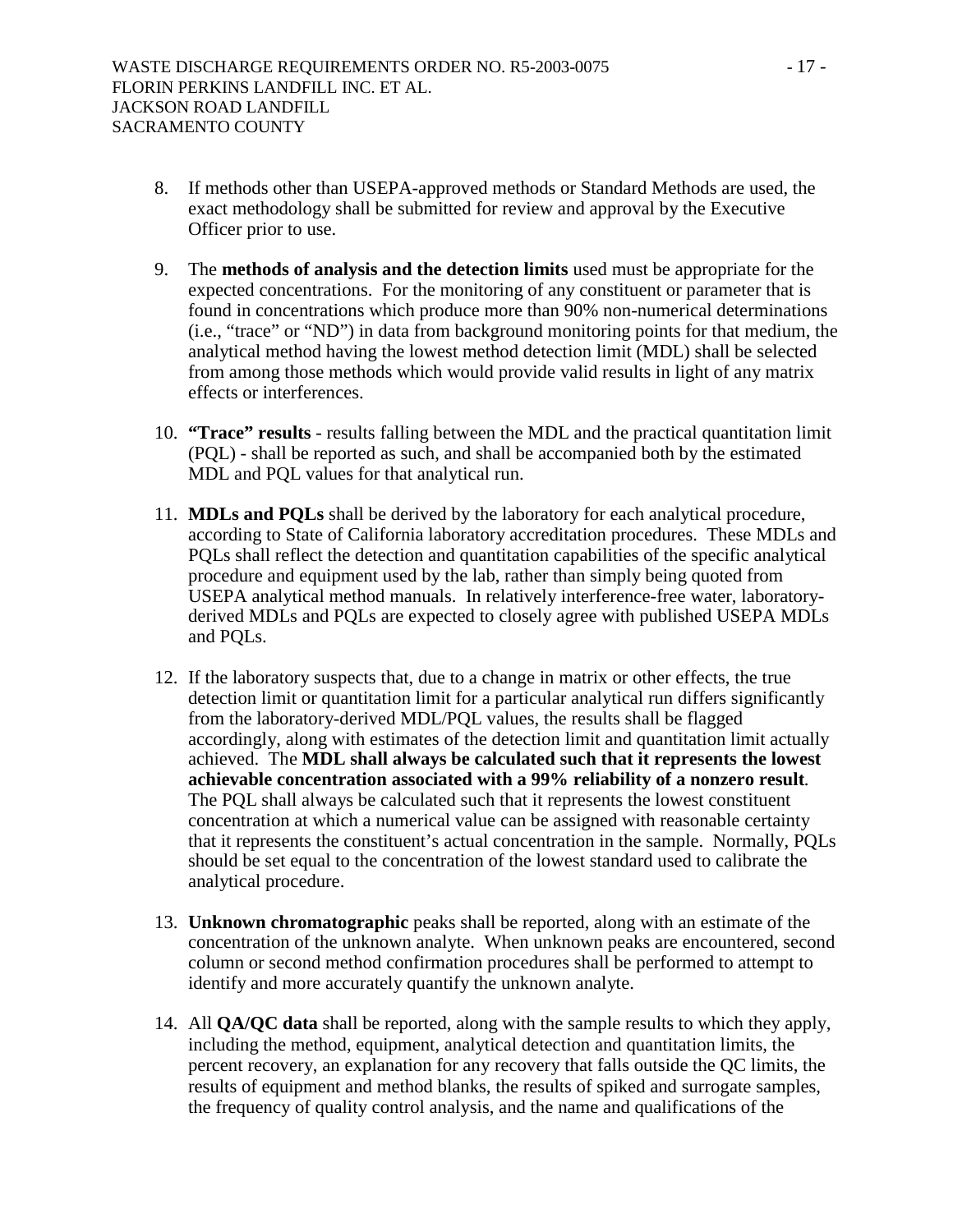person(s) performing the analyses. Sample results shall be reported unadjusted for blank results or spike recoveries. In cases where contaminants are detected in QA/QC samples (i.e., field, trip, or lab blanks), the accompanying sample results shall be appropriately flagged.

### **DATA ANALYSIS**

15. For each monitoring parameter and COC, the Discharger shall develop and implement data analysis methods for background and detection monitoring, for groundwater, the unsaturated zone, and surface water, as specified in Monitoring Specification 1. The method (or methods) used shall be as specified in Section 20415 (e)(8), and shall be consistent with the performance standards specified in Section 20415(e)(9) and sampling standards specified in Section 20415(e)(12). The monitoring data analysis methods shall be documented in a certified technical report prepared in accordance with Section 20415(e)(7) of Title 27 and submitted to this Regional Board in accordance with Provision 11 of these WDRs.

#### Background Monitoring

- 16. In accordance with Section 20415(e)(10), the discharger shall determine the background value for each COC and Monitoring Parameter specified in the WDRs for each media (i.e. ground water and surface water), as follows:
	- a. By Reference to Historical Data a procedure for determining a background value for each constituent or parameter that does not display appreciable variation; or
	- b. By Using a Formula/Procedure a procedure for establishing and updating a background value for a constituent or parameter to reflect changes in the background water quality if the use of contemporaneous or pooled data provides the greatest power to the data analysis method for that constituent or parameter.

Background for water samples shall be represented by the data from all samples taken from applicable background monitoring points during that reporting period (at least one sample from each background monitoring point). The data analysis methods for background monitoring shall be documented in the technical report required under Monitoring Specification E.15 herein.

#### Statistical Methods

- 17. For naturally-occurring constituents for which at least 10% of the data from background samples equal or exceed their respective MDL, the Discharger shall use one of the following statistical data analysis methods for detection monitoring:
	- a. The Tolerance Interval Method, as described in Section 20415(e)(8)(C). The tolerance (concentration) limits shall be updated annually using background monitoring data. A parametric approach shall be used unless the data is not normal and cannot be transformed normal, in which case a non-parametric approach shall be used. The upper tolerance interval shall be set at the 95 percent confidence level; or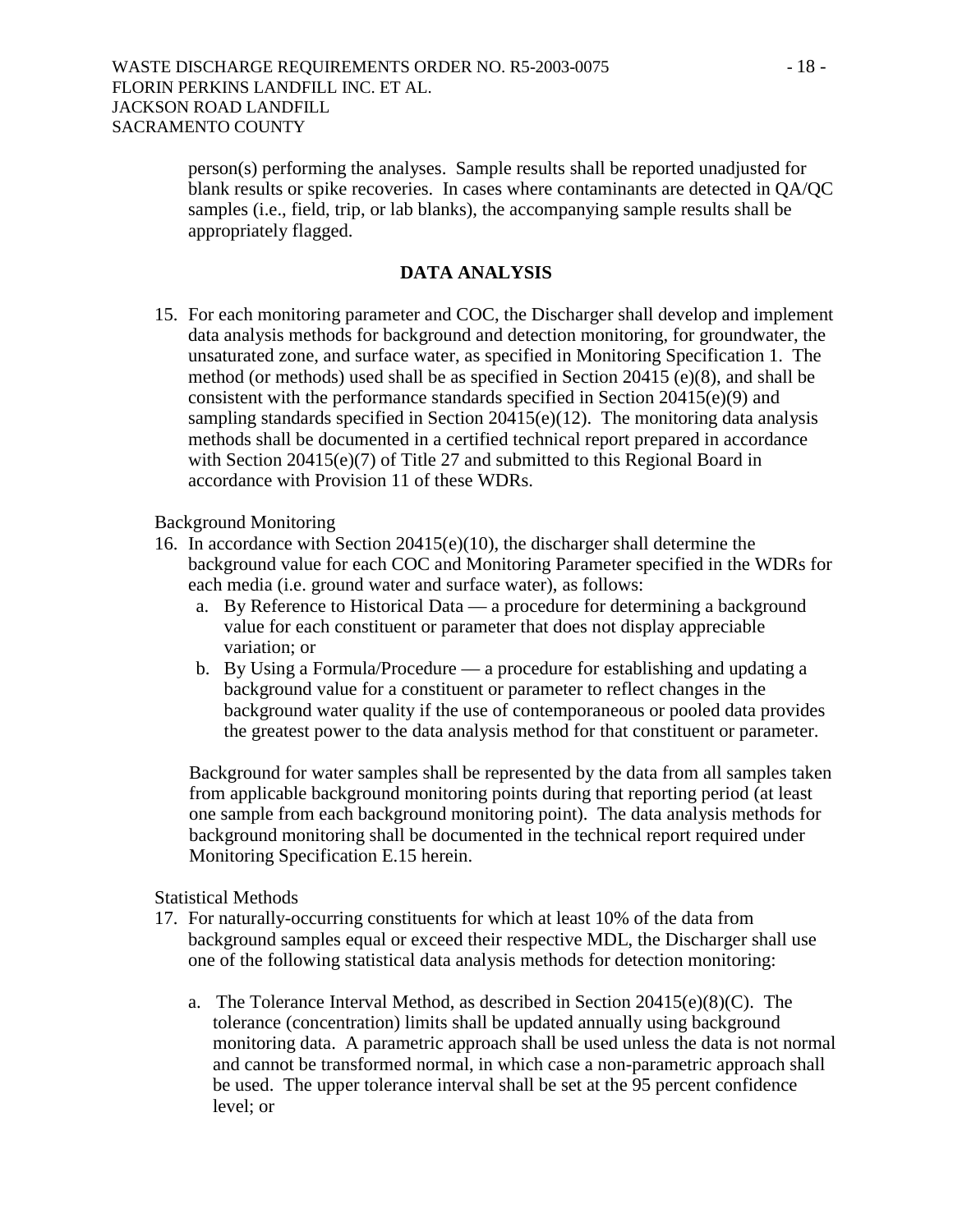- b. One of the other allowable statistical data analysis methods described in Section 20415(e)(8); or
- c. An alternative statistical method, provide that such method meets the performance standards of Section 20415(e)(9) and is approved by the Executive Officer.

The Discharger may amend or revise the statistical procedure used for data analysis or propose another procedure in lieu of the current procedure in accordance with Section 20415(e)(8)(E). Any proposed changes to the alternative data analysis procedure subsequent to the adoption of these WDRs shall be submitted for review and approval by the Executive Officer. The scope of any changes may include the significance of analytical results for common laboratory contaminants (i.e., methylene chloride, acetone, diethylhexyl phthalate, and di-n-octyl phthalate). Nevertheless, analytical results involving detection of these analytes in any background or down gradient sample shall be reported and flagged for easy reference by Regional Board staff.

- 18. A tentative indication of a release shall be triggered if one statistical constituent is detected above its concentration limit. If a release is tentatively indicated, a retest consisting of two discreet samples shall be conducted. If the constituent is detected above its concentration limit in either retest, the release shall be confirmed.
- 19. The statistical method shall account for data below the practical quantitation limit (PQL) with one or more statistical procedures that are protective of human health and the environment. Any PQL validated pursuant to Section 20415(e)(7) of Title 27 that is used in the statistical method shall be **the lowest concentration (or value) that can be reliably achieved** within limits of precision and accuracy specified in the WDRs for routine laboratory operating conditions that are available to the facility. The Discharger's technical report, pursuant to Section 20415(e)(7) of Title 27, shall consider the PQLs listed in Appendix IX to Chapter 14 of Division 4.5 of Title 22, California Code of Regulations, for guidance when specifying limits of precision and accuracy. For any given constituent monitored at a background or down gradient monitoring point, an indication that falls between the MDL and the PQL for that constituent (hereinafter called a "trace" detection) shall be identified and used in appropriate statistical or nonstatistical tests. Nevertheless, for a statistical method that is compatible with the proportion of censored data (trace and ND indications) in the data set, the Discharger can use the laboratory's concentration estimates in the trace range (if available) for statistical analysis, in order to increase the statistical power by decreasing the number of "ties".

Non-Statistical Method

- 20. The Discharger shall use a non-statistical test method (per Section  $20415(e)(8)$ ) for detection monitoring data analysis where it is impractical to conduct a statistical analysis, including for all non-naturally occurring COCs (i.e. VOCs) and for naturallyoccurring COCs for which less than 10% of the data from background samples equal or exceed their respective MDL (i.e. certain dissolved inorganic constituents). Each qualifying constituent at a monitoring point shall be determined based on either:
	- a. The data from a single sample for that constituent, taken during that reporting period from that monitoring point; or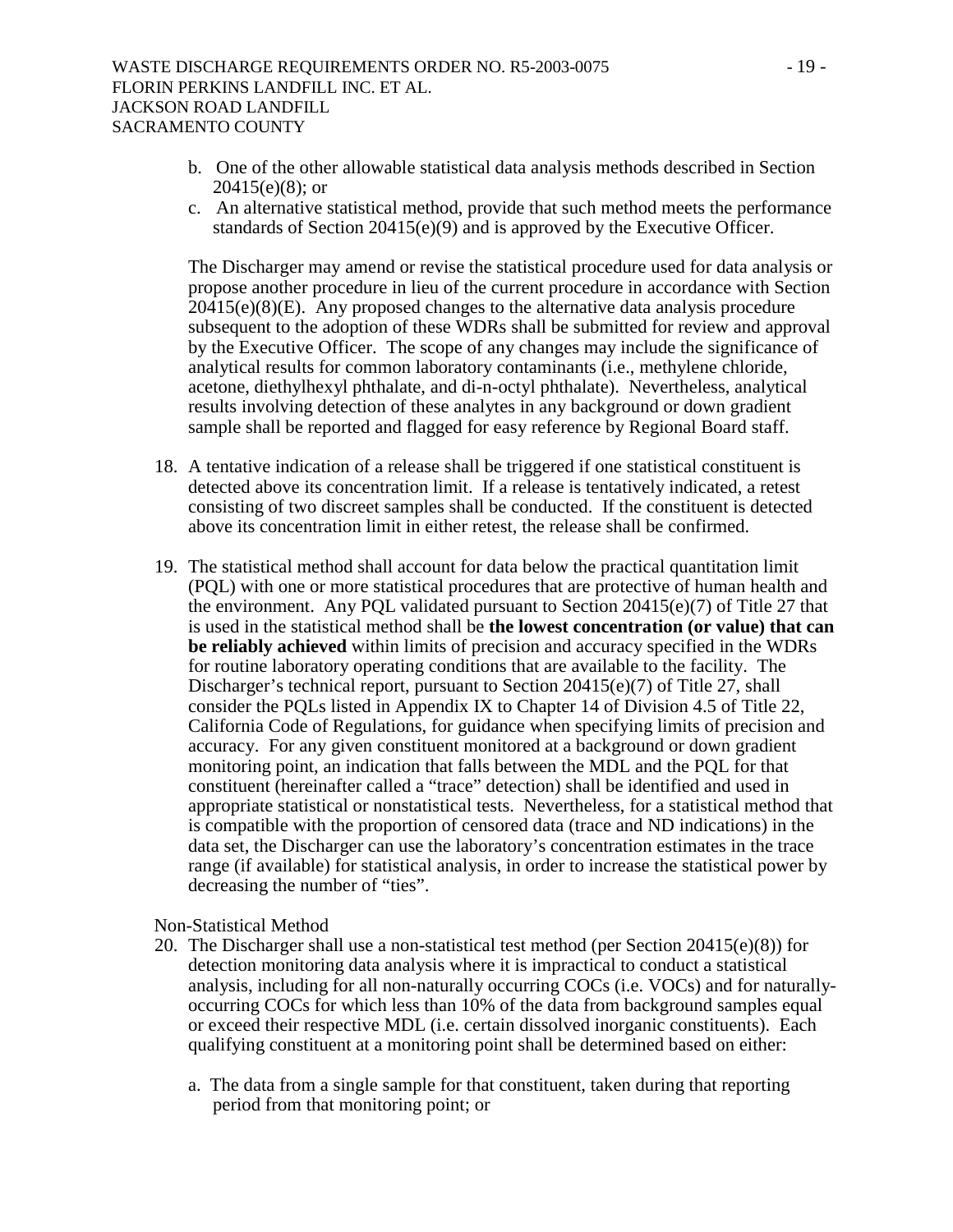b. The data from the sample which contains the largest number of qualifying constituents, where several independent samples have been analyzed for that constituent at a given monitoring point.

The sampling protocol to be used with this method shall satisfy the sampling performance standards of 20415(e)(12)(A). The technical report required under Monitoring Specification E.15 shall include this demonstration.

- 21. The specified non-statistical method shall, at a minimum, include the following criteria (or triggers) for determining whether a release from the unit is tentatively-indicated:
	- a. The data contains one qualifying VOC or other non-naturally occurring COC that equals or exceeds its PQL; or
	- b. The data contains two or more qualifying VOCs and/or other non-naturally occurring COCs that equal or exceed their MDLs; or
	- c. The data contains one naturally occurring monitoring parameter or COC not generally present in background which equals or exceeds its PQL.
- 22. If a release is tentatively indicated by this non-statistical procedure, the Discharger shall conduct two discreet retests, as follows:
	- a. If the same tentatively indicated non-naturally occurring constituent is detected above its respective MDL in either of the retest samples, it will be considered sufficient evidence that the constituent is present and is a component of the release.
	- b. If the tentatively indicated non-naturally occurring constituent is not detected above its MDL in either of the retest samples, it will be assumed that the tentative indication of the constituent was a Type I error.

The scope of the laboratory analysis for the non-statistical retest of COCs shall address only those constituents detected in the sample which initiated the retest. Therefore, the list of "qualifying constituents" for use in the retest shall consist of those constituents which provided the original indication at that monitoring point. If the retest meets either triggering condition in either of the two retest samples, the retest shall have validated the original indication.

### 23. **Response to Tentative Release**

a. Any time the laboratory analysis of a sample from a background or detection monitoring point shows a tentative indication of a release, then the Discharger shall: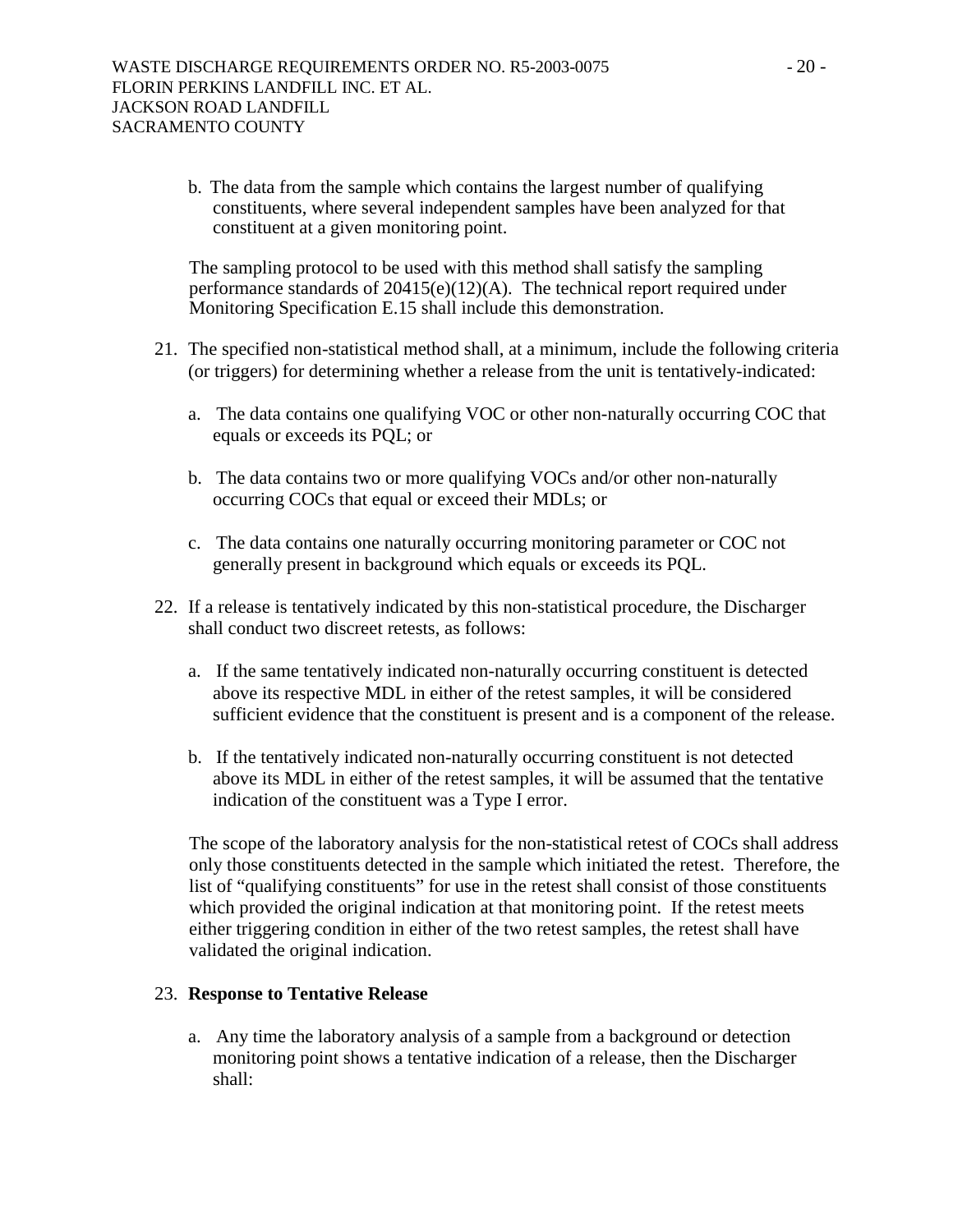- i. **immediately** notify the Regional Board by phone;
- ii. follow up with written notification by certified mail **within seven days**;
- iii. conduct appropriate retest procedures specified above;
- iv. send such samples for laboratory analysis of all detectable VOCs **within thirty days**.
- b. If the retest results confirm a release, the Discharger shall:
	- i **immediately** notify the Regional Board about the constituents verified to be present at that background or detection monitoring point, and
	- ii follow up with written notification submitted by certified mail **within seven days** of validation; and
- c. If the Discharger believes that the release is from a source other than the Unit, then:
	- i **within seven days** of determining "measurably significant" evidence of a release, submit to the Regional Board by certified mail a Notification of Intent to make such a demonstration pursuant to Section  $20420(k)(7)$  of Title 27; and
	- ii **within 90 days** of determining "measurably significant" evidence of a release, submit a report to the Regional Board that demonstrates that a source other than the Unit caused the evidence, or that the evidence resulted from error in sampling, analysis or evaluation, or from natural variation in groundwater, surface water, or the unsaturated zone.

If the Executive Officer determines, after reviewing the submitted report(s), that the detected waste constituents originated from a source other than the Unit(s), the Executive Officer will make appropriate changes to the monitoring program. If the Executive Officer determines, after reviewing the submitted report, that the detected waste constituents most likely originated from the Unit(s), the Discharger shall **immediately** implement the requirements of XI. Response To A Release, C. Release Has Been Verified, contained in the Standard Provisions and Reporting Requirements.

### **G. REPORTING REQUIREMENTS**

1. In the event the Discharger does not comply or will be unable to comply with any prohibition or limitation of this Order for any reason, the Discharger shall notify the appropriate Regional Board office by telephone **as soon as** it or its agents have knowledge of such noncompliance or potential for noncompliance, and shall confirm this notification in writing **within two weeks**. The written notification shall state the nature, time, and cause of noncompliance, and shall describe the measures being taken to prevent recurrences and shall include a timetable for corrective actions.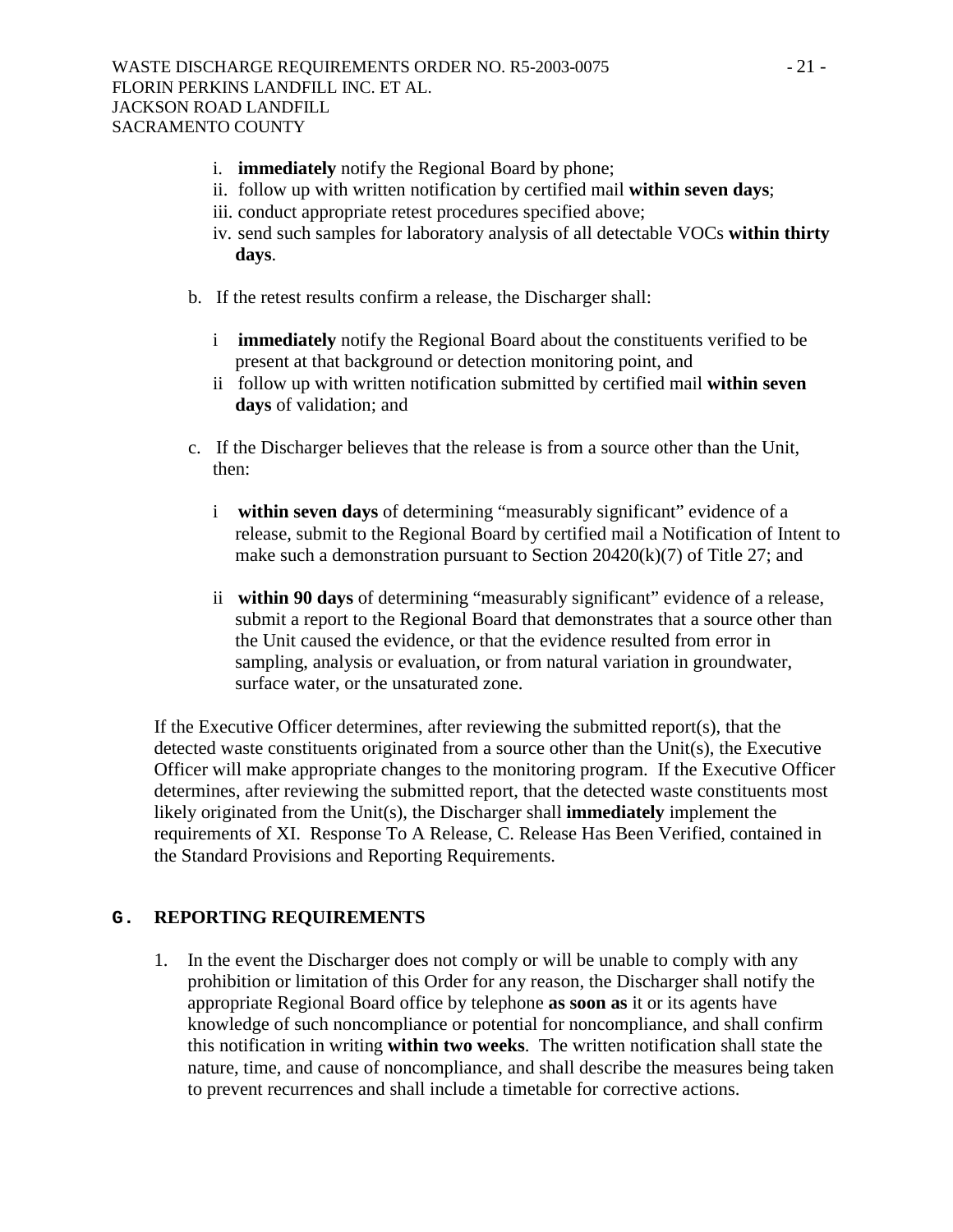2. The Discharger shall retain records of all monitoring information, including all calibration and maintenance records, all original strip chart recordings of continuous monitoring instrumentation, copies of all reports required by this Order, and records of all data used to complete the application for this Order. Records shall be maintained throughout the life of the facility including the postclosure period.

Such legible records shall show the following for each sample:

- a. Sample identification and the monitoring point or background monitoring point from which it was taken, along with the identity of the individual who obtained the sample;
- b. Date, time, and manner of sampling;
- c. Date and time that analyses were started and completed, and the name of the personnel and laboratory performing each analysis;
- d. Complete procedure used, including method of preserving the sample, and the identity and volumes of reagents used;
- e. Calculation of results; and
- f. Results of analyses, and the MDL and PQL for each analysis.
- 3. A transmittal letter explaining the essential points shall accompany each report. At a minimum, the transmittal letter shall identify any violations found since the last report was submitted, and if the violations were corrected. If no violations have occurred since the last submittal, this shall be stated in the transmittal letter. The transmittal letter shall also state that a discussion of any violations found since the last report was submitted, and a description of the actions taken or planned for correcting those violations, including any references to previously submitted time schedules, is contained in the accompanying report.
- 4. Each monitoring report shall include a compliance evaluation summary. The summary shall contain at least:
	- a. For each monitoring point and background monitoring point addressed by the report, a description of:
		- i ) The time of water level measurement;
		- ii ) The type of pump or other device used for purging and the elevation of the pump intake relative to the elevation of the screened interval;
		- iii ) The method of purging (the pumping rate; the equipment and methods used to monitor field pH, temperature, and conductivity during purging; the calibration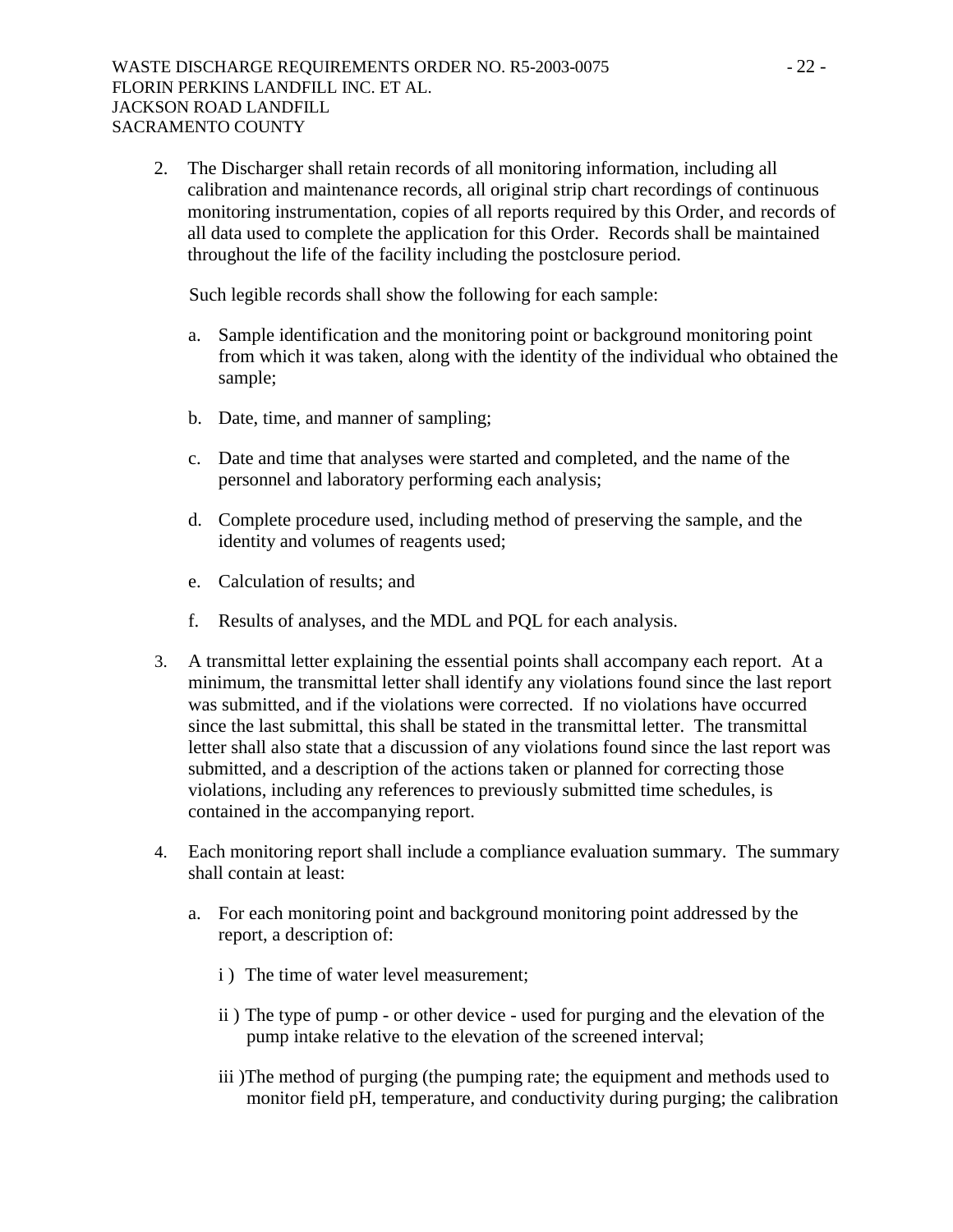of the field equipment; results of the pH, temperature, conductivity, and turbidity testing; and the method of disposing of the purge water) to remove all portions of the water that was in the well bore while the sample was being taken;

- iv ) The type of pump or other device used for sampling, if different than the pump or device used for purging; and
- v ) A statement that the sampling procedure was conducted in accordance with the approved Sampling and Analysis Plan.
- b. A map or aerial photograph showing the locations of observation stations, monitoring points, and background monitoring points.
- c. For each groundwater body, a description and graphical presentation of the gradient and direction of groundwater flow under/around the Unit, and the groundwater flow rate, based upon water level elevations taken prior to the collection of the water quality data submitted in the report.
- d. Laboratory statements of results of all analyses evaluating compliance with requirements.
- e. An evaluation of the effectiveness of the leachate monitoring and control facilities, and of the run-off/run-on control facilities.
- f. A summary and certification of completion of all **Standard Observations** for the Unit(s), for the perimeter of the Unit, and for the receiving waters. The Standard Observations shall include:
	- i) For the Unit:
		- (a) Evidence of ponded water at any point on the facility (show affected area on map);
		- (b) Evidence of odors presence or absence, characterization, source, and distance of travel from source; and
		- (c) Evidence of erosion and/or of day-lighted refuse.
	- ii ) Along the perimeter of the Unit:
		- (a) Evidence of liquid leaving or entering the Unit, estimated size of affected area, and flow rate (show affected area on map);
		- (b) Evidence of odors presence or absence, characterization, source, and distance of travel from source; and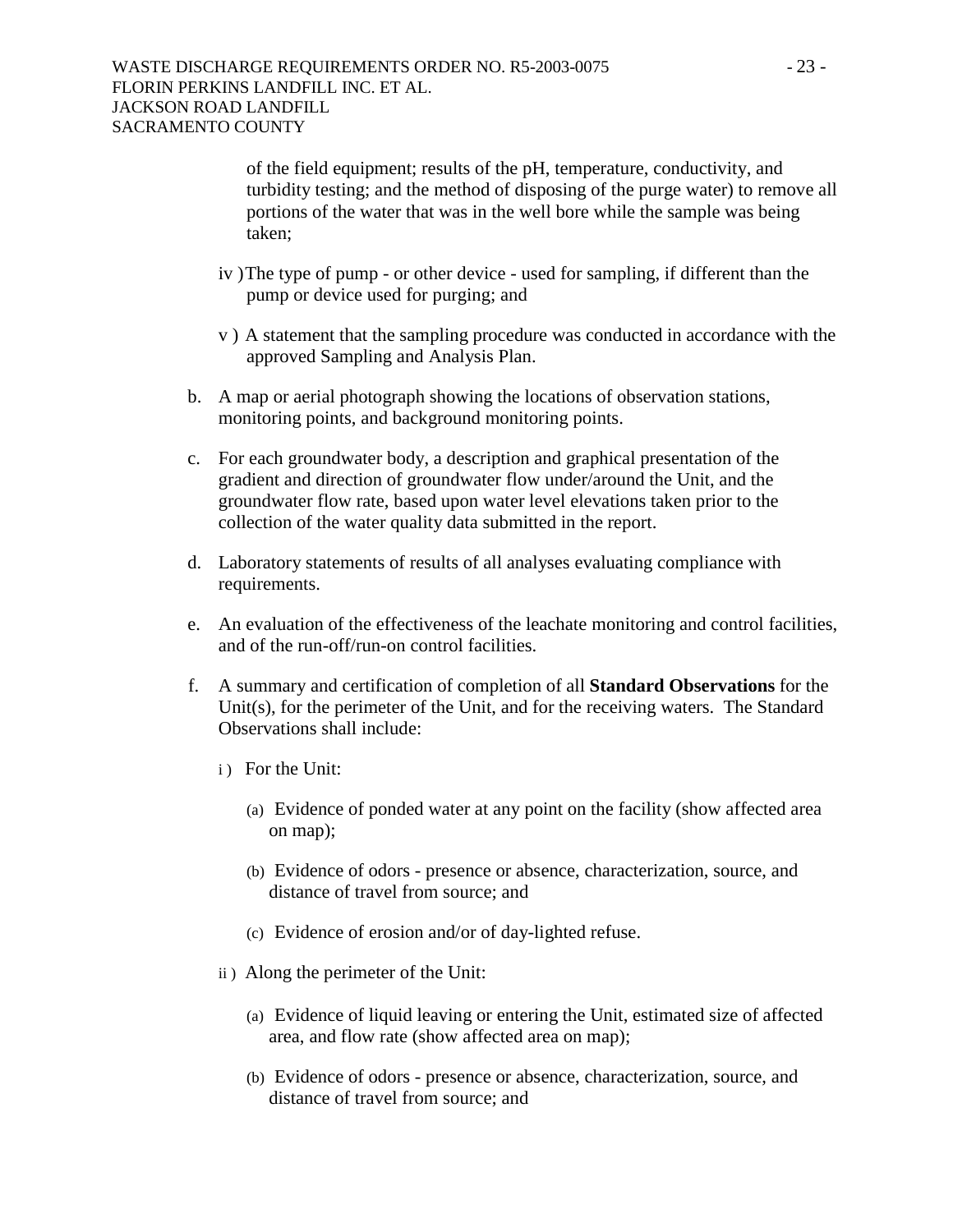- (c) Evidence of erosion and/or of day-lighted refuse.
- iii ) For receiving waters:
	- (a) Floating and suspended materials of waste origin presence or absence, source, and size of affected area;
	- (b) Discoloration and turbidity description of color, source, and size of affected area;
	- (c) Evidence of odors presence or absence, characterization, source, and distance of travel from source;
	- (d) Evidence of water uses presence of water-associated wildlife;
	- (e) Flow rate; and
	- (f) Weather conditions wind direction and estimated velocity, total precipitation during recent days and on the day of observation.
- g. The quantity and types of wastes discharged and the locations in the Unit where waste has been placed since submittal of the last such report.
- 5. The Discharger shall report by telephone any seepage from the disposal area **immediately** after it is discovered. A written report shall be filed with the Regional Board **within seven days**, containing at least the following information:
	- a. A map showing the location(s) of seepage;
	- b. An estimate of the flow rate;
	- c. A description of the nature of the discharge (e.g., all pertinent observations and analyses);
	- d. Verification that samples have been submitted for analyses of the Constituents of Concern and Monitoring Parameters, and an estimated date that the results will be submitted to the Regional Board; and
	- e. Corrective measures underway or proposed, and corresponding time schedule.
- 6. The Discharger shall submit an **Annual Monitoring Summary Report** to the Regional Board covering the reporting period of the previous monitoring year. This report shall contain:
	- a. All monitoring parameters and constituents of concern shall be graphed so as to show historical trends at each monitoring point and background monitoring point, for all samples taken within at least the previous five calendar years. Each such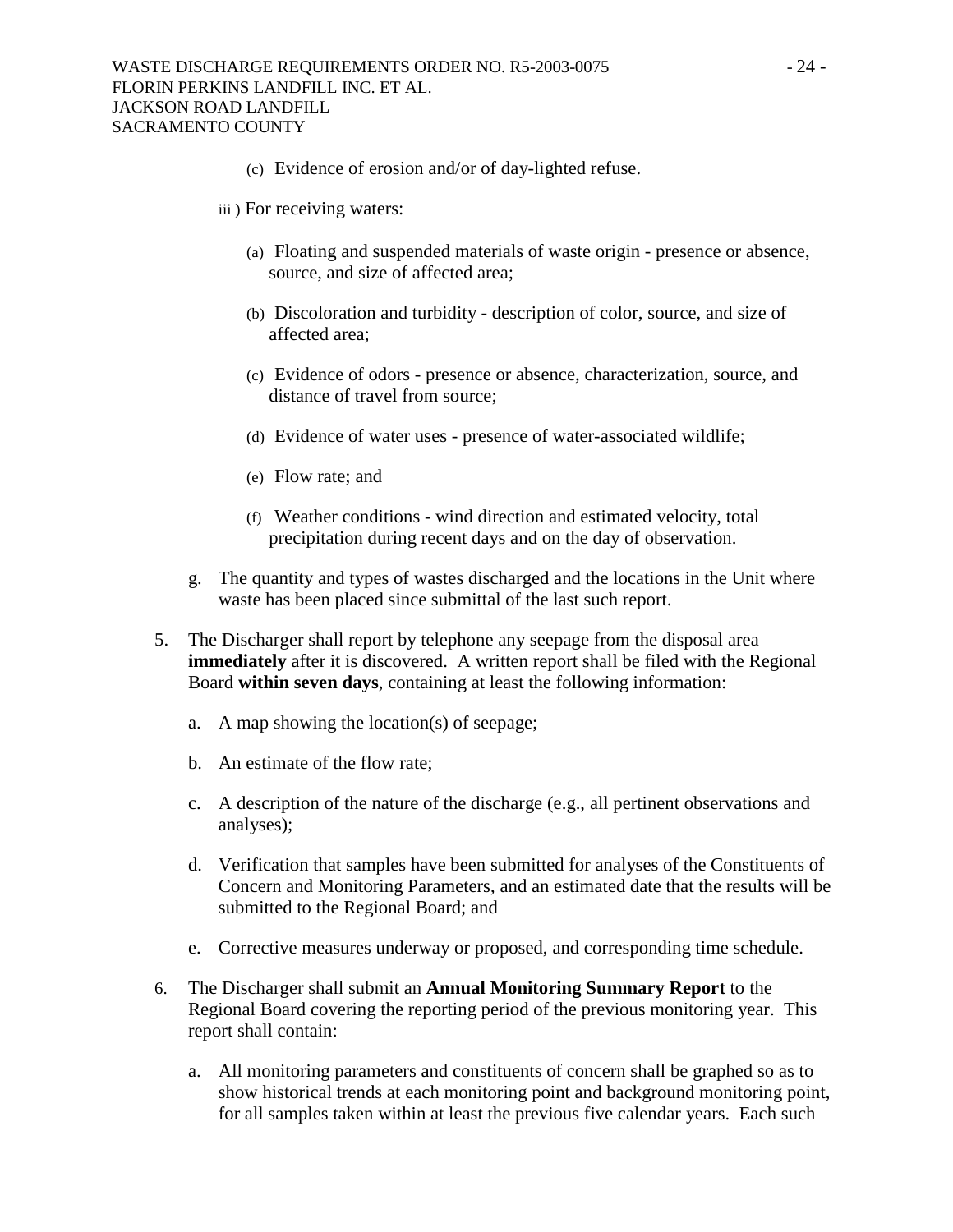graph shall plot the concentration of one or more constituents for the period of record for a given monitoring point or background monitoring point, at a scale appropriate to show trends or variations in water quality. The graphs shall plot each datum, rather than plotting mean values. For any given constituent or parameter, the scale for background plots shall be the same as that used to plot downgradient data. Graphical analysis of monitoring data may be used to provide significant evidence of a release.

- b. Unless otherwise exempted by the Executive Officer, all monitoring analytical data obtained during the reporting periods for the year shall be submitted in tabular form as well as in a digital file format acceptable to the Executive Officer. The Regional Board regards the submittal of data in hard copy and in digital format as "...the form necessary for..." statistical analysis [Section 20420(h)], in that this facilitates periodic review by the Regional Board.
- c. A comprehensive discussion of the compliance record, and the result of any corrective actions taken or planned which may be needed to bring the Discharger into full compliance with the waste discharge requirements.
- d. A map showing the area and elevations in which filling has been completed during the previous calendar year and a comparison to final closure design contours.
- e. A written summary of the monitoring results, indicating any changes made or observed since the previous annual report.
- f. An evaluation of the effectiveness of the leachate monitoring/control facilities.

### **H. PROVISIONS:**

- 1. The Discharger shall maintain a copy of this Order and make it available at all times to facility operating personnel, who shall be familiar with its contents, and to regulatory agency personnel.
- 2. The Discharger shall comply with the Monitoring and Reporting Program No. R5-2003-0075, which is attached to and made part of this order.
- 3. The Discharger shall comply with the *Standard Provisions and Reporting Requirements* (Standard Provisions), dated April 2000, which are hereby incorporated into this Order. The Standard Provisions contain important provisions and requirements with which the Discharger must comply. A violation of any of the Standard Provisions and Reporting Requirements is a violation of these waste discharge requirements. In the event of any conflicting language or requirements between this Order and the Standard Provisions and Reporting Requirements, the requirements of this Order shall prevail.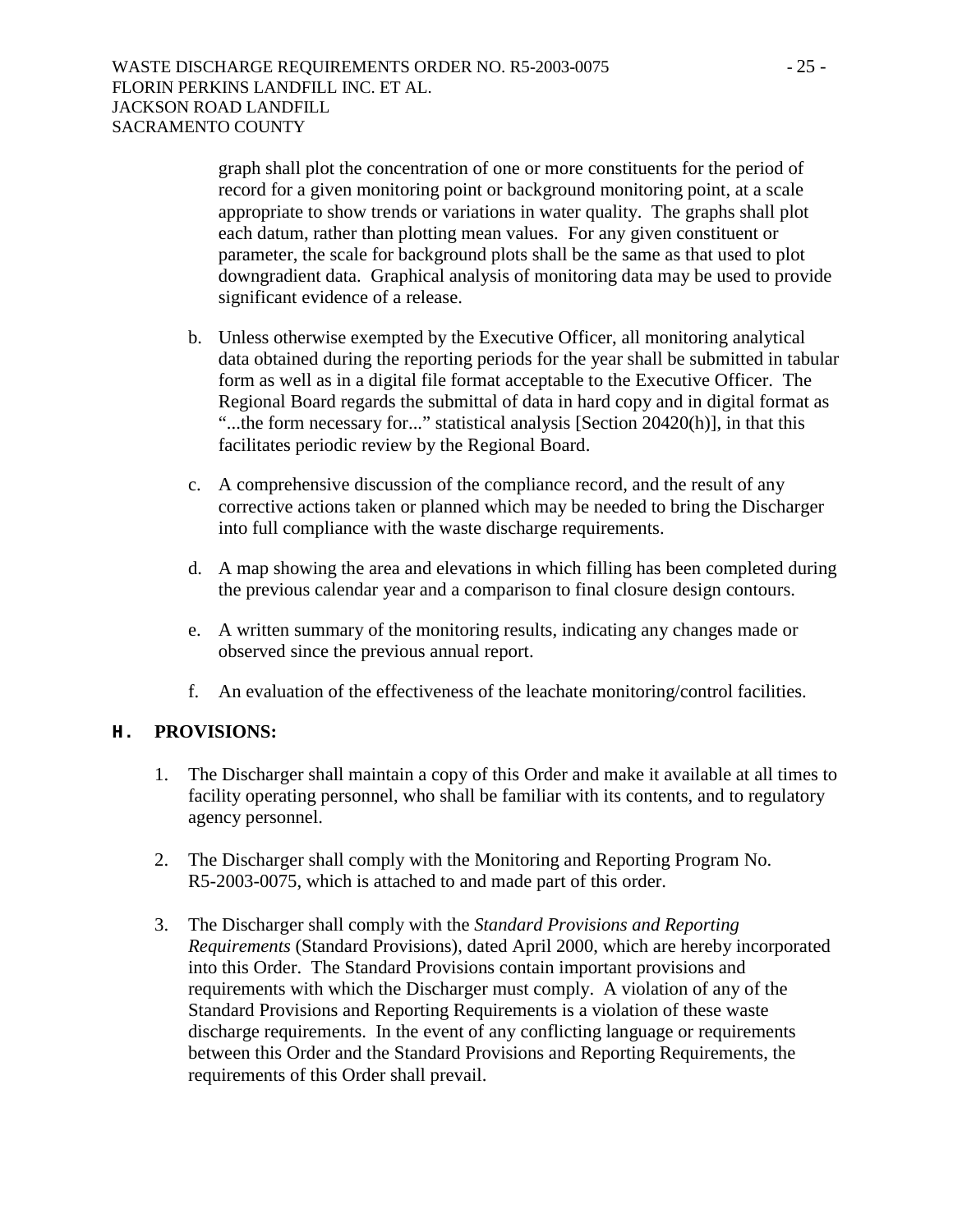- 4. The Discharger shall, in a timely manner, remove and relocate any waste discharged at this facility in violation of this Order.
- 5. The Discharger or persons employed by the Discharger shall comply with all notice and reporting requirements of the State Department of Water Resources with regard to construction, alteration, destruction, or abandonment of all monitoring wells used for compliance with this Order or with Monitoring and Reporting Program No. 94-261, as required by Section 13750 through 13755 of the California Water Code.
- 6. The Discharger shall immediately notify the Regional Board of any flooding, equipment failure, slope failure, or other change in site conditions which could impair the integrity of waste containment facilities or of precipitation and drainage control structures.
- 7. The Discharger shall maintain waste containment facilities, the landfill final cover, precipitation and drainage controls, monitoring wells, and shall continue to monitor ground water and surface waters per Monitoring and Reporting Program No. R5-2003-0075 throughout the postclosure maintenance period.
- 8. The postclosure maintenance period shall continue until the Regional Board verifies that remaining waste in the landfill will not threaten water quality.
- 9. The owners of the waste management facility shall have the continuing responsibility to assure protection of usable waters from discharged wastes and from any gases and/or leachate generated by discharged wastes during the closure and postclosure maintenance period of the landfill and during subsequent use of the property for other purposes.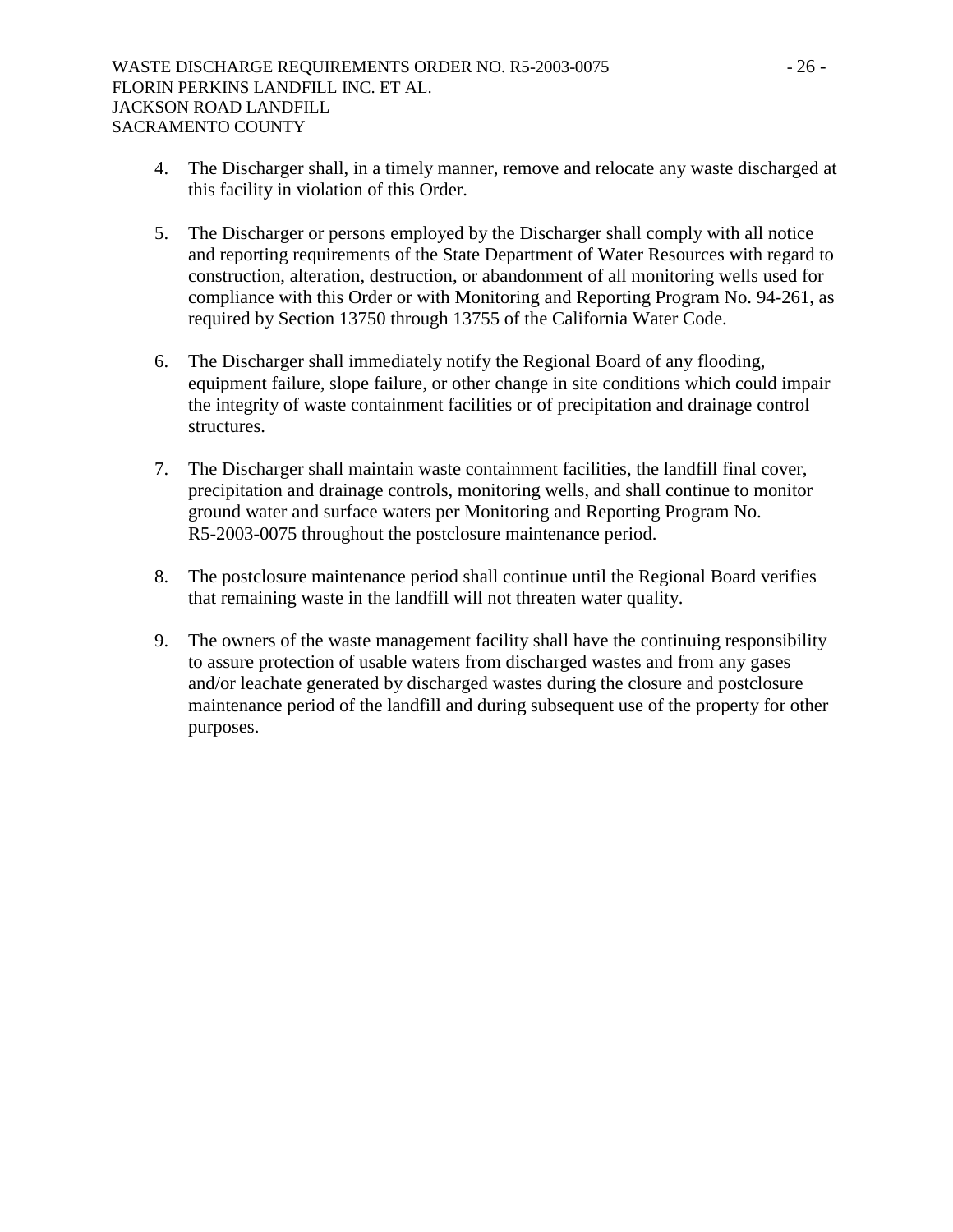10. Pursuant to Section 13267 of the California Water Code, the Discharger shall, **on or before 30 May 2003**, submit the following information as an addendum to the Final Closure and Postclosure Maintenance Plan (FCP) for the landfill:

|    | <b>Item</b>                                           | <b>Title 27 Section</b> |
|----|-------------------------------------------------------|-------------------------|
| a. | A Current Federal Emergency Management Agency         | 21750(d)(2)             |
|    | (FEMA) flood map                                      |                         |
| b. | A map showing all wells within a 250 foot radius      | 21750(h)(1)             |
|    | north of the landfill and all wells within a one-mile |                         |
|    | radius south of the landfill                          |                         |
| C. | A site geologic map and cross sections                | 21750(f)(1)             |
| d. | Slope stability analysis demonstrating the stability  | 21750(f)(5)             |
|    | of the final cover slopes under static and dynamic    |                         |
|    | conditions                                            |                         |
| e. | A waste acceptance program report for wastes used     | 20230                   |
|    | in landfill closure                                   |                         |
|    | <b>Closure and Postclosure Cost Estimates</b>         | 21769(c)(2)(A)          |

The information requested above is required for completion of the FCP in accordance with Section 21769(d) of Title 27 and for approval of the FCP by the Executive Officer. Any significant changes to the FCP made after completion and approval of the FCP shall require a revision of this Order.

11. **On or before 30 June 2003**, the Discharger shall submit for approval by the Executive Officer a technical report which describes statistical and non-statistical data analysis methods proposed for background and detection monitoring, in accordance with Detection Monitoring Specification F.15 herein and Section 20415(e)(7) of Title 27.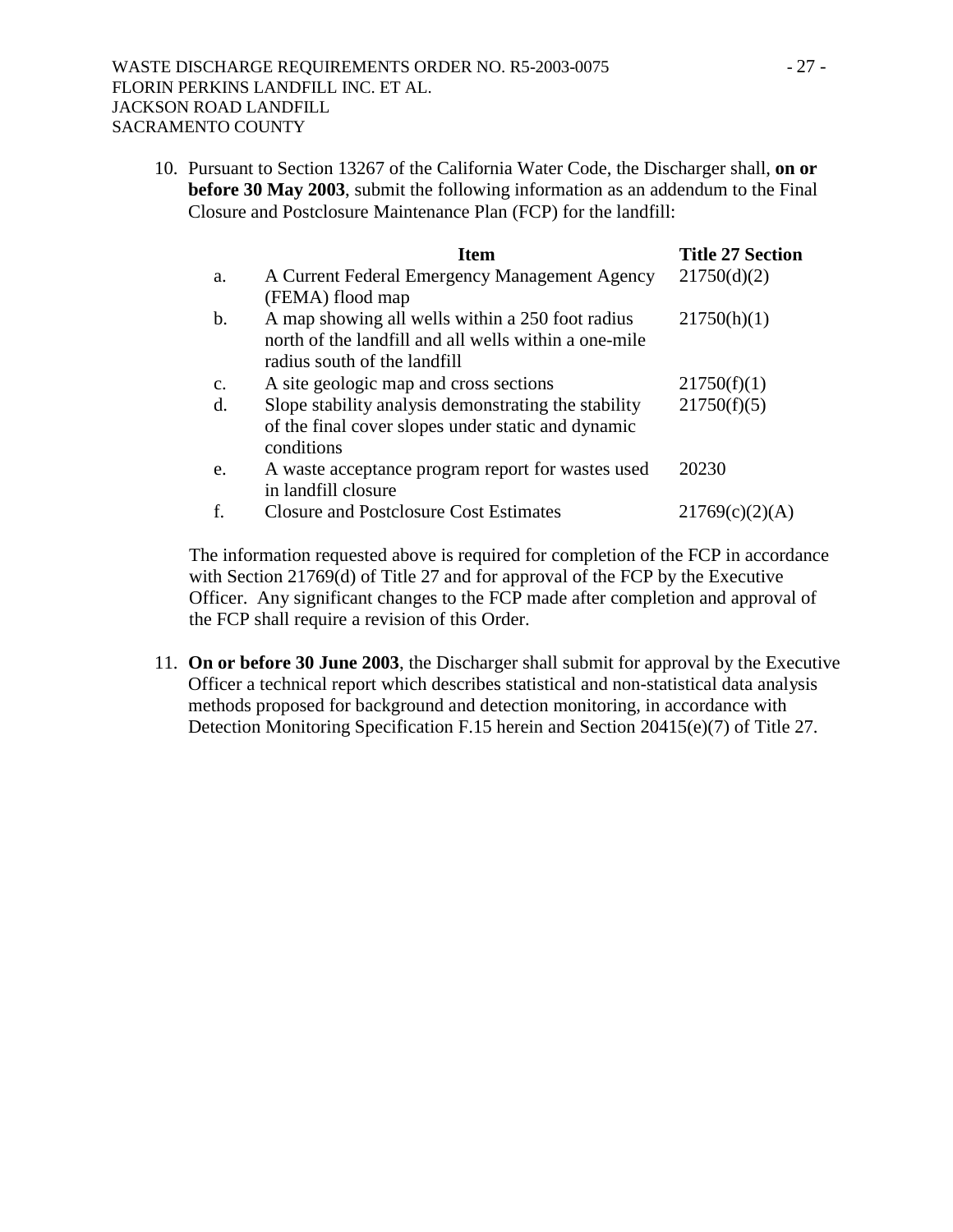| $a_{-}$ | Task<br>Submit complete final design report, CQA                                                         | <b>Due Date</b><br>15 May 2003  |
|---------|----------------------------------------------------------------------------------------------------------|---------------------------------|
|         | plan, construction specifications and<br>drawings to the City of Sacramento and<br><b>Regional Board</b> |                                 |
|         | b. Begin construction of final cap and                                                                   | Within 20 Days of Receiving     |
|         | detention basin                                                                                          | Permits and Approvals From      |
|         |                                                                                                          | the City of Sacramento and      |
|         |                                                                                                          | <b>Sacramento County</b>        |
|         |                                                                                                          | <b>Environmental Management</b> |
|         |                                                                                                          | Department                      |
|         | c. Winterize site and submit annual                                                                      | Per MRP (Section H.2)           |
|         | winterization report                                                                                     |                                 |
| d.      | Submit project status report                                                                             | 15 November 2003                |
| e.      | Complete of final cap and detention basin                                                                | 1 November 2004                 |
|         | <b>Submit Closure Certification Report</b>                                                               | 15 December 2004                |

12. The Discharger shall close of the landfill in accordance with the following schedule:

13. The Discharger shall conduct an investigation to determine whether the landfill generates landfill gas (LFG), whether LFG may be causing or contributing to elevated concentrations of TDS and bicarbonate in the groundwater, and whether LFG controls are needed to protect water quality. The investigation shall be conducted in accordance with the following schedule:

|    | <b>Item</b>                                                      | <b>Due Date</b>  |
|----|------------------------------------------------------------------|------------------|
|    | a. Submit investigation work plan and schedule for the           | 1 July 2003      |
|    | installation and sampling of gas monitoring                      |                  |
|    | probes/wells consistent with the MRP.                            |                  |
|    | b. Install gas monitoring probes/wells per work plan<br>schedule | 1 September 2003 |
|    | c. Initiate sampling of gas monitoring probes/wells per          | Third Quarter    |
|    | work plan schedule                                               | 2003             |
|    | d. Submit monitoring results in monitoring reports               | Semiannually Per |
|    |                                                                  | <b>MRP</b>       |
| e. | Complete LFG investigation, submit report                        | 1 September 2004 |
|    | Conduct long term LFG monitoring as necessary                    | Per MRP          |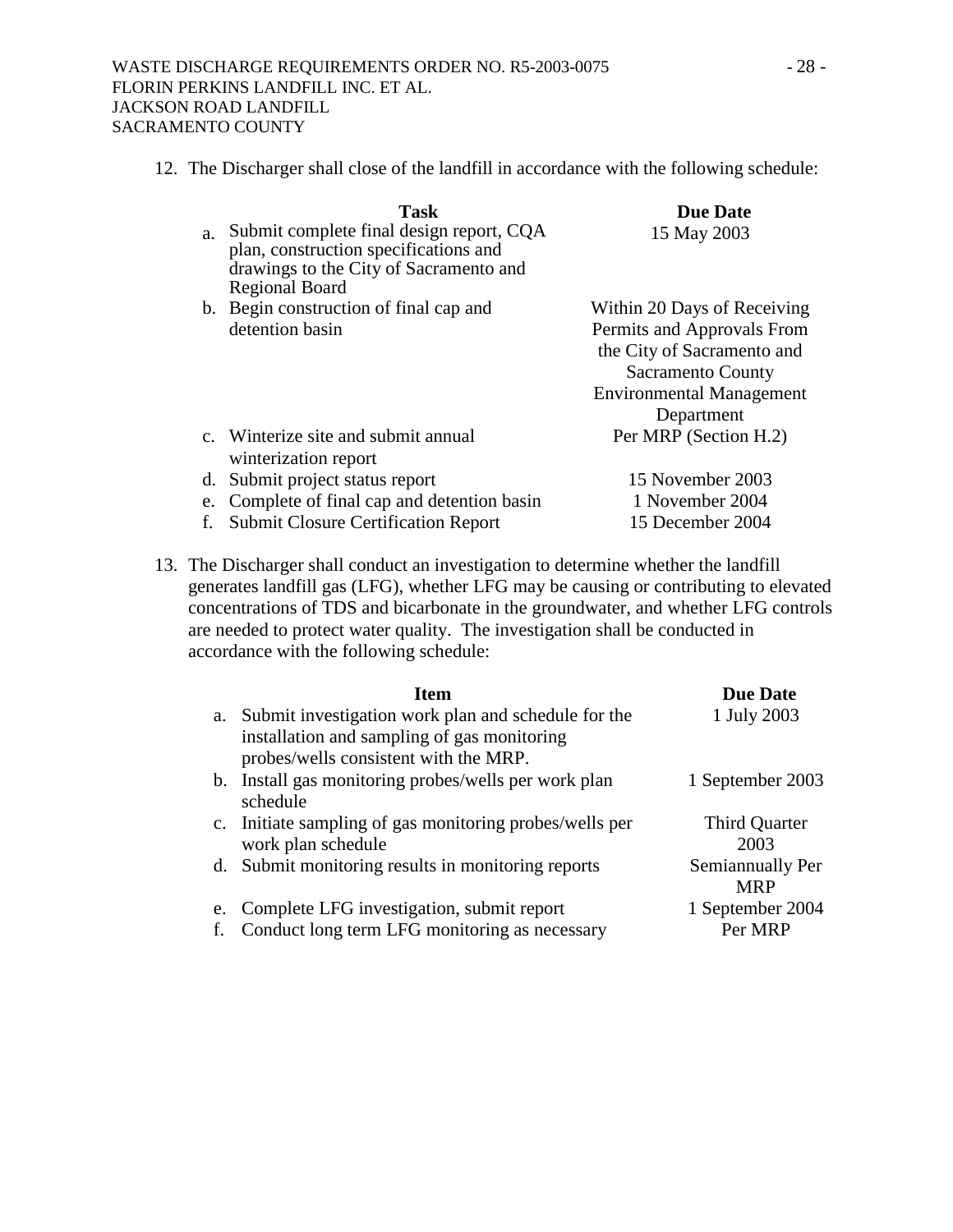- 14. All reports and transmittal letters shall be signed by persons identified below:
	- a. For a corporation: by a principal executive officer of at least the level of senior vice-president.
	- b. For a partnership or sole proprietorship: by a general partner or the proprietor.
	- c. For a municipality, state, federal or other public agency: by either a principal executive officer or ranking elected or appointed official.
	- d. A duly authorized representative of a person designated in a, b or c above if;
		- 1) The authorization is made in writing by a person described in a, b, or c of this provision;
		- 2) The authorization specifies either an individual or a position having responsibility for the overall operation of the regulated facility or activity, such as the position of plant manager, operator of a Unit, superintendent, or position of equivalent responsibility. (A duly authorized representative may thus be either a named individual or any individual occupying a named position); and
		- 3) The written authorization is submitted to the Regional Board.
	- e. Any person signing a document under this Section shall make the following certification:

"I certify under penalty of law that I have personally examined and am familiar with the information submitted in this document and all attachments and that, based on my inquiry of those individuals immediately responsible for obtaining the information, I believe that the information is true, accurate, and complete. I am aware that there are significant penalties for submitting false information, including the possibility of fine and imprisonment."

- 15. The Discharger shall take all reasonable steps to minimize any adverse impact to the waters of the State resulting from noncompliance with this Order. Such steps shall include accelerated or additional monitoring as necessary to determine the nature, extent, and impact of the noncompliance.
- 16. The fact that it would have been necessary to halt or reduce the permitted activity in order to maintain compliance with this Order shall not be regarded as a defense for the Discharger's violations of the Order.
- 17. The Discharger shall notify the Regional Board in writing of any proposed change in ownership or responsibility for construction or operation of the landfill. To assume ownership or operation under this Order, the succeeding owner or operator must apply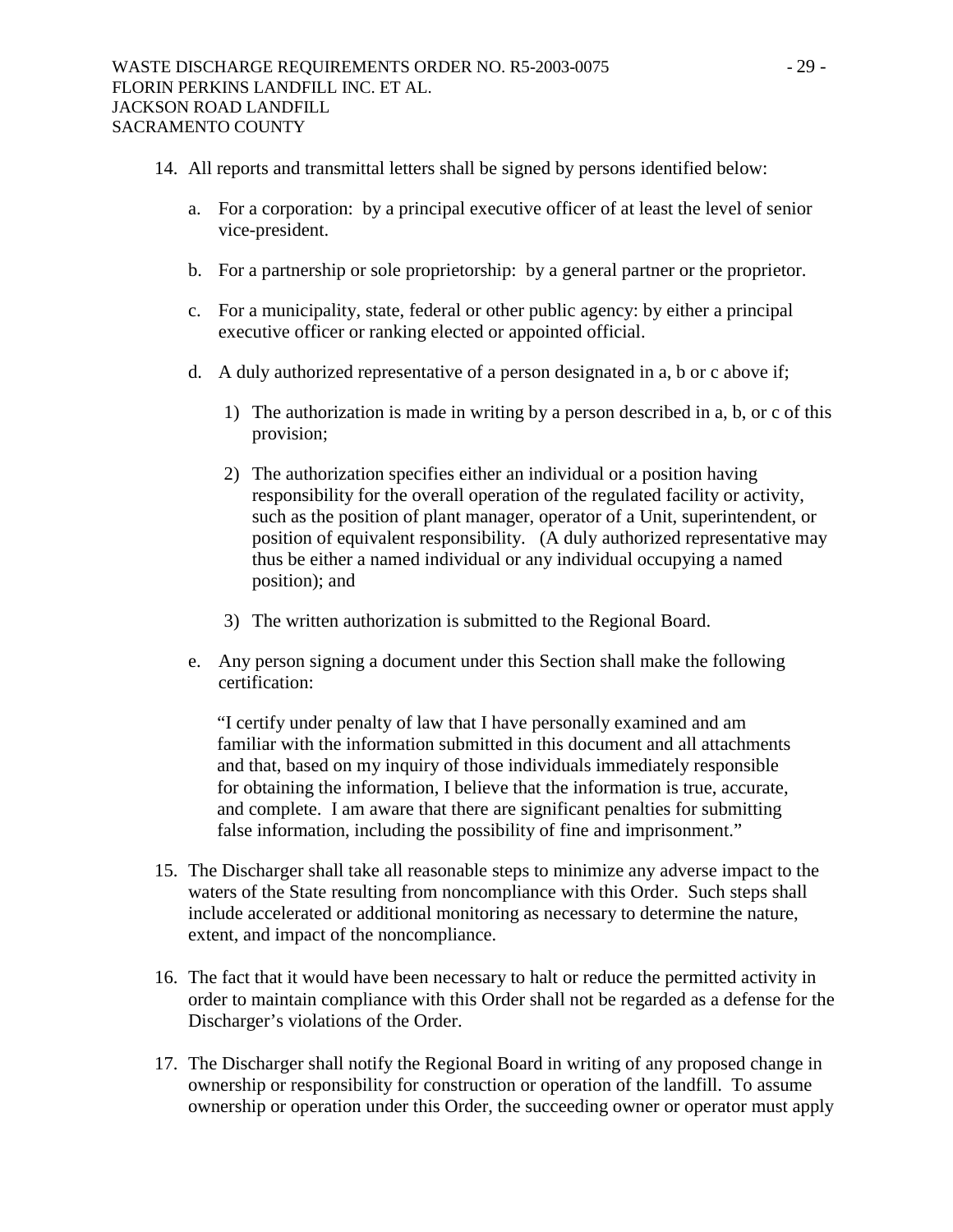in writing to the Regional Board requesting transfer of the Order within 14 days of assuming ownership or operation of this facility. The request must contain the requesting entity's full legal name, the State of incorporation if a corporation, the name and address and telephone number of the persons responsible for contact with the Regional Board, and a statement. The statement shall comply with the signatory requirements contained in Provision H.14 and state that the new owner or operator assumes full responsibility for compliance with this Order. Failure to submit the request shall be considered a discharge without requirements, a violation of the California Water Code. Transfer of this Order shall be approved or disapproved by the Regional Board.

- 18. The Discharger shall also notify the Regional Board of any proposed land use or closure plan changes. This notification shall be given 90 days prior to the effective date of the change and shall be accompanied by an amended Report of Waste Discharge and any technical documents that are needed to demonstrate continued compliance with these waste discharge requirements.
- 19. The Regional Board will review this Order periodically and will revise these requirements when necessary.

I, THOMAS R. PINKOS, Executive Officer, do hereby certify that the foregoing is a full, true, and correct copy of an Order adopted by the California Regional Water Quality Control Board, Central Valley Region, on 25 April 2003.

> \_\_\_\_\_\_\_\_\_\_\_\_\_\_\_\_\_\_\_\_\_\_\_\_\_\_\_\_\_\_\_\_\_\_\_\_ THOMAS R. PINKOS, Executive Officer

AMENDED

JDM: 4/25/03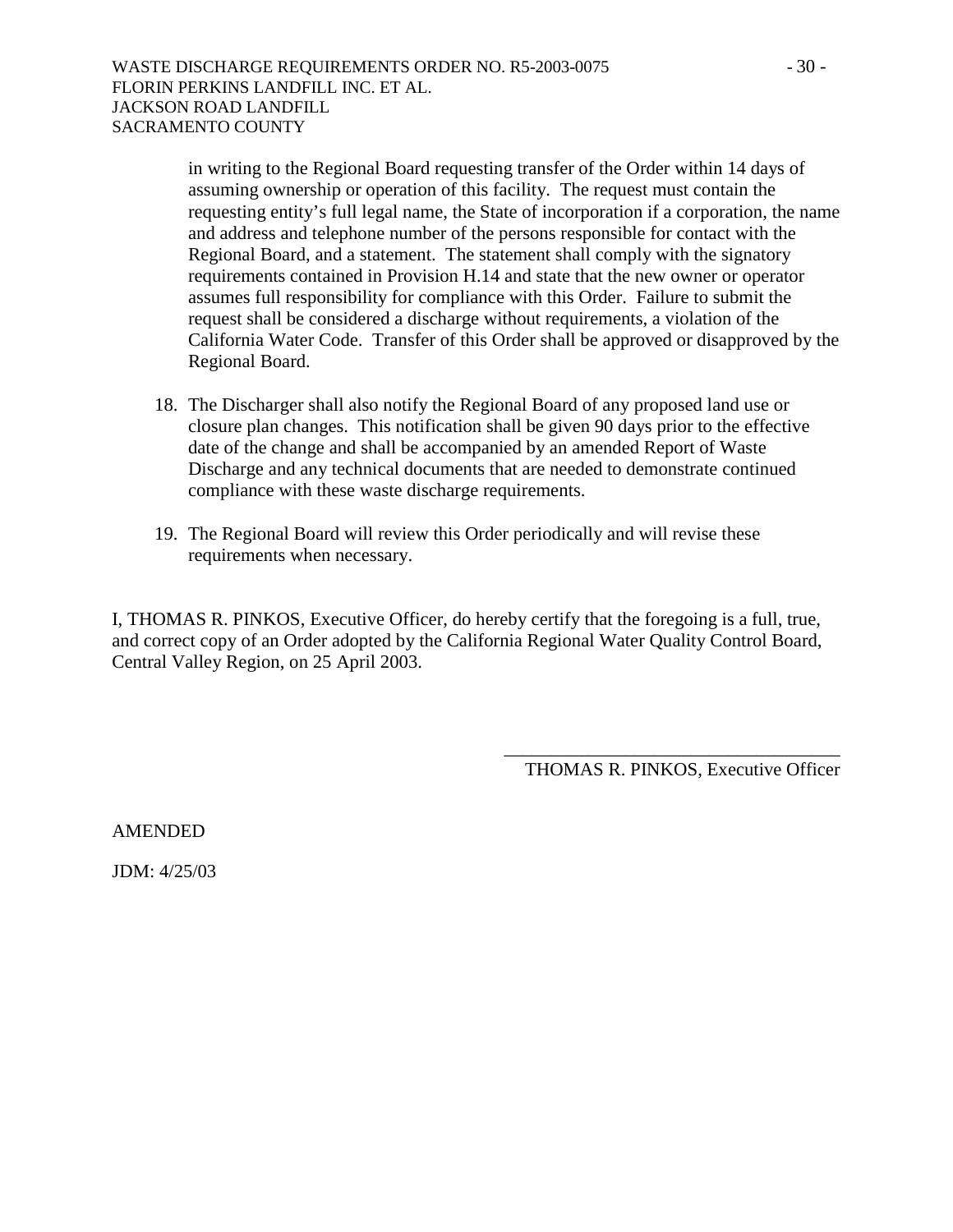### CALIFORNIA REGIONAL WATER QUALITY CONTROL BOARD CENTRAL VALLEY REGION

### ORDER NO. R5-2003-0075

## MONITORING AND REPORTING PROGRAM **FOR** FLORIN PERKINS LANDFILL, INC.; NANCY C. CLEAVINGER, TRUSTEE OF THE NANCY C. CLEAVINGER REVOCABLE TRUST; AUDREY A. HUNT, TRUSTEE OF THE AUDREY A. HUNT REVOCABLE TRUST; JANET E. HARVEY, TRUSTEE OF THE JANET E. HARVEY REVOCABLE TRUST; SALLY R. DAVIS, AND SUCCESSOR IN TRUST, TRUSTEE OF THE SALLY R. DAVIS TRUST; AUDREY A. HUNT AND NANCY C. CLEAVINGER, TRUSTEES, UNDER A TESTAMENTARY TRUST FOR SALLY R. DAVIS UNDER THE TERMS OF THE WILL OF ROBERT EARL DAVIS AS ESTABLISHED BY DECREE OF DISTRIBUTION ENTERED ON MARCH 28, 1991; VIRGINIA A. PALMER, TRUSTEE OF THE VIRGINIA A. PALMER REVOCABLE TRUST; GAIL CHRISTINE BROWN, TRUSTEE OF THE DONALD BRUCE BROWN AND GAIL CHRISTINE BROWN REVOCABLE TRUST FOR CLOSURE OF THE JACKSON ROAD LANDFILL AN UNCLASSIFIED LANDFILL SACRAMENTO COUNTY

This landfill is an existing unclassified waste management unit under Section 20080(d) of Title 27 of the California Code of Regulations. The landfill was developed in a former gravel quarry pit and is unlined. During its operation, the landfill was authorized to accept only inert solid wastes. The landfill ceased operations in 1993 but has not yet been closed. The Final Closure Plan proposes a non-prescriptive cover consisting of two feet of clean vegetative cover soil. There will be no low hydraulic conductivity layer.

Section 13360(a)(1) of the California Water Code allows the Regional Board to specify requirements to protect underground or surface waters from leakage from a solid waste site, which includes a method to provide the best assurance of determining the earliest possible detection of a release. No release has been confirmed at the site, however possible elevated concentrations of inorganic constituents have been detected down gradient of the landfill, including total dissolved solids (TDS) up to 570 mg/L and bicarbonate up to 375 mg/L. Concentrations of these constituents detected on the upgradient perimeter of the site average about 300 mg/L and 80 mg/L respectively. The WDRs require the Discharger to install gas monitoring probes/wells to investigate whether the landfill generates landfill gas (LFG) and this monitoring and reporting program requires the Discharger to monitor LFG to determine whether it may be causing or contributing to elevated concentrations of bicarbonate in the groundwater.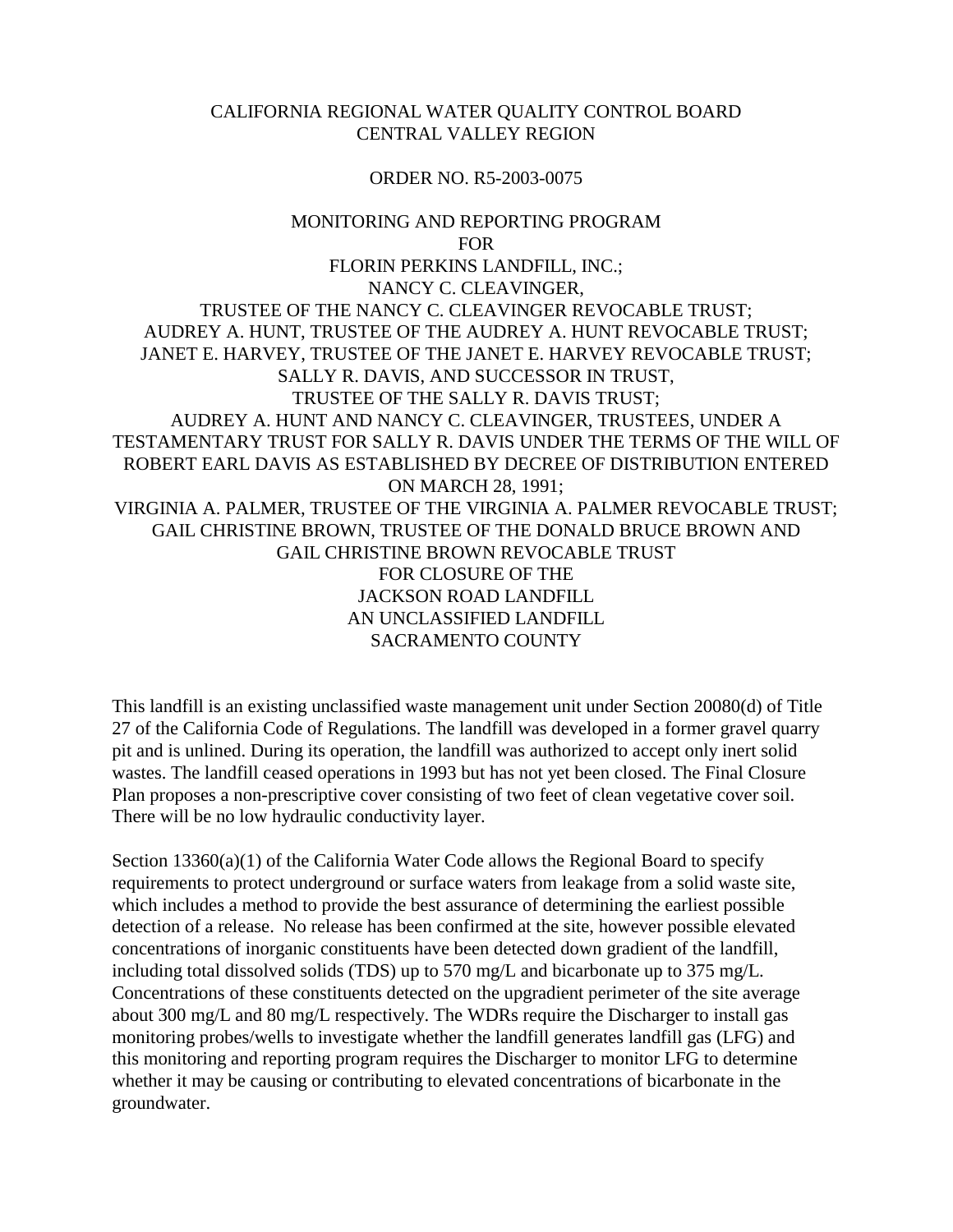The Discharger shall maintain water quality monitoring systems which are appropriate for detecting a release from the landfill in accordance with Sections 20080(d)(1) and 20380 et seq. of Title 27. Compliance with this MRP is ordered by Waste Discharge Requirements (WDRs) Order No. R5-2003-0075.

### **A. SUMMARY OF MONITORING & REPORTING FREQUENCIES**

| <b>Table A</b> |                                                  |                                     |  |  |
|----------------|--------------------------------------------------|-------------------------------------|--|--|
| <b>Section</b> | <b>Reporting</b>                                 | <b>Reporting Frequency</b>          |  |  |
| B.             | Semiannual Report                                | Semiannually                        |  |  |
|                | 2.<br><b>Annual Summary Report</b>               | Annually                            |  |  |
|                | 3. Constituents of Concern Report <sup>1</sup>   | Every 5 years                       |  |  |
|                | <b>Water Quality Protection Standard Report</b>  | Update as necessary                 |  |  |
|                | <b>Monitoring</b>                                | <b>Monitoring Frequency</b>         |  |  |
| D.             | <b>Waste Acceptance Monitoring</b>               | Daily (during closure construction) |  |  |
| Ε.             | <b>Landfill Gas Monitoring</b>                   | Quarterly (field monitoring only)   |  |  |
|                |                                                  | Semiannually (for at least one year |  |  |
|                |                                                  | and thereafter if LFG is present)   |  |  |
| F.             | Groundwater Monitoring:                          |                                     |  |  |
|                | 1. Elevation and Gradient                        | Quarterly                           |  |  |
|                | Detection Monitoring<br>2.                       | Semiannually                        |  |  |
|                | <b>Constituents of Concern</b><br>3 <sub>1</sub> | Every 5 years                       |  |  |
| G.             | <b>Surface Water Monitoring</b>                  | Semiannually                        |  |  |
| Н.             | <b>Facility Monitoring</b>                       | Quarterly                           |  |  |
|                |                                                  |                                     |  |  |

1. The first five-year COC monitoring report under this Order shall be submitted by 31 January 2004.

#### **B. REPORTING**

The Discharger shall report monitoring data and other information required in this MRP **Semiannually**. The Discharger shall report monitoring data and information as required in this Monitoring and Reporting Program and as required in Order No. R5-2003-0075 and the Standard Provisions and Reporting Requirements (April 2000).

Semiannual Reports

- 1. Each semiannual monitoring report shall include the following information:
	- a. A tabular summary of the monitoring data so that the date, constituents, concentrations, concentration limit, and the units are readily discernible. The data shall be presented in such a manner so as to illustrate clearly the compliance with waste discharge requirements or the lack thereof;
	- b. A compliance evaluation summary for the monitoring period.
	- c. Field and laboratory tests sheets.

#### Annual Report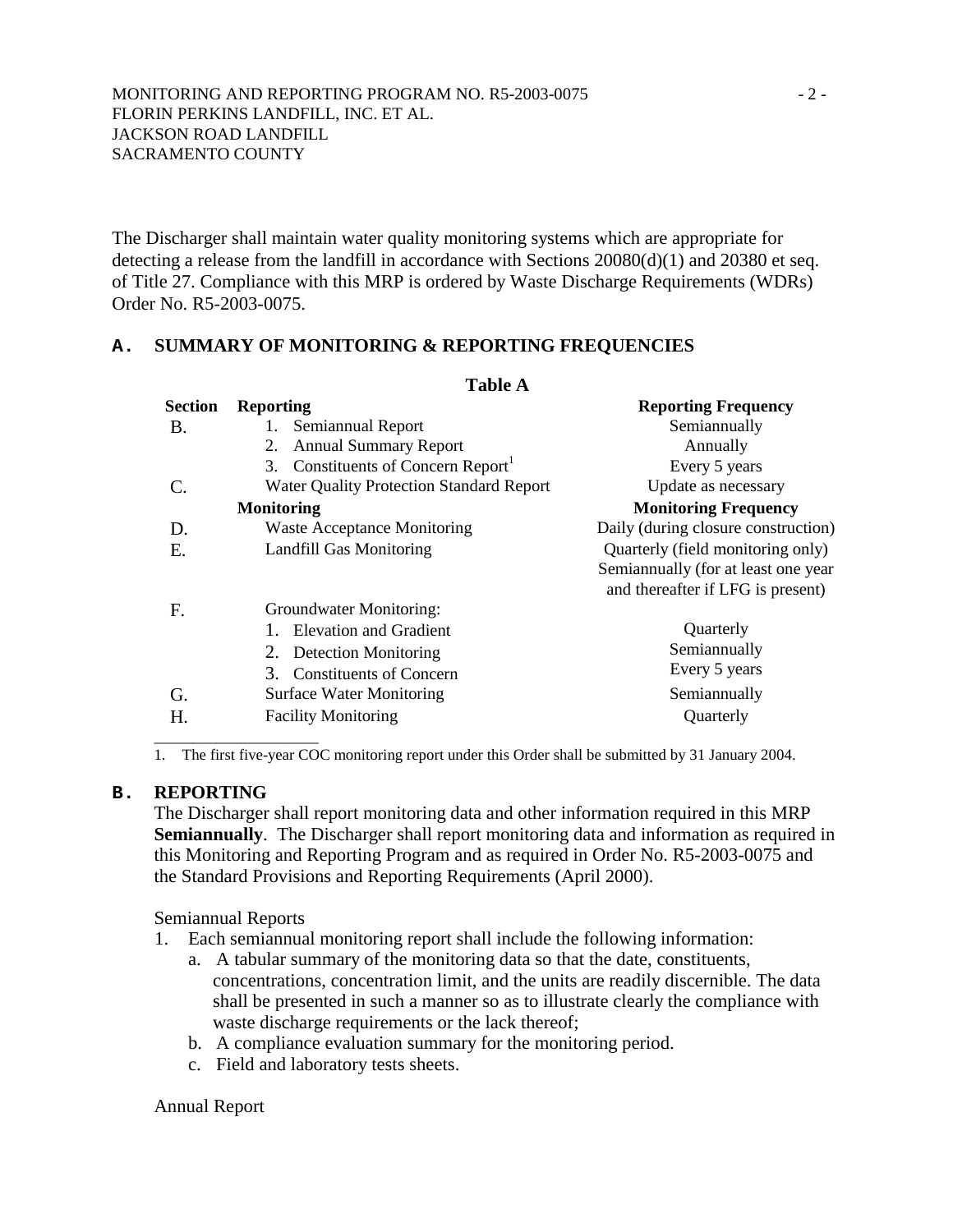2. An Annual Report shall also be prepared and submitted in accordance with Reporting Requirement G.6 of the WDRs. The report shall summarize the monitoring results for the prior year and include a discussion of compliance with the WDRs and the Water Quality Protection Standard. The report shall contain both tabular and graphical summaries of the prior year's monitoring data, including time series plots of historical monitoring data for each monitoring parameter/COC. An electronic copy of the data shall also be provided as required under the WDRs. The Annual Report may be included in the second semiannual report for each year.

Reports which do not comply with the above-required format will be **REJECTED** and the Discharger shall be deemed to be in noncompliance with the waste discharge requirements.

The Semiannual and Annual Monitoring Summary Reports shall be submitted to the Regional Board in accordance with the following schedule for the calendar period in which samples were taken or observations made:

|               | <b>Table B</b>               |                 |
|---------------|------------------------------|-----------------|
| <b>Report</b> | <b>Reporting Period Ends</b> | Date Report Due |
| Semiannual    | 30 June                      | 31 July         |
|               | 31 December                  | 31 January      |
| Annual        | 31 December                  | 31 January      |

#### **C. WATER QUALITY PROTECTION STANDARD (Section 20390)**

The Water Quality Protection Standard shall consist of all Constituents of Concern, Concentration Limits for each constituent of concern, Monitoring Points, Point of Compliance, and the Compliance Period.

1. Constituents of Concern (Section 20395 of Title 27) The constituents of concern (COCs) for the landfill shall be as follows:

|                                   | <b>Table C</b> |                           |  |
|-----------------------------------|----------------|---------------------------|--|
| <b>Constituents of Concern</b>    | <b>Units</b>   | <b>Test Method</b>        |  |
| <b>Field Parameters</b>           |                |                           |  |
| <b>PH</b>                         | pH units       | See Attachment D          |  |
| Specific conductance              | $\mu M$ hos/cm | See Attachment D          |  |
| Temperature                       | $^0C$ . $^0F$  | See Attachment D          |  |
| Turbidity                         | <b>NTU</b>     | See Attachment D          |  |
| <b>General Minerals</b>           |                |                           |  |
| Total Dissolved Solids (TDS)      | mg/L           | 2540C                     |  |
| <b>Total Alkalinity</b>           | meq/L          | 2310 <sub>B</sub>         |  |
| Anions & Cations                  | mg/L           | See Attachment D          |  |
| Inorganics (dissolved)            | $\mu$ g/L      | See Attachment D          |  |
| <b>Volatile Organic Compounds</b> | $\mu$ g/L      | <b>USEPA Method 8260B</b> |  |
| Semi-Volatile Organic Compounds   | $\mu$ g/L      | <b>USEPA Method 8270</b>  |  |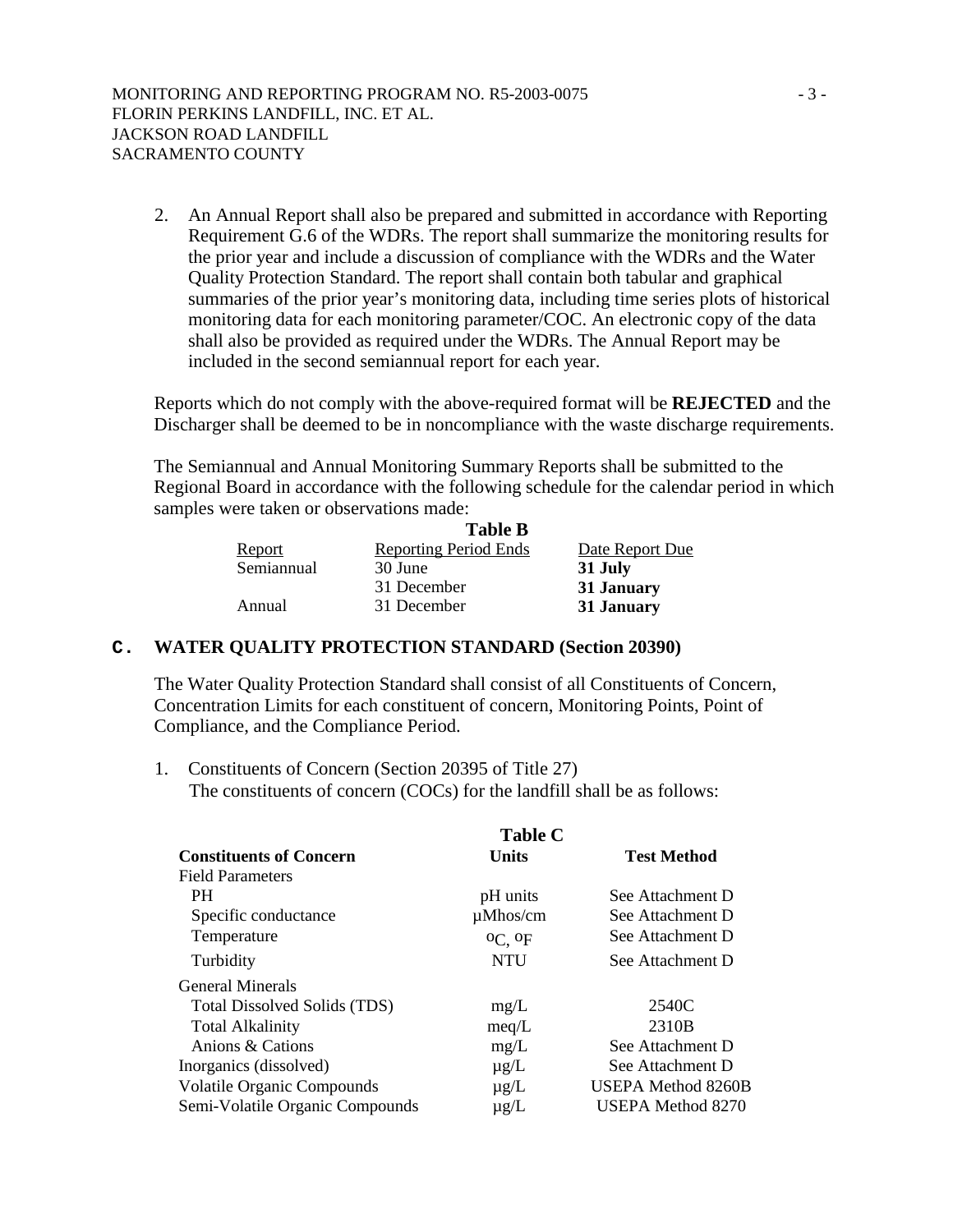| <b>Constituents of Concern</b>   | <b>Units</b> | <b>Test Method</b>        |
|----------------------------------|--------------|---------------------------|
| Organophosphorus Pesticides      | $\mu$ g/L    | <b>USEPA Method 8141A</b> |
| <b>Chlorinated Herbicides</b>    | $\mu$ g/L    | <b>USEPA Method 8151</b>  |
| Organochlorine Pesticides        | $\mu$ g/L    | USEPA Method 8081A        |
| Polychlorinated Biphenols (PCBs) | $\mu$ g/L    | USEPA Method 8082         |

1. The first five-year COC monitoring event under this Order shall be conducted during the Second Half 2003.

#### 2. Concentration Limits (Section 20400)

#### **Statistical**

\_\_\_\_\_\_\_\_\_\_\_\_\_\_\_\_\_\_\_\_\_

For naturally-occurring constituents for which at least 10% of the data from background samples equal or exceed their respective MDL, the Concentration limit shall be determined using the statistical data analysis methods described in the Section 20415(e)(8) technical report prepared in accordance with Detection Monitoring Specifications 15 and 17 of the WDRs.

#### Nonstatistical

For all non-naturally occurring COCs and naturally-occurring COCs for which less than 10% of the data from background samples equal or exceed their respective MDL, the Concentration limit shall be the MDL.

3. Monitoring Points (Section 20405)

The monitoring points for groundwater and surface water detection monitoring shall be as listed in Tables D.1 and E.1 herein. The monitoring points for landfill gas (unsaturated zone) monitoring shall be the landfill gas probe locations, once installed.

4. Point of Compliance

The point of compliance (POC) for the water standard is a vertical surface located at the hydraulically down gradient limit of the Unit that extends through the uppermost aquifer underlying the Unit. The point of compliance monitoring wells established for the detection monitoring program shall constitute the monitoring points for the groundwater Water Quality Protection Standard. The POC wells shall be MW-1, MW-2, and any future shallow wells installed along the down gradient or side gradient perimeter of the landfill.

5. Compliance Period

The compliance period for each Unit shall be the number of years equal to the active life of the Unit plus the closure period. The compliance period is the minimum period during which the Discharger shall conduct a water quality monitoring program subsequent to a release from the Unit. The compliance period shall begin anew each time the Discharger initiates an evaluation monitoring program.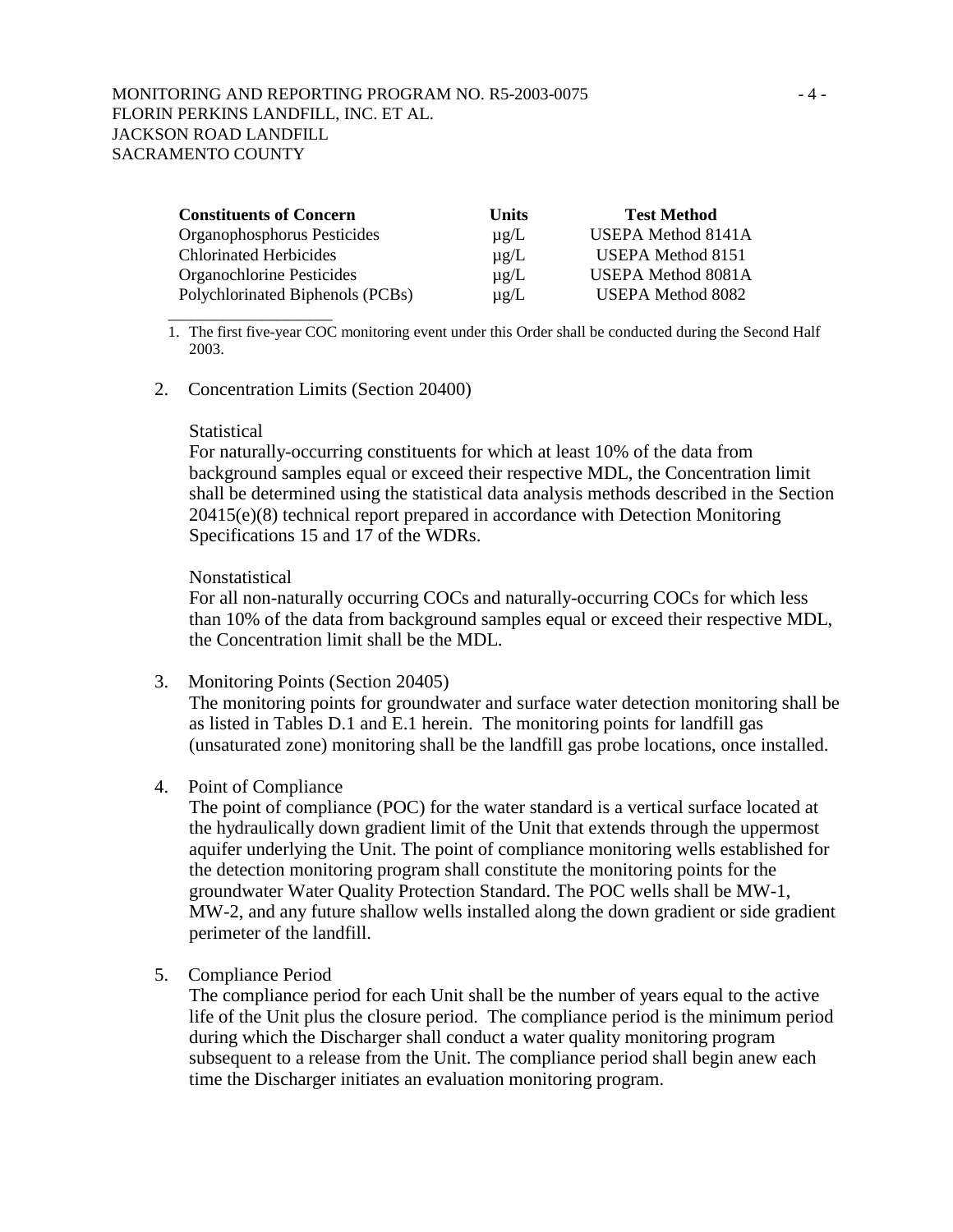### **D. WASTE ACCEPTANCE MONITORING**

\_\_\_\_\_\_\_\_\_\_\_\_\_\_\_\_\_\_\_\_\_\_\_\_

Wastes accepted for use in landfill closure shall be monitored as follows:

| <b>Table D</b>                    |                   |                            |  |  |
|-----------------------------------|-------------------|----------------------------|--|--|
| Parameter                         | Units             | <b>Reporting Frequency</b> |  |  |
| <b>Solid Waste</b>                |                   |                            |  |  |
| Description of waste <sup>1</sup> |                   | Semiannually               |  |  |
| Source                            |                   | Semiannually               |  |  |
| Quantity                          | cubic yards, tons | Semiannually               |  |  |
| Location/elevation discharged     |                   | Semiannually               |  |  |
| Construction purpose              |                   | Semiannually               |  |  |
|                                   |                   |                            |  |  |

1. From waste acceptance program daily logs.

Waste acceptance monitoring shall be conducted at the landfill gate when loads are brought in for construction. The waste information shall be recorded in daily logs and summarized in the semiannual monitoring reports.

### **E. LANDFILL GAS (UNSATURATED ZONE) MONITORING**

All landfill gas probes shall be monitored as follows:

| <b>Table E</b> |                                      |                                  |  |  |  |
|----------------|--------------------------------------|----------------------------------|--|--|--|
| Units          | Frequency                            | Measurement Method               |  |  |  |
|                |                                      |                                  |  |  |  |
| psig           | Quarterly                            | Meter                            |  |  |  |
|                | Quarterly                            | Meter                            |  |  |  |
| $\%$           | Quarterly                            | Meter                            |  |  |  |
| $\%$           | Quarterly                            | Meter                            |  |  |  |
| $\frac{0}{0}$  | Quarterly                            | Meter                            |  |  |  |
| ppmy           | Quarterly                            | <b>Photo-Ionization Detector</b> |  |  |  |
|                |                                      | (PID)                            |  |  |  |
|                |                                      |                                  |  |  |  |
| $\%$           | Semiannually                         | USEPA Test Method 3C             |  |  |  |
| $\%$           | Semiannually                         | <b>USEPA Test Method 3C</b>      |  |  |  |
| ppmy           | Semiannually                         | <b>USEPA Test Method TO-14</b>   |  |  |  |
|                | $^{\mathrm{O}}$ C, $^{\mathrm{O}}$ F |                                  |  |  |  |

1. Field meters shall be calibrated for each parameter before use. The PID shall be calibrated to a hexane or other straight-chain fuel-related hydrocarbon. The results shall be presented as benzene equivalents.

2. Semiannual gas sampling required for at least one year and thereafter if field monitoring indicates the presence of methane (greater than 1.0 percent by volume) or organic vapors (greater than 1.0 ppmv) during either quarter of a reporting period.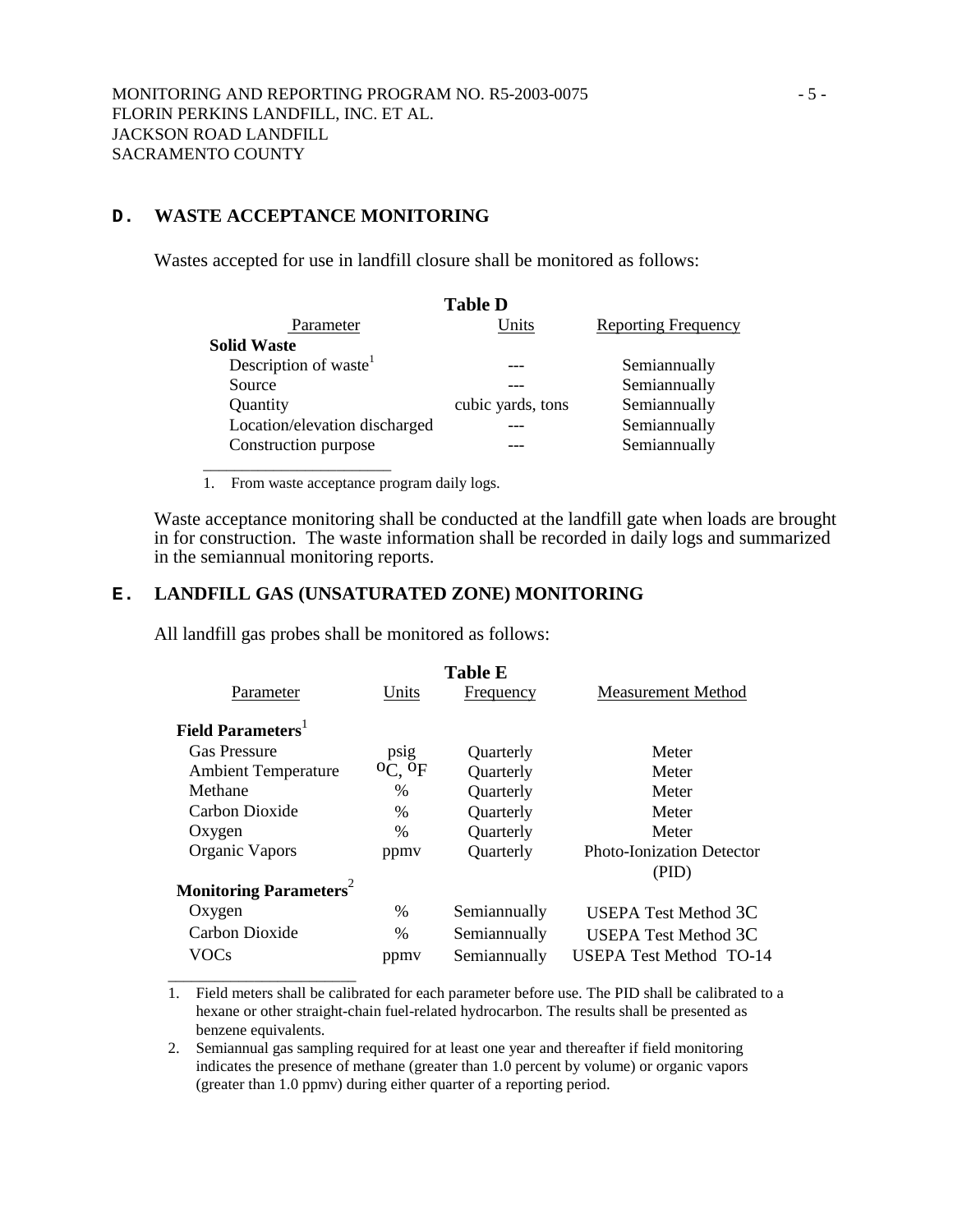Field and calibration logs for each monitoring event shall be included in each monitoring report.

## **F. GROUNDWATER MONITORING**

- 1. Groundwater Elevation Monitoring
	- The groundwater surface elevation (in feet and hundredths, MSL) in all wells and piezometers shall be measured on a quarterly basis. Groundwater elevations taken prior to purging the well and sampling for Monitoring Parameters may be used to fulfill this requirement. Groundwater elevations for all upgradient and down gradient wells for a given groundwater body shall be measured within a period of time short enough to avoid temporal variations in groundwater flow which could preclude accurate determination of groundwater gradient and direction. The results of groundwater elevation monitoring shall be displayed on a water table contour map and/or groundwater flow net for the site and included in each monitoring report. The Discharger shall use the groundwater elevation monitoring data to determine the following:
		- a. The groundwater flow velocity
		- b. The gradient direction in the upper aquifer, and in any additional zone of saturation monitored pursuant to this MRP
		- c. Times of highest and lowest elevations of the water levels in the wells
		- d. Separation of groundwater from the lowest point of the unit

The results of these determinations shall be included in the semi-annual reports.

2. Background and Detection Monitoring

The Discharger shall install and operate a groundwater detection monitoring system that complies with the applicable provisions of Section 20415 and Section 20420 of Title 27. The Discharger shall perform Background and Detection Monitoring of the uppermost aquifer in accordance with the Detection Monitoring Specifications of the WDRs. In accordance with Section 20415(e)(6), initial sampling shall be conducted in all new background monitoring wells as necessary for selecting data analysis methods and for establishing background values. Initial monitoring conducted in new background wells shall include quarterly sampling for at least one year, including the times of expected highest and lowest ground water surface elevations.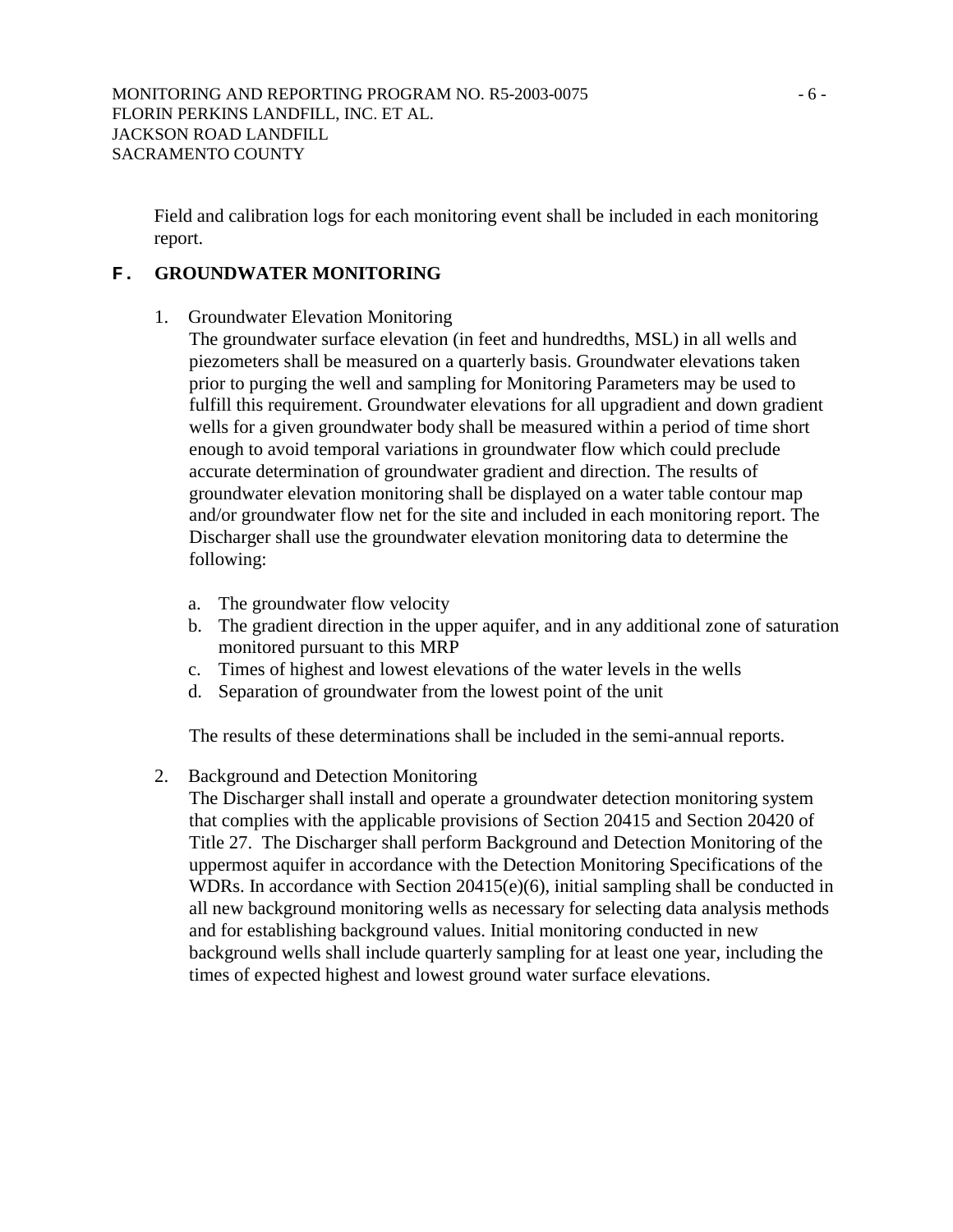The monitoring points for detection monitoring and trend analysis shall be as follows:

Upgradient – MW-3 Down Gradient (Point of Compliance) – MW-1, MW-2

The detection monitoring schedule shall be as follows:

\_\_\_\_\_\_\_\_\_\_\_\_\_\_\_\_\_\_\_\_\_\_\_

| <b>Table F: Detection Monitoring Schedule</b> |                                |               |                      |                                    |  |
|-----------------------------------------------|--------------------------------|---------------|----------------------|------------------------------------|--|
| Parameter                                     | Units                          | Frequency     | Monitoring<br>Method | Data Analysis <sup>1</sup>         |  |
| <b>Field Parameters</b>                       |                                |               |                      |                                    |  |
| Specific conductance                          | $\mu$ mhos/c<br>m              | Semiannually  |                      |                                    |  |
| pH                                            | pH units                       | Semiannually  | Interwell            |                                    |  |
| Temperature                                   | <sup>O</sup> C, <sup>O</sup> F | Semiannually  |                      |                                    |  |
| Turbidity                                     | <b>NTU</b>                     | Semiannually  |                      |                                    |  |
| <b>Monitoring Parameters</b>                  |                                |               |                      |                                    |  |
| <b>TDS</b>                                    | mg/L                           | Semiannually  | Interwell            | Statistical                        |  |
| <b>Total Alkalinity</b>                       | meq/L                          |               |                      |                                    |  |
| Major Anions (Attachment C)                   | mg/L                           | Semiannually  | Interwell            | Statistical,<br>Other <sup>2</sup> |  |
| Major Cations (Attachment C)                  | mg/L                           | Semiannually  | Interwell            | Statistical,<br>Other <sup>2</sup> |  |
| VOCs (Attachment C)                           | $\mu$ g/L                      | Annually      | Intrawell            | Statistical/Non-<br>Statistical    |  |
| Dissolved Inorganics (Attachment C)           | $\mu$ g/L                      | Annually      | Interwell $\&$       | Statistical/Non-                   |  |
| <b>Constituents of Concern<sup>3</sup></b>    |                                |               | Intrawell            | Statistical                        |  |
| See Table C & Attachment D                    |                                | Every 5 years | Interwell            | Statistical &<br>Non-statistical   |  |

1. Monitoring data analysis shall be conducted in accordance with the technical report required under Monitoring Specification E.15 of the WDRs.

2. Data analysis shall include trend analysis and an evaluation of water chemistry by appropriate methods (i.e. Menn-Kendall, ion balance, piper diagram, stiff diagram etc.).

3. The first five-year COC monitoring event under this Order shall be conducted during the Second Half 2003.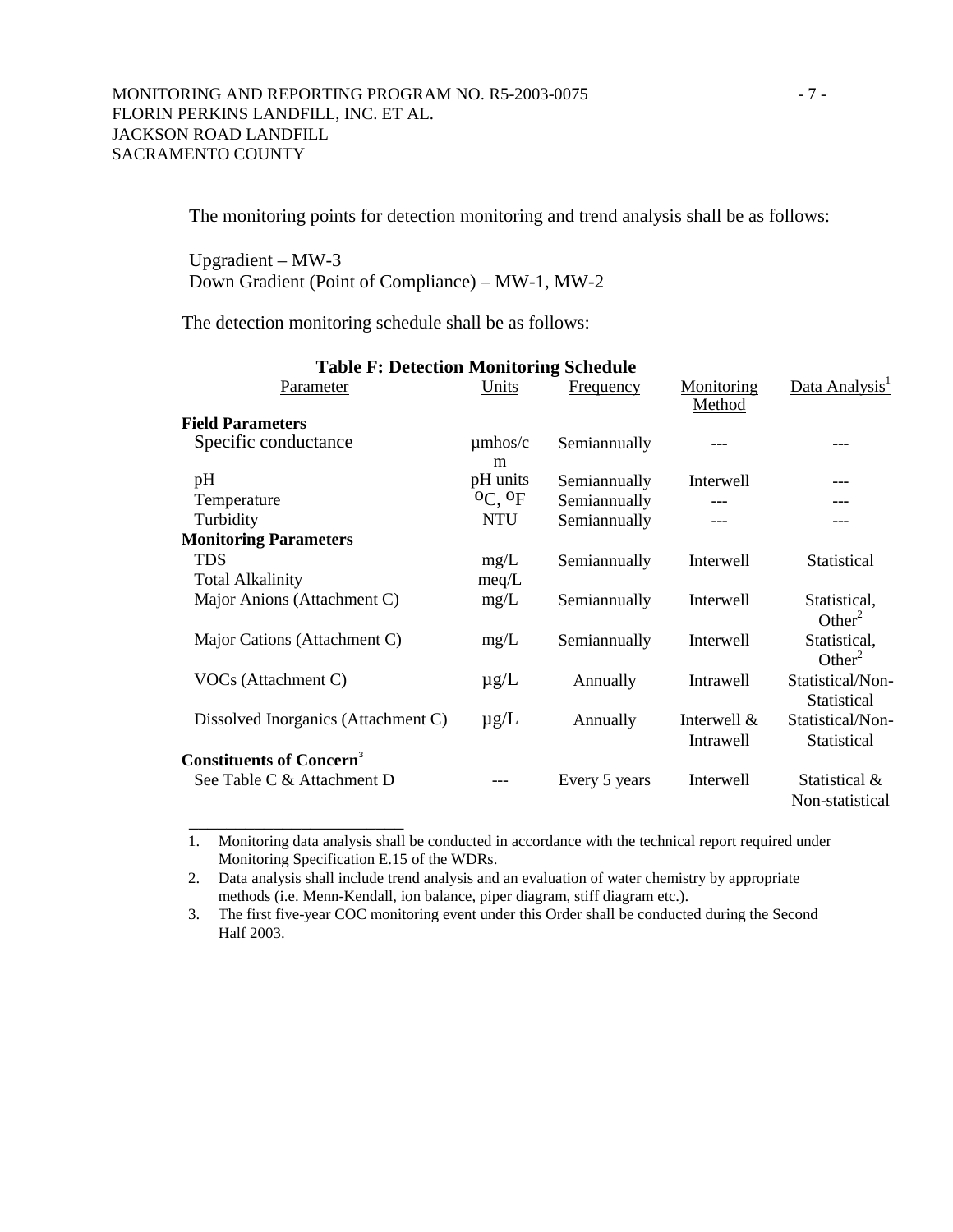The Discharger shall collect, preserve, and transport groundwater samples in accordance with the approved SAP. Samples shall be analyzed for the monitoring parameters and COCs in accordance with the methods and frequency specified in the above table. A sufficient number of samples shall be taken from all Monitoring Points and Background Monitoring Points to satisfy the data analysis requirements for a given Reporting Period, and shall be taken in a manner that ensures sample independence to the greatest extent feasible. Collection and analysis of samples shall be in accordance with procedures set forth in the Sampling and Analysis Plan required under WDR Detection Monitoring Specification F.5.

### **G. SURFACE WATER MONITORING**

The Discharger shall install and operate a surface water detection monitoring system where appropriate that complies with the applicable provisions of Sections 20415 and 20420 of Title 27. The Semiannual Reports shall include the results of surface water monitoring and evaluation of potential impacts of the facility on surface water quality and compliance with the Water Quality Protection Standard. The Discharger shall obtain coverage under the NPDES General Permit for Storm Water Discharges Associated with Industrial Activities (Water Quality Order No. 97-03-DW) prior to any discharge of storm water from the site to a surface water.

1. The surface water monitoring locations shall be as follows:

| Table Oil: Durince Water Monitoring Locations |                                           |  |  |  |
|-----------------------------------------------|-------------------------------------------|--|--|--|
| <b>Monitoring Point</b>                       | Location                                  |  |  |  |
| $SW-1$                                        | Jackson Road Storm Drain - run on         |  |  |  |
| $SW-2$                                        | Detention Basin Discharge - runoff        |  |  |  |
| $SW-3^2$                                      | Kiefer Boulevard Storm Drain - upstream   |  |  |  |
| $SW-4^2$                                      | Kiefer Boulevard Storm Drain - downstream |  |  |  |
|                                               |                                           |  |  |  |

### **Table G.1: Surface Water Monitoring Locations**<sup>1</sup>

1. See Attachment B: Facility Map

<sup>2.</sup> Sampling at these monitoring points may be discontinued one year after the Closure Certification Report has been submitted and approved by the Executive Officer in accordance with Construction Specification D.7 and Provision 12 of the WDRs.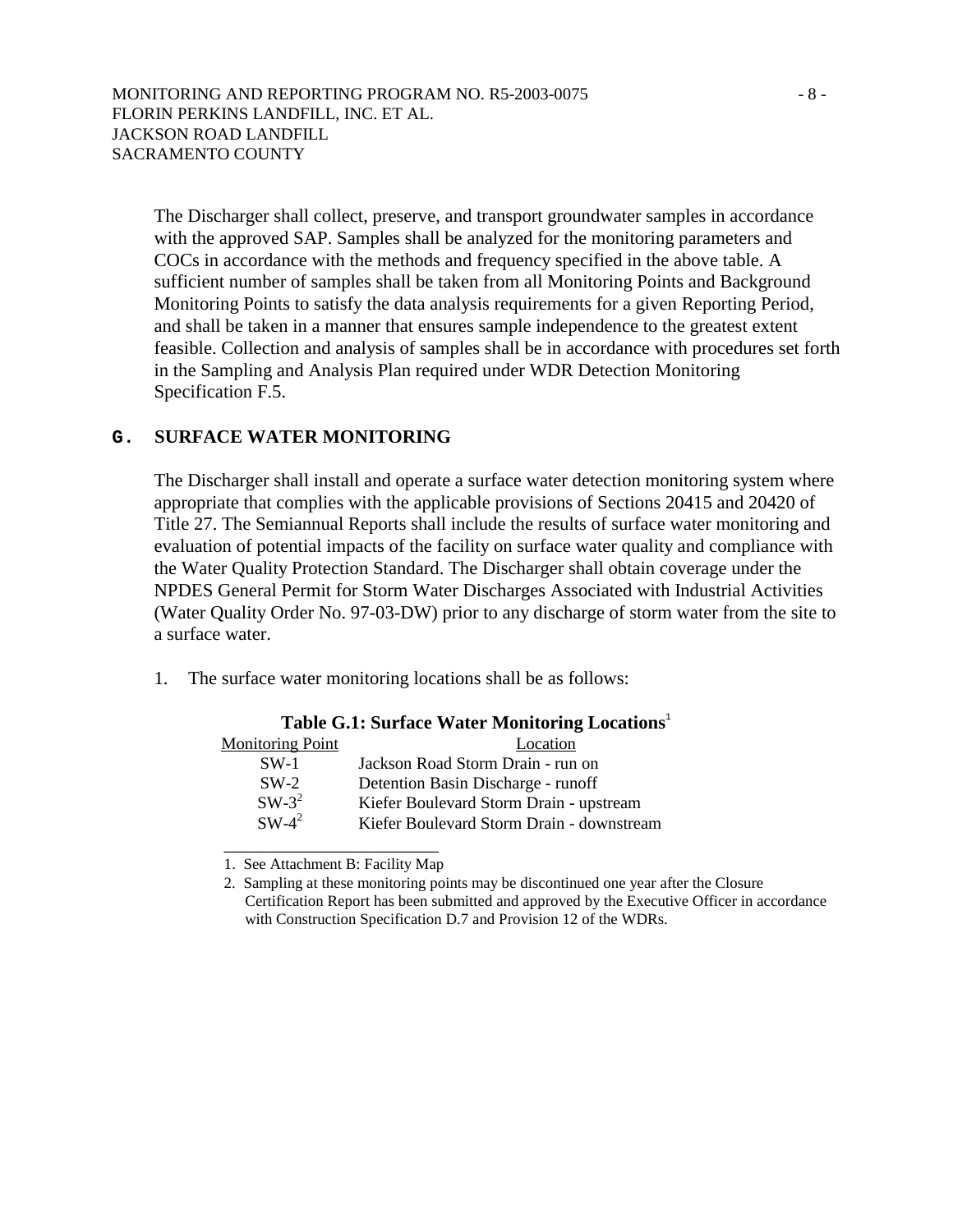2. The surface water monitoring schedule shall be as follows:

| <b>Table G.2: Surface Water Monitoring Program</b> |                                      |                        |  |  |
|----------------------------------------------------|--------------------------------------|------------------------|--|--|
| Parameter                                          | Units                                | Frequency <sup>1</sup> |  |  |
| <b>Field Parameters</b>                            |                                      |                        |  |  |
| Temperature                                        | $^{\mathrm{O}}$ C, $^{\mathrm{O}}$ F | Quarterly              |  |  |
| Specific conductance                               | $\mu$ mhos/cm                        | Quarterly              |  |  |
| pH                                                 | pH units                             | Quarterly              |  |  |
| Total Suspended Solids (TSS)                       | mg/L                                 | Quarterly              |  |  |
| <b>Monitoring Parameters</b> <sup>1</sup>          |                                      |                        |  |  |
| <b>TDS</b>                                         | mg/L                                 | Semiannually           |  |  |
| <b>Total Alkalinity</b>                            | meq/L                                | Semiannually           |  |  |
| Major Anions (Attachment C)                        | mg/L                                 | Semiannually           |  |  |
| Major Cations (Attachment C)                       | mg/L                                 | Semiannually           |  |  |
| <b>Constituents of Concern</b>                     |                                      |                        |  |  |
| Attachment D                                       |                                      | Every 5 years          |  |  |

1. Monitoring for these landfill waste constituents of concern may be discontinued one year after the Closure Certification Report has been submitted and approved by the Executive Officer in accordance with Construction Specification D.7 and Provision 12 of the WDRs. Monitoring for the above Field Parameters shall continue to be conducted at locations SW-1 and SW-2 as specified in Table G.1 under this Order and in accordance with the General Industrial Storm Water Permit.

## **H. FACILITY MONITORING**

Standard Observations

1. In accordance with the FCP, the Discharger shall conduct quarterly inspections of the landfill to identify the need for maintenance and repairs. Standard Observations shall also be performed on a quarterly basis and shall include those elements identified in Reporting Requirement G.4.f of the WDRs. Each monitoring report shall include a summary and certification of completion of all Standard Observations. Necessary repairs shall be completed within 30 days of each inspection. Field logs of these inspections and documentation of the repairs shall be included in each monitoring report.

Site Winterization & Storm Events

2. Annually, prior to the anticipated rainy season, but no later than **30 September**, the Discharger shall conduct an inspection of the facility for the purpose of winterizing the site. The inspection shall identify any damage to the landfill cover, grade, precipitation and drainage controls, access roads and other landfill facilities. Any necessary construction, maintenance, or repairs to these facilities shall be completed by **31 October**. By **15 November** of each year, the Discharger shall submit a report describing the results of the winterization inspection and the repair measures implemented, including photographs of the problem and the repairs.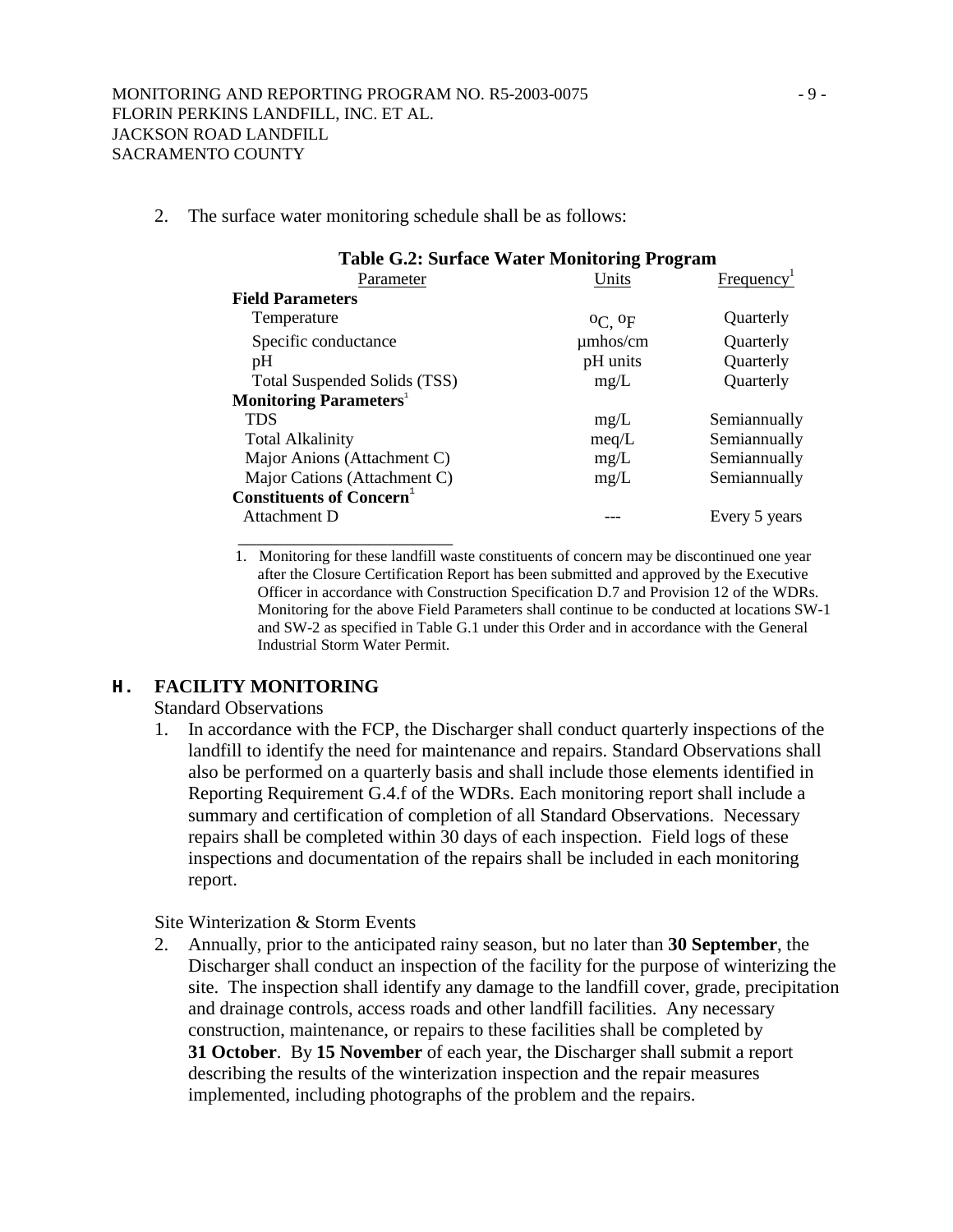### MONITORING AND REPORTING PROGRAM NO. R5-2003-0075 - 10 -FLORIN PERKINS LANDFILL, INC. ET AL. JACKSON ROAD LANDFILL SACRAMENTO COUNTY

The Discharger shall inspect all precipitation, diversion, and drainage facilities for damage within 7 days following *major storm events*. Necessary repairs shall be completed within 30 days of the inspection. The Discharger shall report any damage and subsequent repairs within 45 days of completion of the repairs, including photographs of the problem and the repairs.

The Discharger shall implement the above monitoring program on the effective date of this Program.

Ordered by: \_

THOMAS R. PINKOS, Executive Officer

 25 April 2003 (Date)

Attachments

JDM: 4/25/03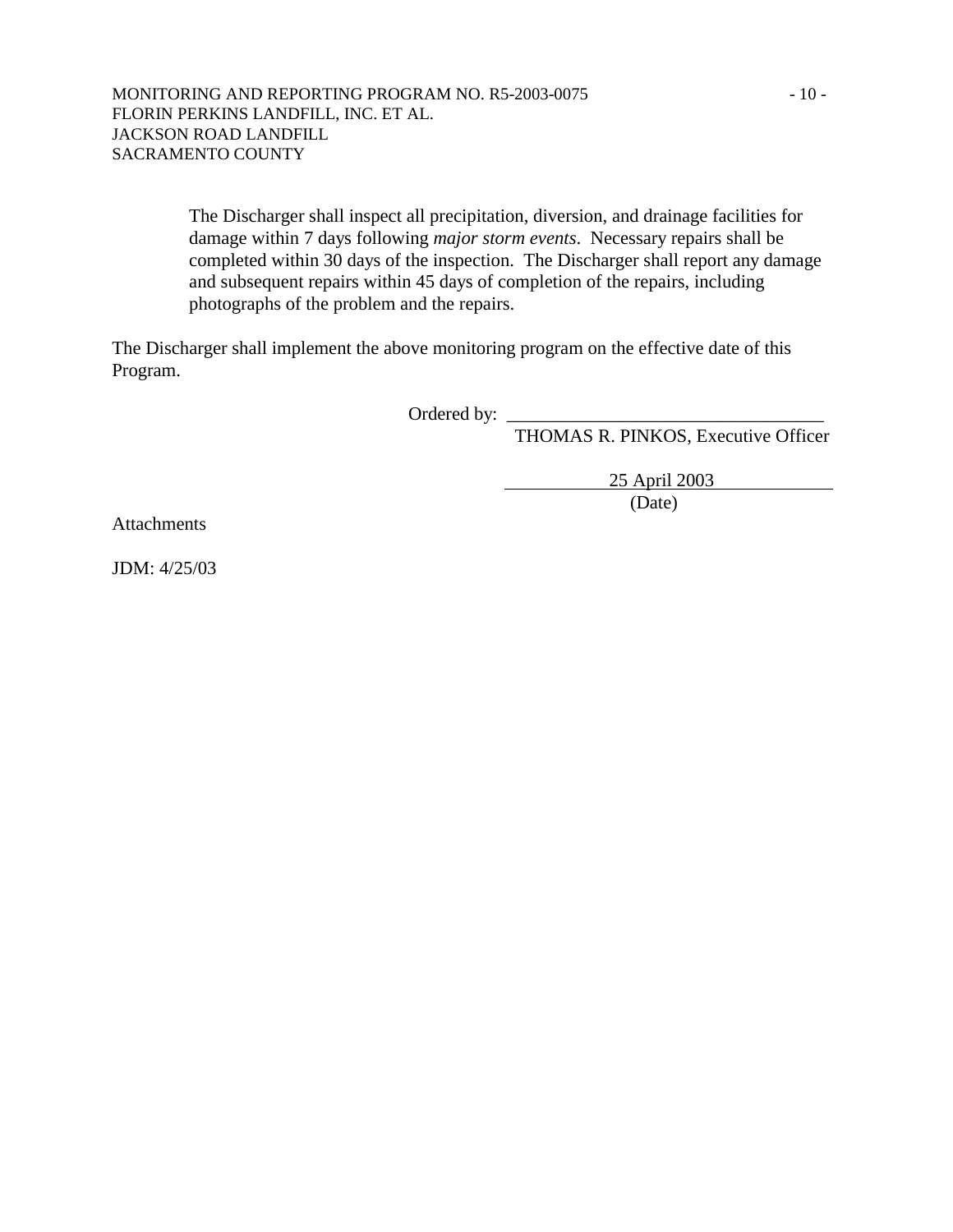### **INFORMATION SHEET**

The Jackson Road Landfill is an inactive unlined landfill sited in a gravel quarry pit. The landfill is an existing unclassified waste management unit under Section 20080(d) of Title 27. The disposal area comprises about 23 acres. Previous waste discharge requirements limited waste disposal at the landfill to inert solid wastes. Title 27 defines inert waste as follows:

*Inert waste is that subset of solid waste that does not contain hazardous waste or soluble pollutants at concentrations in excess of applicable water quality objectives, and does not contain significant quantities of decomposable waste.* 

The landfill accepted wastes from 1977 to 1994. From 1977 to 1993, Chet Hulsey operated the landfill under previous Waste Discharge Requirements (WDR) Order Nos. 78-37, 80-062, and 89-201. Florin Perkins Landfill Inc. operated the landfill from 1993 to 1994 under closure WDR Order No. 94-261. All previous WDRs limited the discharge to inert solid wastes. Orders 78-37 and 80-062 allowed the landfill to accept up to ten percent of wood and paper wastes, while subsequent Orders limited the discharge to non-decomposable wastes. No Solid Waste Facilities Permit was issued by the Local Enforcement Agency because the landfill is unclassified. The landfill ceased operations in 1994 but has not yet been closed.

The Final Closure Plan proposes a non-prescriptive cover consisting of two feet of clean vegetative cover soil. There will be no low hydraulic conductivity layer. Storm water runoff will be routed to an onsite detention basin to be constructed along the northeastern side of the site and then discharged to a City storm drain along Kiefer Boulevard. Detention of storm water flows from the site is necessary due to capacity limitations of the City storm drain. A soil berm will also be constructed along the eastern perimeter of the site to prevent runon onto the adjacent property owned by Teichert Land Company. The revised WDRs include a schedule for completion of landfill closure in 2004.

While no release has yet been confirmed at the site, historical groundwater monitoring data indicates possible elevated concentrations of inorganic constituents down gradient of the landfill, including total dissolved solids (TDS) up to 570 mg/L and bicarbonate up to 375 mg/L. Concentrations of these constituents detected on the upgradient perimeter of the site average about 300 mg/L and 80 mg/L respectively. The applicable water quality standards for the protection of groundwater beneficial uses include the agricultural standard of 450 mg/L and the secondary drinking water standard (maximum contaminant level) of 500 mg/L. In order to determine whether there may have been an historic release from the landfill, these revised WDRs requires that the discharger monitor for all major anions and cations and evaluate water quality trends and water chemistry. The WDRs also require the Discharger to conduct an investigation to determine whether the landfill is generating landfill gas (LFG) and whether LFG may be causing or contributing to elevated concentrations of bicarbonate in the groundwater. The Monitoring and Reporting Program requires the Discharger to install gas monitoring probes/wells and monitor for LFG.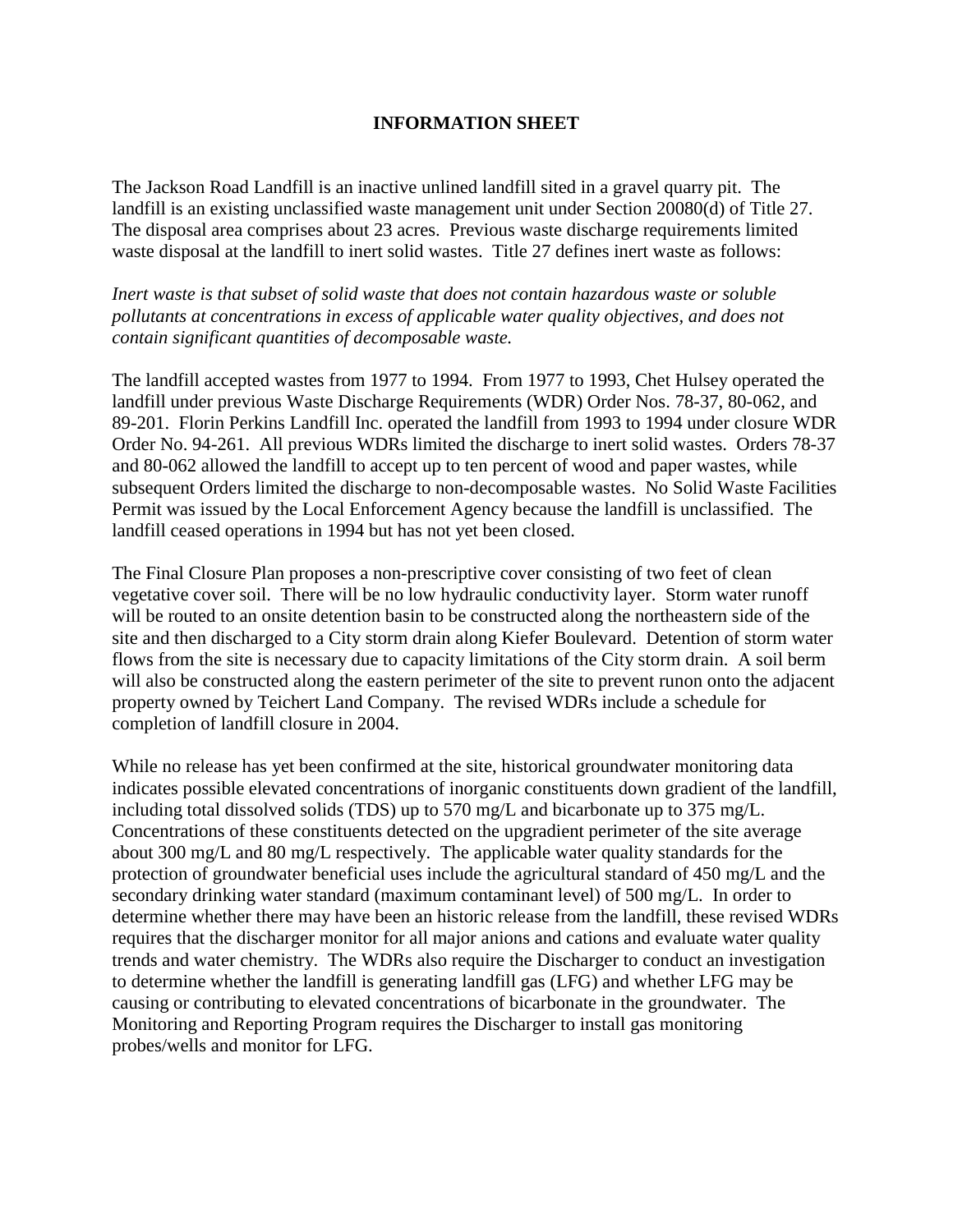### INFORMATION SHEET, ORDER NO. R5-2003-0075 -2-FLORIN PERKINS LANDFILL, INC. ET AL. JACKSON ROAD LANDFILL SACRAMENTO COUNTY

The site is in the Morrison Creek hydrologic area, tributary to the Sacramento River. Storm water flows in the site area captured in the City storm drain are discharged to the American River.

### AMENDED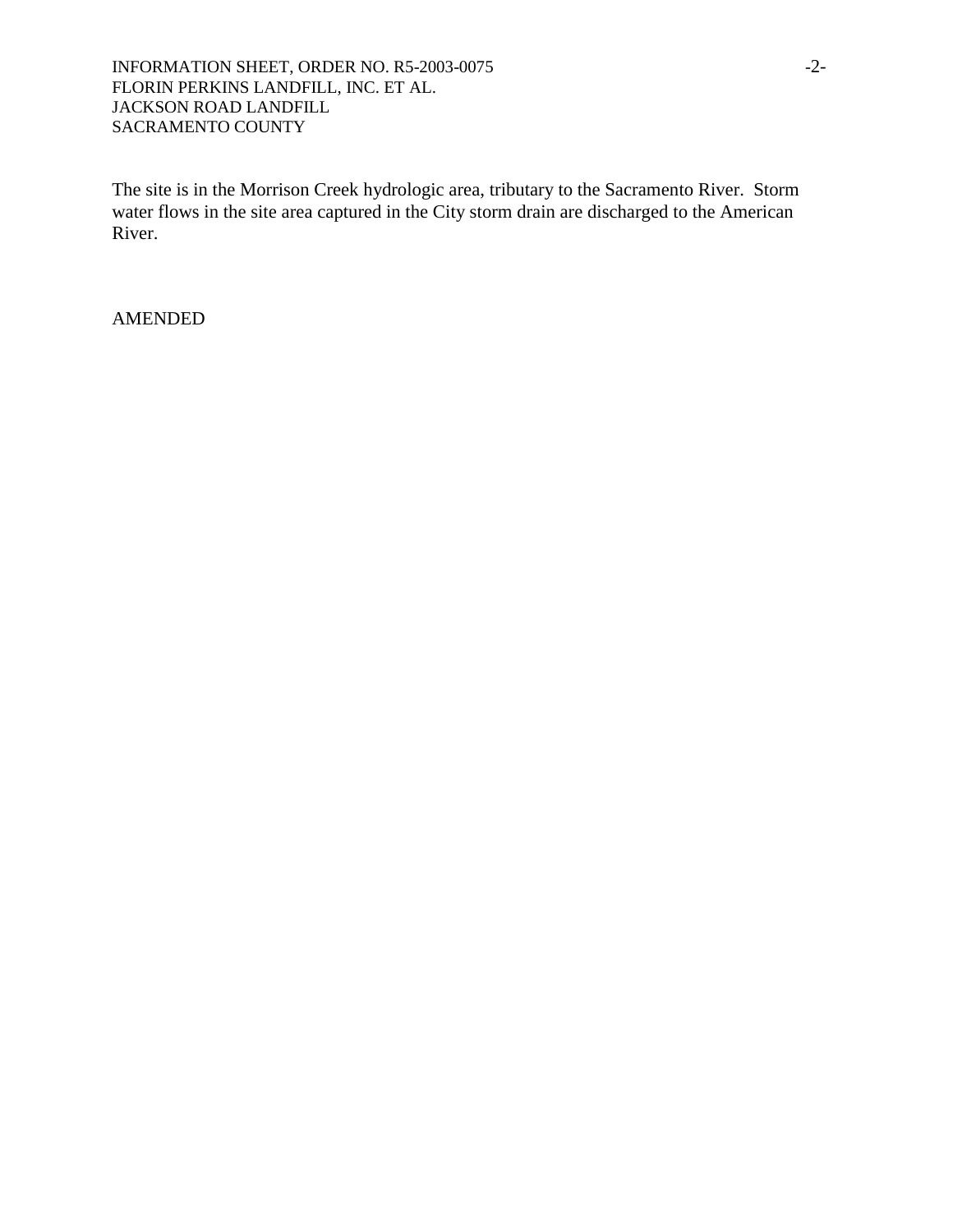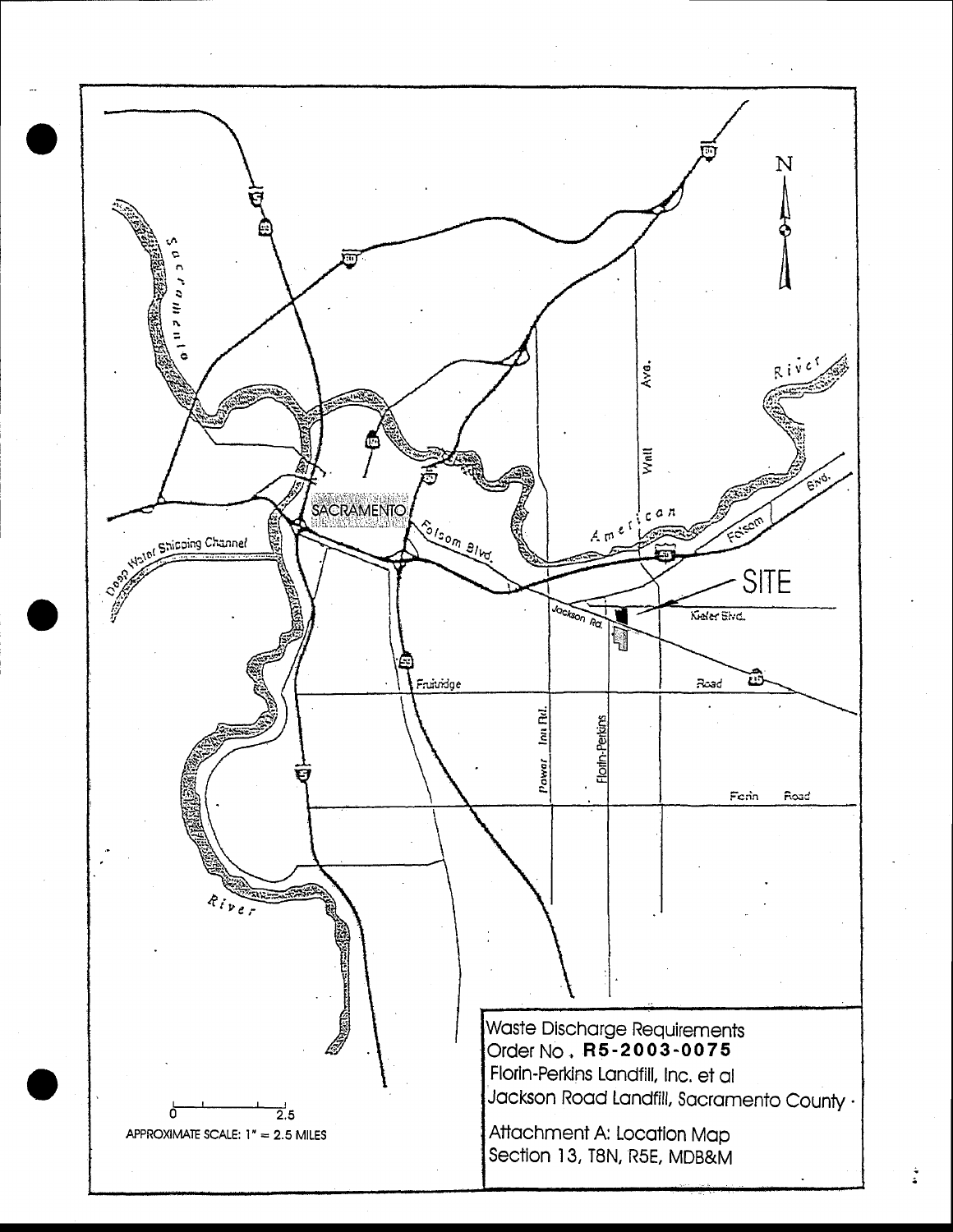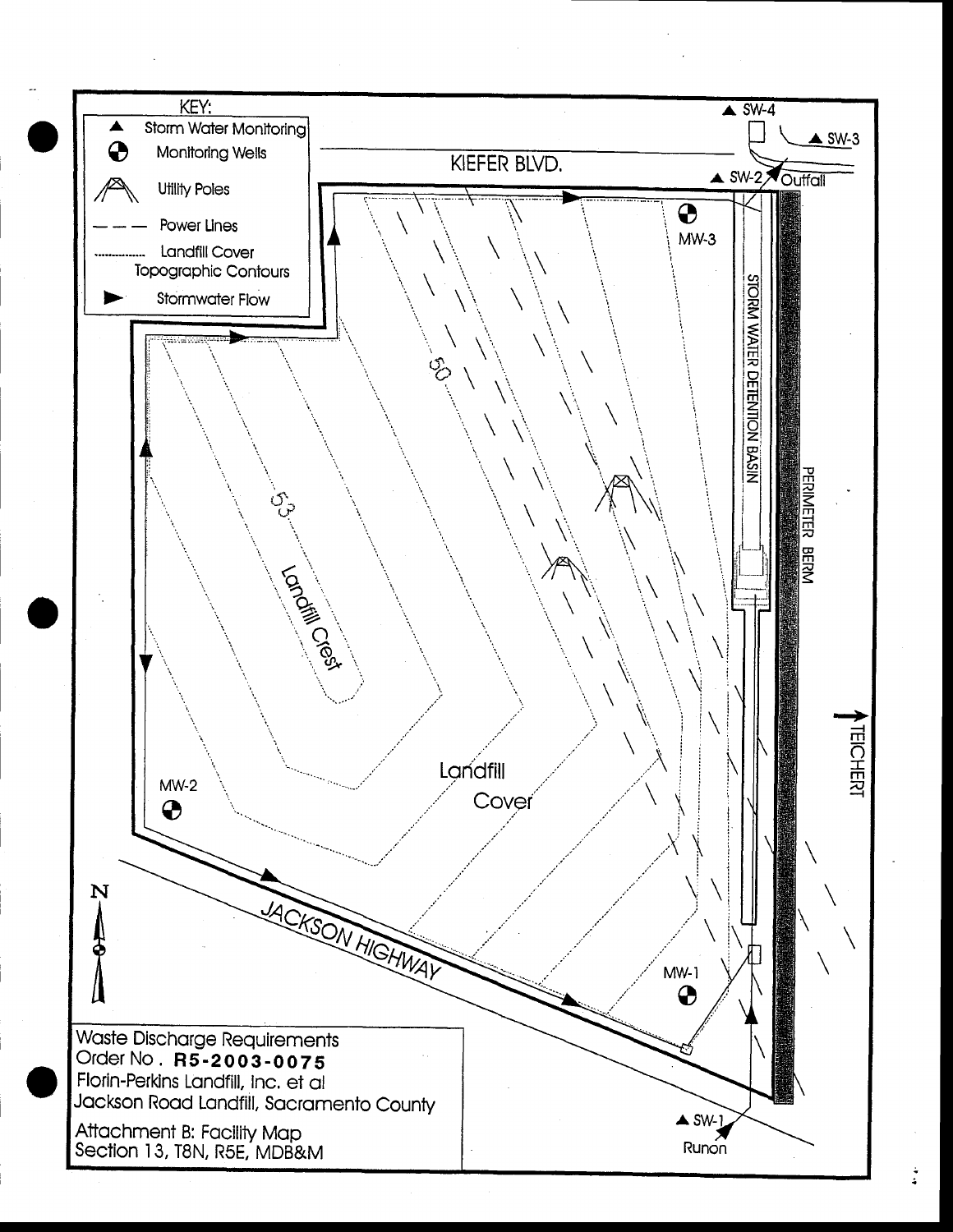### **ATTACHMENT C**

### MONITORING PARAMETERS & APPROVED USEPA ANALYTICAL METHODS

## **Field Parameters USEPA Test Method** pH 150.1 Specific conductance **2510** Temperature 2550 Turbidity 2130B Total Suspended Solids (surface water only) 2540D **General Minerals USEPA Test Method**  Total Dissolved Solids (TDS) 2540C Total Alkalinity 2310B Major Anions Bicarbonate 2310B<br>Chloride 300 (are 300 (anion scan)<br>300 (anion scan) Nitrate – Nitrogen<br>Sulfates 300 (anion scan) Major Cations Calcium 200.7 (trace method) Magnesium 200.7 (trace method)<br>Potassium 200.7 (trace method) Potassium 200.7 (trace method)<br>Sodium 200.7 (trace method)  $200.7$  (trace method) **Dissolved Inorganics/Metals** <sup>1</sup> **USEPA Test Method** Aluminum 6010 Antimony 6010 Arsenic 7061 Barium 6010 Beryllium 6010 Cadmium 6010 Chromium 6010 Chromium VI<sup>+</sup> 7197 Cobalt 6010 Copper 6010 Cyanide 9010  $Iron$  6010 Lead 7421 Manganese 6010 Mercury 7470 Molybdenum 200.7 (trace method) Nickel 7520 Selenium 7741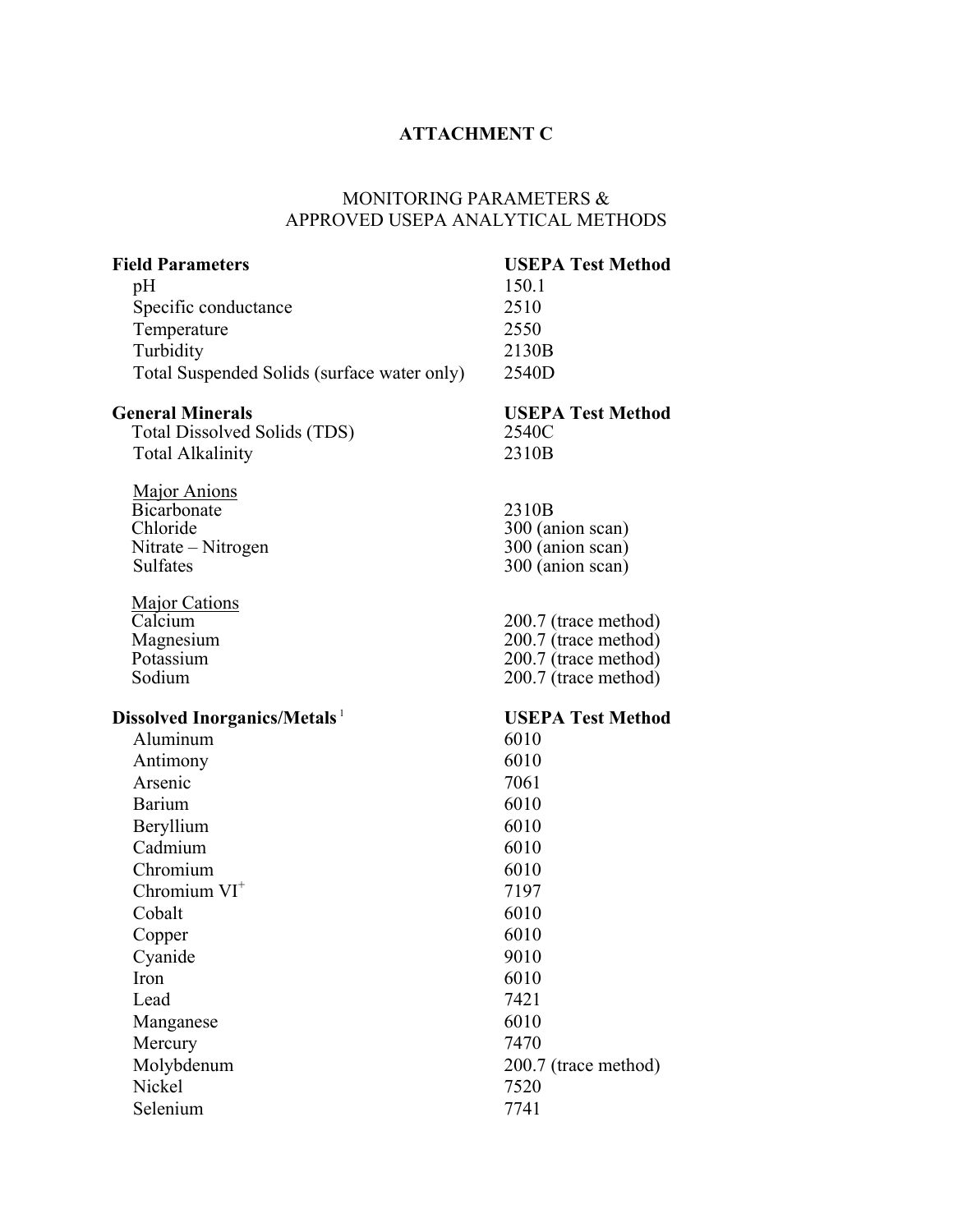### **ATTACHMENT C (CON'T)**

| Silver   | 6010 |
|----------|------|
| Sulfide  | 9030 |
| Thallium | 7841 |
| Tin      | 6010 |
| Vanadium | 6010 |
| Zinc     | 6010 |

1. All samples shall be field filtered prior to dissolved inorganics analysis.

 $\mathcal{L}_\text{max}$  , where  $\mathcal{L}_\text{max}$  and  $\mathcal{L}_\text{max}$ 

## **Volatile Organic Compounds (VOCs)**<sup>1</sup> (by USEPA Method 8260B):

Acetone Acetonitrile (Methyl cyanide) Acrolein Acrylonitrile Allyl chloride (3-Chloropropene) Benzene Bis(2-ethylhexyl) phthalate Bromochloromethane (Chlorobromomethane) Bromodichloromethane (Dibromochloromethane) Bromoform (Tribromomethane) Carbon disulfide Carbon tetrachloride Chlorobenzene Chloroethane (Ethyl chloride) Chloroform (Trichloromethane) Chloroprene Dibromochloromethane (Chlorodibromomethane) 1,2-Dibromo-3-chloropropane (DBCP) 1,2-Dibromoethane (Ethylene dribromide; EDB) o-Dichlorobenzene (1,2-Dichlorobenzene) m-Dichlorobenzene (1,3-Dichlorobenzene) p-Dichlorobenzene (1,4-Dichlorobenzene) trans- 1,4-Dichloro-2-butene Dichlorodifluoromethane (CFC 12) 1,1-Dichloroethane (Ethylidene chloride) 1,2-Dichloroethane (Ethylene dichloride) 1,1-Dichloroethylene (1,1-Dichloroethene; Vinylidene chloride) cis- 1,2-Dichloroethylene (cis- 1,2-Dichloroethene) trans- 1,2-Dichloroethylene (trans- 1,2-Dichloroethene) 1,2-Dichloropropane (Propylene dichloride)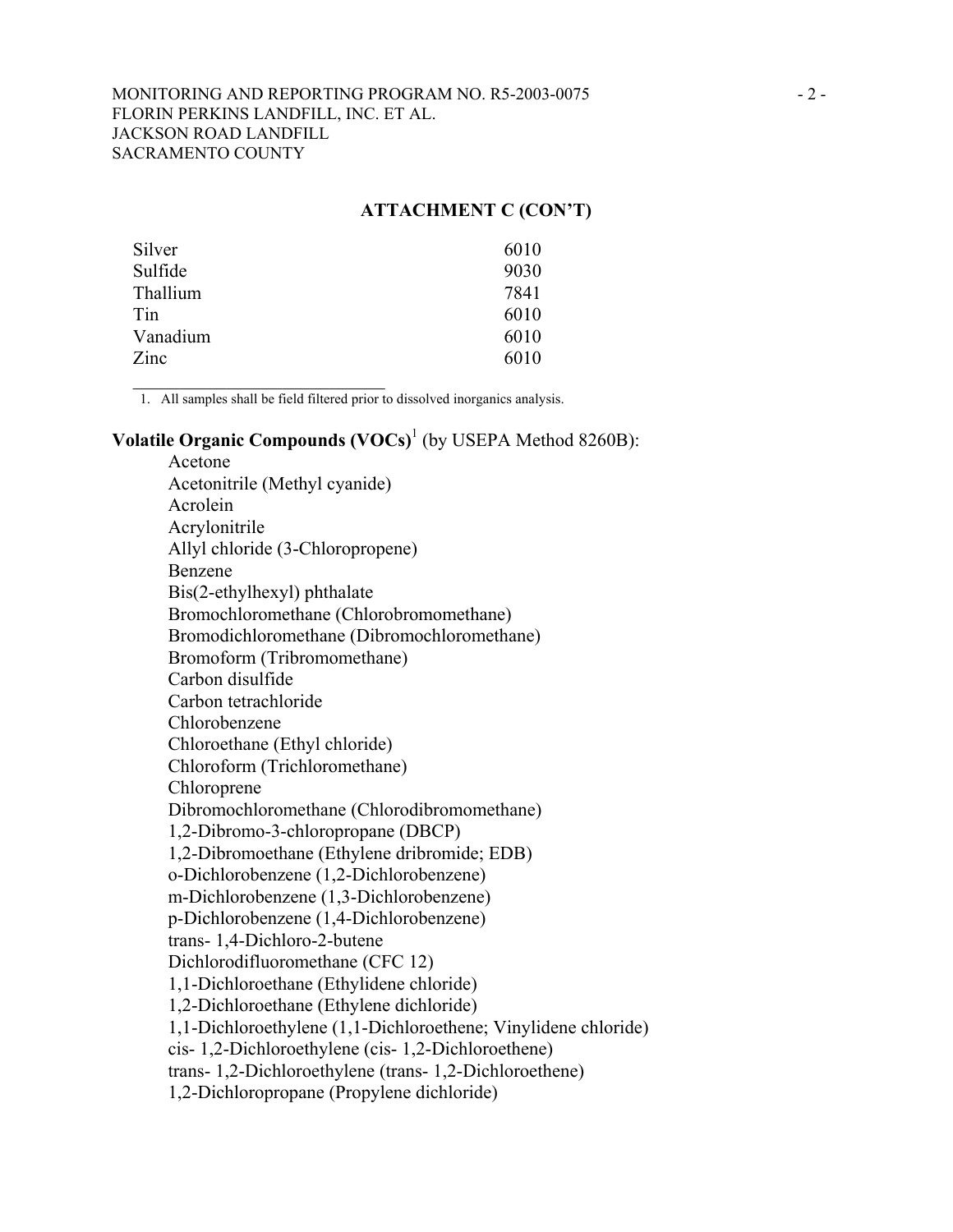### MONITORING AND REPORTING PROGRAM NO. R5-2003-0075 - 3 -FLORIN PERKINS LANDFILL, INC. ET AL. JACKSON ROAD LANDFILL SACRAMENTO COUNTY

### **ATTACHMENT C (CON'T)**

1,3-Dichloropropane (Trimethylene dichloride) 2,2-Dichloropropane (Isopropylidene chloride) 1,1 -Dichloropropene cis- l ,3-Dichloropropene trans- 1,3-Dichloropropene Ethylbenzene Hexachlorobutadiene 2-Hexanone (Methyl butyl ketone) Isobutyl alcohol Isodrin Methacrylonitrile Methyl bromide (Bromomethane) Methyl chloride (Chloromethane) Methyl ethyl ketone (MEK; 2-Butanone) Methyl iodide (Iodomethane) Methyl methacrylate Methyl tert-butyl ether (MTBE) 4-Methyl-2-pentanone (Methyl isobutyl ketone) Methylene bromide (Dibromomethane) Methylene chloride (Dichloromethane) Naphthalene Propionitrile (Ethyl cyanide) Styrene 1,1,1,2-Tetrachloroethane 1,1,2,2-Tetrachloroethane Tetrachloroethylene (Tetrachloroethene; Perchloroethylene; PCE) Toluene 1,2,4-Trichlorobenzene 1,1,1-Trichloroethane, Methylchloroform 1,1,2-Trichloroethane Trichloroethylene (Trichloroethene; TCE) Trichlorofluoromethane (CFC- 11) 1,2,3-Trichloropropane Vinyl acetate Vinyl chloride (Chloroethene) Xylene (total)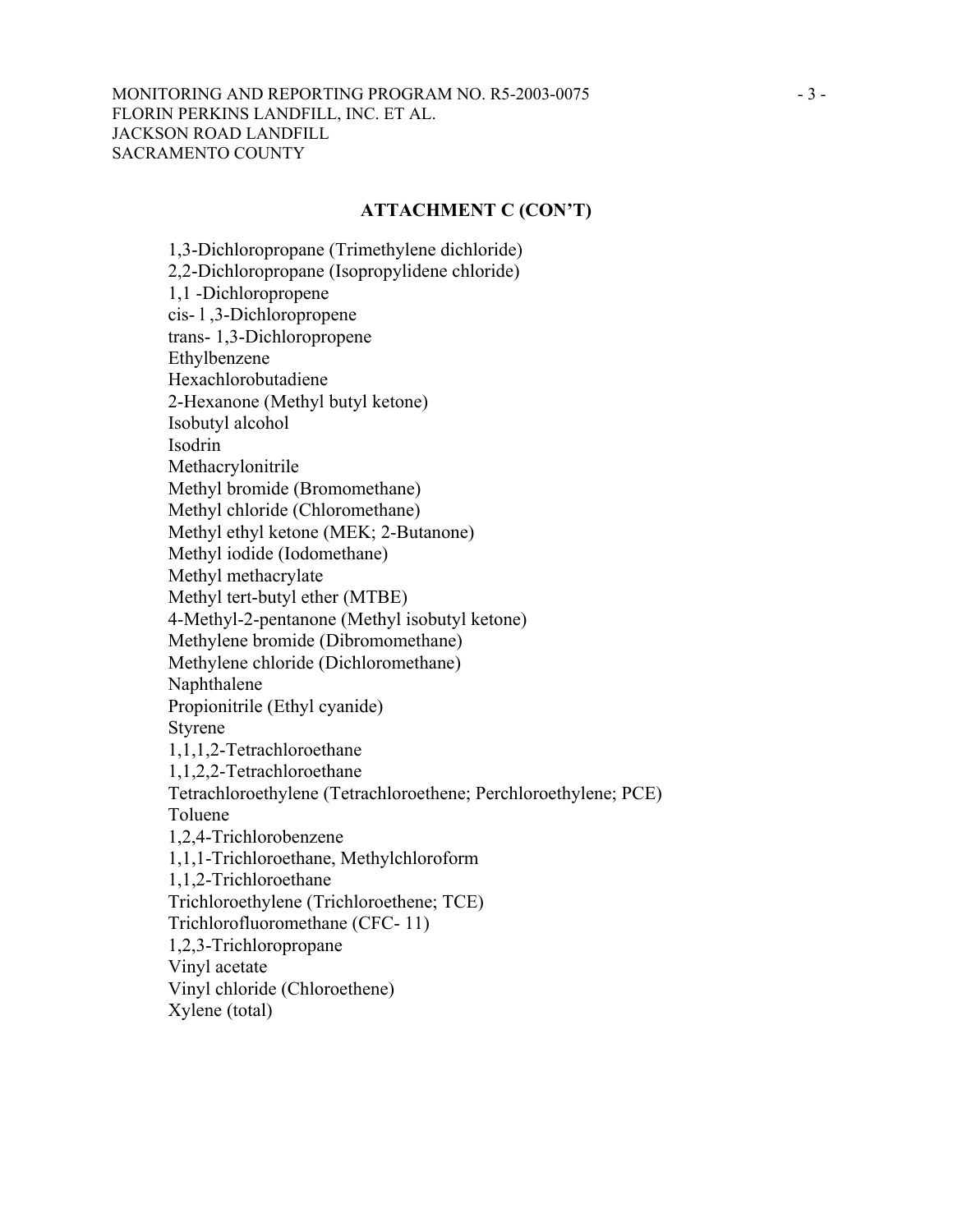## **ATTACHMENT D**

## CONSTlTUENTS OF CONCERN & APPROVED USEPA ANALYTICAL METHODS

| <b>Field Parameters</b>                     | <b>USEPA Test Method</b>             |
|---------------------------------------------|--------------------------------------|
| pH                                          | 150.1                                |
| Specific conductance                        | 2510                                 |
| Temperature                                 | 2550                                 |
| Turbidity                                   | 2130B                                |
| Total Suspended Solids (surface water only) | 2540D                                |
| <b>General Minerals</b>                     | <b>USEPA Test Method</b>             |
| <b>Total Dissolved Solids (TDS)</b>         | 2540C                                |
| <b>Total Alkalinity</b>                     | 2310B                                |
| <b>Major Anions</b>                         |                                      |
| Bicarbonate                                 | 2310B                                |
| Chloride                                    | 300 (anion scan)                     |
| Nitrate – Nitrogen<br><b>Sulfates</b>       | 300 (anion scan)<br>300 (anion scan) |
|                                             |                                      |
| <b>Other Anions</b><br>Carbonate            |                                      |
| <b>Bromide</b>                              | 2310B<br>300 (anion scan)            |
| Fluoride                                    | 300 (anion scan)                     |
| Nitrite – Nitrogen                          | 300 (anion scan)                     |
| Phosphate                                   | 300 (anion scan)                     |
| Sulfite                                     | 310.1                                |
| <b>Major Cations</b>                        |                                      |
| Calcium                                     | 200.7 (trace method)                 |
| Magnesium                                   | 200.7 (trace method)                 |
| Potassium                                   | 200.7 (trace method)                 |
| Sodium                                      | 200.7 (trace method)                 |
| <b>Other Cations</b>                        |                                      |
| Aluminum                                    | 200.7 (trace method)                 |
| Chromium                                    | 200.7 (trace method)                 |
| Cobalt                                      | 200.7 (trace method)                 |
| Copper                                      | 200.7 (trace method)                 |
| Iron                                        | 200.7 (trace method)                 |
| Lead                                        | 200.8 (trace method)                 |
| Manganese                                   | 200.7 (trace method)                 |
| Zinc                                        | 200.7 (trace method)                 |
|                                             |                                      |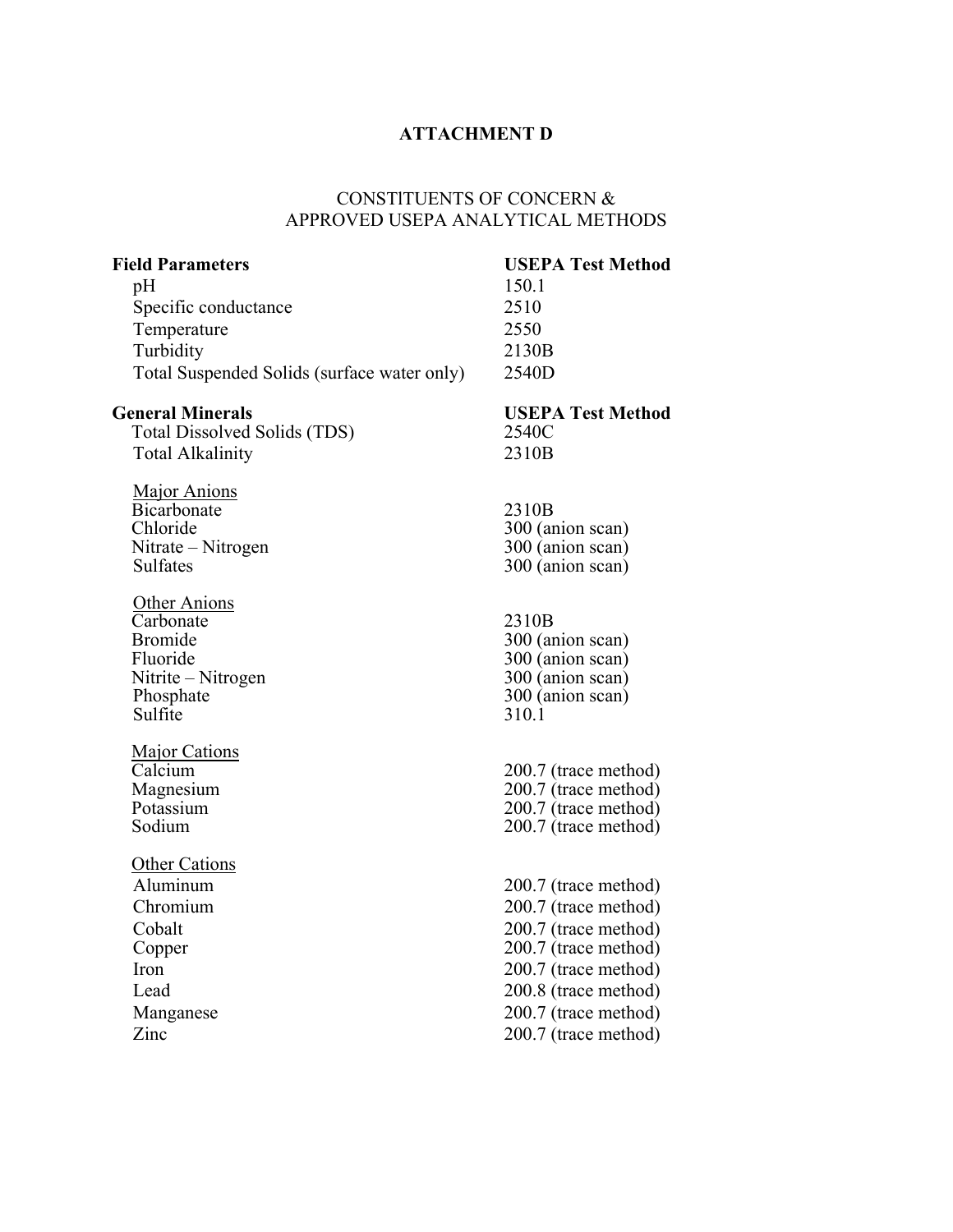### **ATTACHMENT D (CON'T)**

| <b>Dissolved Inorganics/Metals</b> 1 | <b>USEPA Test Method</b> |
|--------------------------------------|--------------------------|
| Aluminum                             | 6010                     |
| Antimony                             | 6010                     |
| Arsenic                              | 7061                     |
| <b>Barium</b>                        | 6010                     |
| Beryllium                            | 6010                     |
| Cadmium                              | 6010                     |
| Chromium                             | 6010                     |
| Chromium $VI^+$                      | 7197                     |
| Cobalt                               | 6010                     |
| Copper                               | 6010                     |
| Cyanide                              | 9010                     |
| Iron                                 | 6010                     |
| Lead                                 | 7421                     |
| Manganese                            | 6010                     |
| Mercury                              | 7470                     |
| Molybdenum                           | 200.7 (trace method)     |
| Nickel                               | 7520                     |
| Selenium                             | 7741                     |
| Silver                               | 6010                     |
| Sulfide                              | 9030                     |
| Thallium                             | 7841                     |
| Tin                                  | 6010                     |
| Vanadium                             | 6010                     |
| Zinc                                 | 6010                     |

1. Leachate, groundwater, and unsaturated zone samples shall be field filtered prior to dissolved analysis.

# **Volatile Organic Compounds (VOCs)<sup>1</sup>** (by USEPA Method 8260B):

 $\mathcal{L}_\text{max}$  , where  $\mathcal{L}_\text{max}$  and  $\mathcal{L}_\text{max}$ 

Acetone Acetonitrile (Methyl cyanide) Acrolein Acrylonitrile Allyl chloride (3-Chloropropene) Benzene Bis(2-ethylhexyl) phthalate Bromochloromethane (Chlorobromomethane) Bromodichloromethane (Dibromochloromethane) Bromoform (Tribromomethane) Carbon disulfide Carbon tetrachloride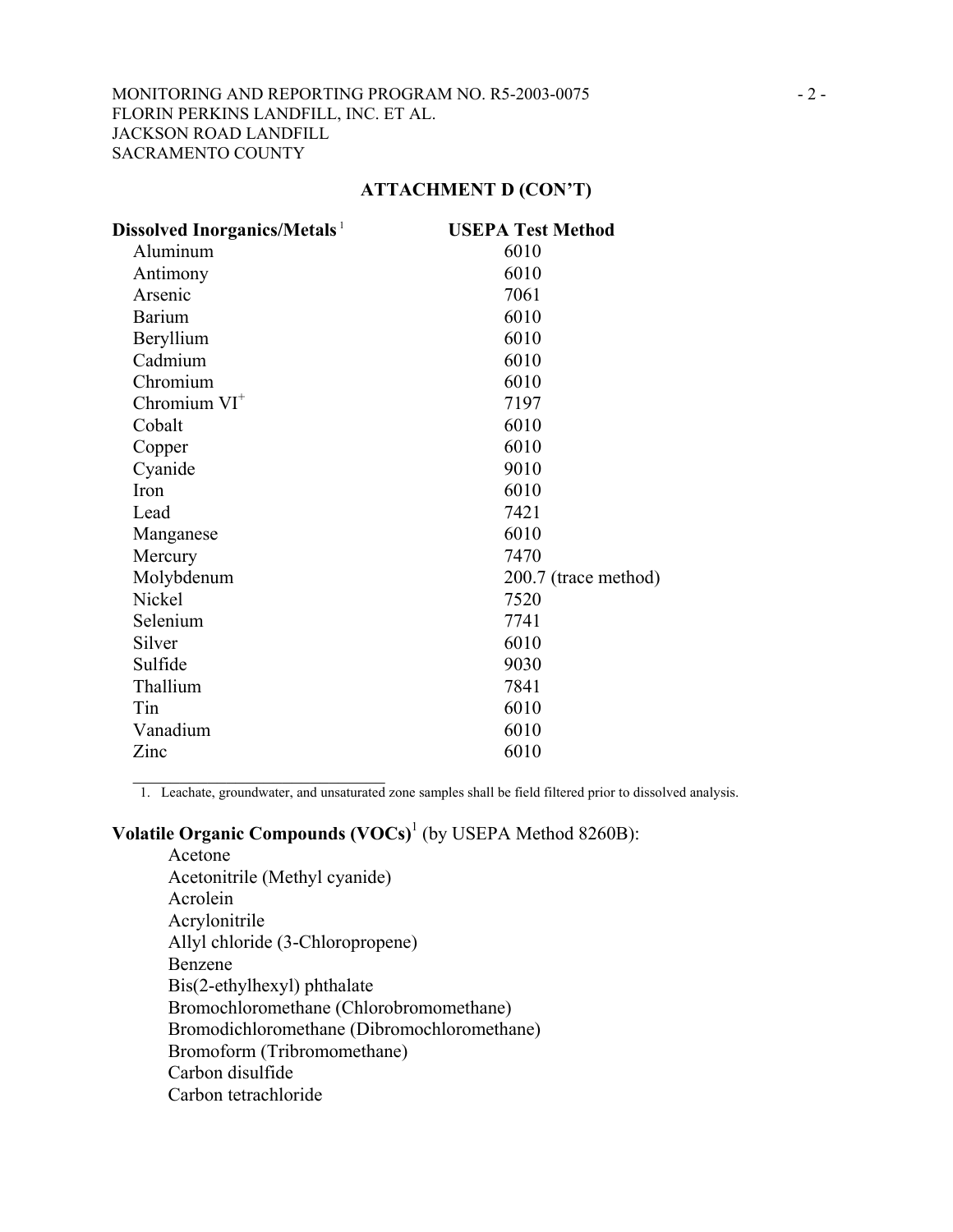### MONITORING AND REPORTING PROGRAM NO. R5-2003-0075 - 3 -FLORIN PERKINS LANDFILL, INC. ET AL. JACKSON ROAD LANDFILL SACRAMENTO COUNTY

#### **ATTACHMENT D (CON'T)**

Chlorobenzene Chloroethane (Ethyl chloride) Chloroform (Trichloromethane) Chloroprene Dibromochloromethane (Chlorodibromomethane) 1,2-Dibromo-3-chloropropane (DBCP) 1,2-Dibromoethane (Ethylene dribromide; EDB) o-Dichlorobenzene (1,2-Dichlorobenzene) m-Dichlorobenzene (1,3-Dichlorobenzene) p-Dichlorobenzene (1,4-Dichlorobenzene) trans- 1,4-Dichloro-2-butene Dichlorodifluoromethane (CFC 12) 1,1-Dichloroethane (Ethylidene chloride) 1,2-Dichloroethane (Ethylene dichloride) 1,1-Dichloroethylene (1,1-Dichloroethene; Vinylidene chloride) cis- 1,2-Dichloroethylene (cis- 1,2-Dichloroethene) trans- 1,2-Dichloroethylene (trans- 1,2-Dichloroethene) 1,2-Dichloropropane (Propylene dichloride) 1,3-Dichloropropane (Trimethylene dichloride) 2,2-Dichloropropane (Isopropylidene chloride) 1,1 -Dichloropropene cis- l ,3-Dichloropropene trans- 1,3-Dichloropropene Ethylbenzene Hexachlorobutadiene 2-Hexanone (Methyl butyl ketone) Isobutyl alcohol Isodrin Methacrylonitrile Methyl bromide (Bromomethane) Methyl chloride (Chloromethane) Methyl ethyl ketone (MEK; 2-Butanone) Methyl iodide (Iodomethane) Methyl methacrylate Methyl tert-butyl ether (MTBE) 4-Methyl-2-pentanone (Methyl isobutyl ketone) Methylene bromide (Dibromomethane) Methylene chloride (Dichloromethane) Naphthalene Propionitrile (Ethyl cyanide) Styrene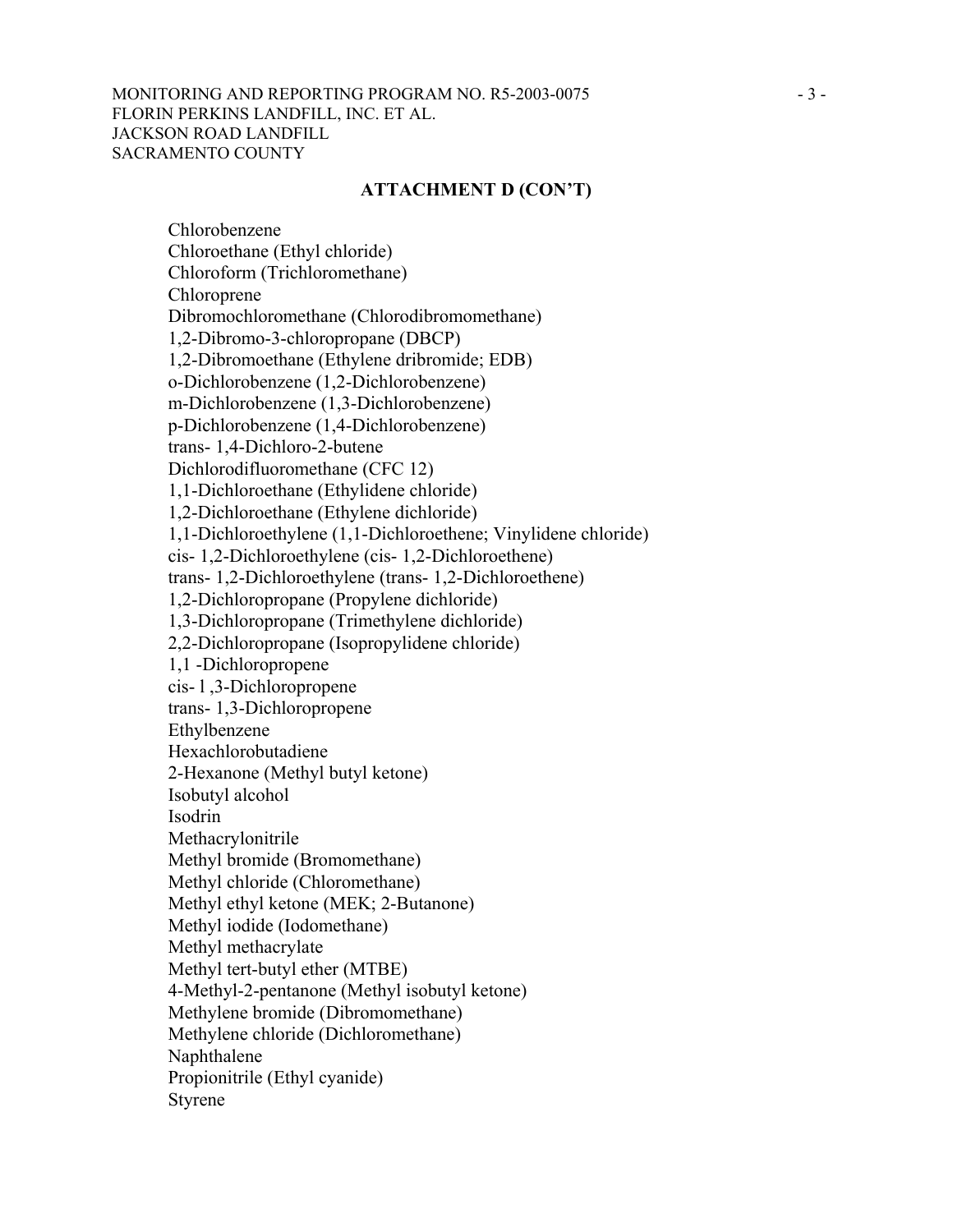### MONITORING AND REPORTING PROGRAM NO. R5-2003-0075 - 4 -FLORIN PERKINS LANDFILL, INC. ET AL. JACKSON ROAD LANDFILL SACRAMENTO COUNTY

#### **ATTACHMENT D (CON'T)**

1,1,1,2-Tetrachloroethane 1,1,2,2-Tetrachloroethane Tetrachloroethylene (Tetrachloroethene; Perchloroethylene; PCE) Toluene 1,2,4-Trichlorobenzene 1,1,1-Trichloroethane, Methylchloroform 1,1,2-Trichloroethane Trichloroethylene (Trichloroethene; TCE) Trichlorofluoromethane (CFC- 11) 1,2,3-Trichloropropane Vinyl acetate Vinyl chloride (Chloroethene) Xylene (total)

### **Semivolatile Organic Compounds** (USEPA Method 8270 - base, neutral, & acid extractables):

Acenaphthene Acenaphthylene Acetophenone 2-Acetylaminofluorene (2-AAF) Aldrin 4-Aminobiphenyl Anthracene Benzo[a]anthracene (Benzanthracene) Benzo[b]fluoranthene Benzo[k]fluoranthene Benzo[g,h,i]perylene Benzo[a]pyrene Benzyl alcohol alpha-BHC beta-BHC delta-BHC gamma-BHC (Lindane) Bis(2-chloroethoxy)methane Bis(2-chloroethyl) ether (Dichloroethyl ether) Bis(2-chloro-1-methyethyl) ether (Bis(2-chloroisopropyl) ether; DCIP) 4-Bromophenyl phenyl ether Butyl benzyl phthalate (Benzyl butyl phthalate) Chlordane p-Chloroaniline Chlorobenzilate p-Chloro-m-cresol (4-Chloro-3-methylphenol)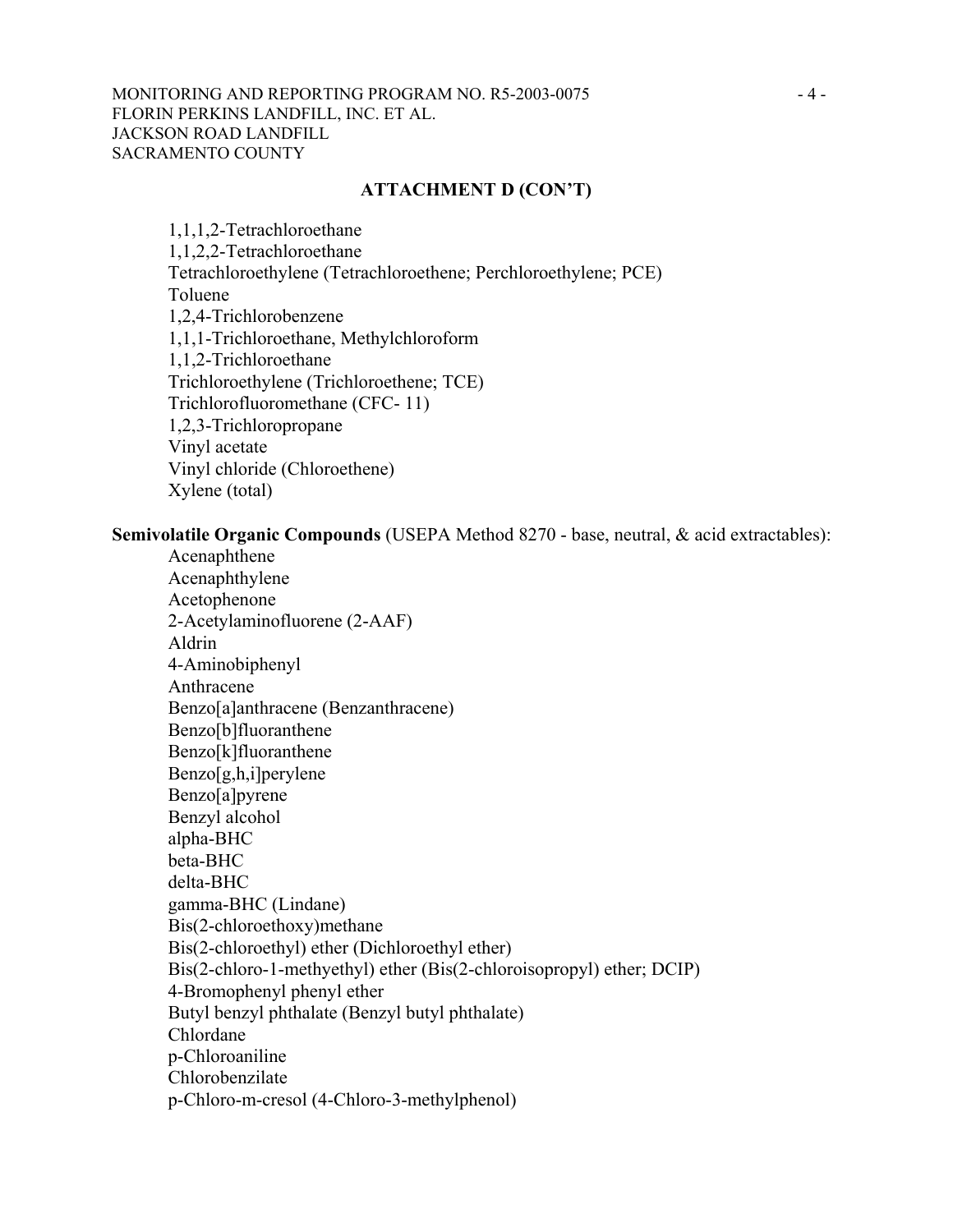### MONITORING AND REPORTING PROGRAM NO. R5-2003-0075 - 5 -FLORIN PERKINS LANDFILL, INC. ET AL. JACKSON ROAD LANDFILL SACRAMENTO COUNTY

#### **ATTACHMENT D (CON'T)**

2-Chloronaphthalene 2-Chlorophenol 4-Chlorophenyl phenyl ether Chrysene o-Cresol (2-methylphenol) m-Cresol (3-methylphenol) p-Cresol (4-methylphenol) 4,4'-DDD 4,4'-DDE 4,4'-DDT Diallate Dibenz[a,h]anthracene Dibenzofuran Di-n-butyl phthalate o-Dichlorobenzene (1,2-Dichlorobenzene) m-Dichlorobenzene (1,3-Dichlorobenzene) p-Dichlorobenzene (1,4-Dichlorobenzene) 3,3'-Dichlorobenzidine 2,4-Dichlorophenol 2,6-Dichlorophenol Dieldrin Diethyl phthalate p-(Dimethylamino)azobenzene 7,12-Dimethylbenz[a]anthracene 3,3'-Dimethylbenzidine 2,4-Dimehtylphenol (m-Xylenol) Dimethyl phthalate m-Dinitrobenzene 4,6-Dinitro-o-cresol (4,6-Dinitro-2-methylphenol) 2,4-Dinitrophenol 2,4-Dinitrotoluene 2,6-Dinitrotoluene Di-n-octyl phthalate Diphenylamine Endosulfan I Endosulfan II Endosulfan sulfate Endrin Endrin aldehyde Ethyl methacrylate Ethyl methanesulfonate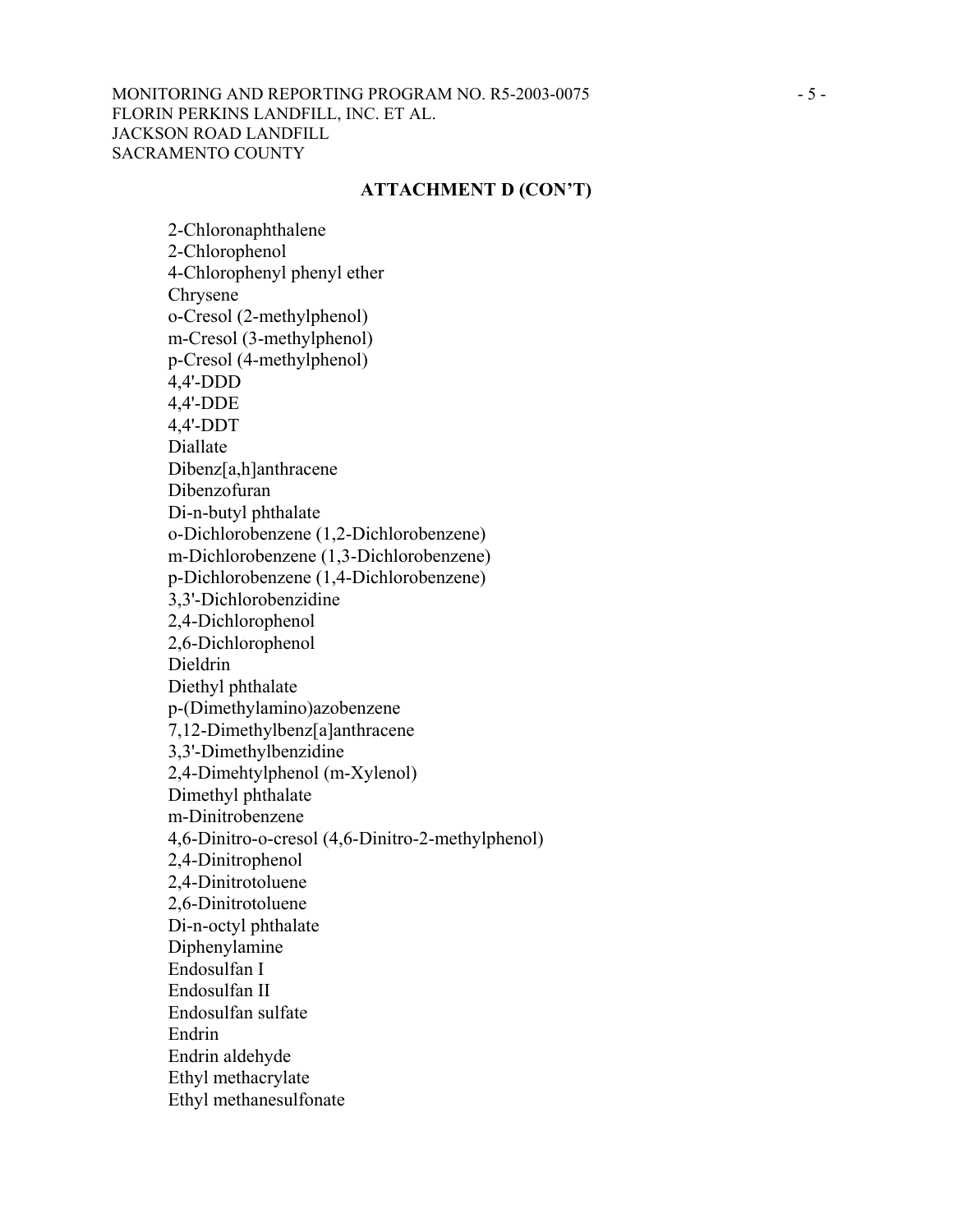### MONITORING AND REPORTING PROGRAM NO. R5-2003-0075 - 6 -FLORIN PERKINS LANDFILL, INC. ET AL. JACKSON ROAD LANDFILL SACRAMENTO COUNTY

#### **ATTACHMENT D (CON'T)**

Famphur Fluoranthene Fluorene Heptachlor Heptachlor epoxide Hexachlorobenzene Hexachlorobutadiene Hexachlorocyclopentadiene Hexachloroethane Hexachloropropene Indeno(1,2,3-c,d)pyrene Isophorone Isosafrole Kepone Methapyrilene Methoxychlor 3-Methylcholanthrene Methyl methanesulfonate 2-Methylnaphthalene Naphthalene 1,4-Naphthoquinone 1-Naphthylamine 2-Naphthylamine o-Nitroaniline (2-Nitroaniline) m-Nitroaniline (3-Nitroaniline) p-Nitroaniline (4-Nitroaniline) Nitrobenzene o-Nitrophenol (2-Nitrophenol) p-Nitrophenol (4-Nitrophenol) N-Nitrosodi-n-butylamine (Di-n-butylnitrosamine) N-Nitrosodiethylamine (Diethylnitrosamine) N-Nitrosodimethylamine (Dimethylnitrosamine) N-Nitrosodiphenylamine (Diphenylnitrosamine) N-Nitrosodipropylamine (N-Nitroso-N-dipropylamine; Di-n-propylnitrosamine) N-Nitrosomethylethylamine (Methylethylnitrosamine) N-Nitrosopiperidine N-Nitrosospyrrolidine 5-Nitro-o-toluidine Pentachlorobenzene Pentachloronitrobenzene (PCNB) Pentachlorophenol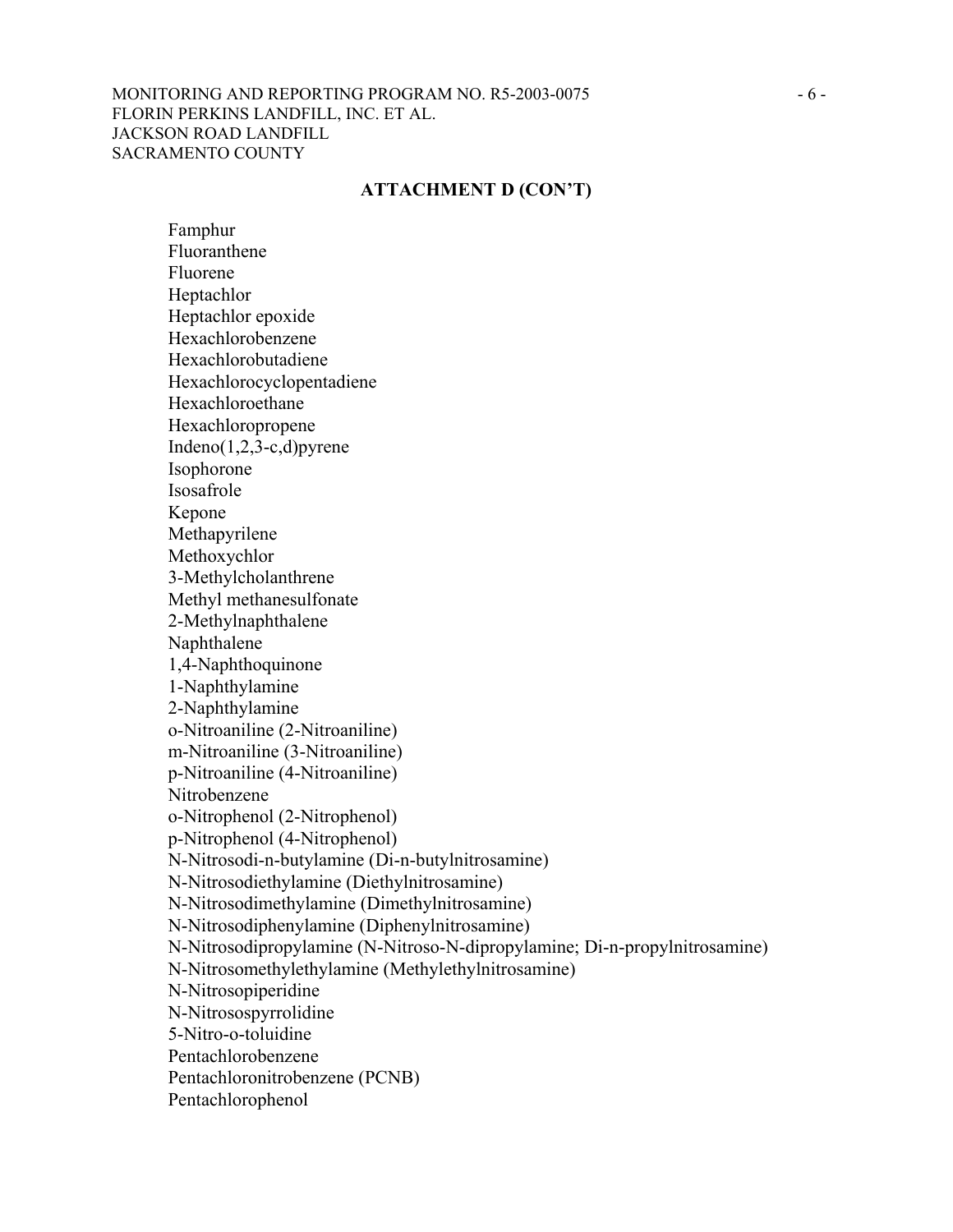### MONITORING AND REPORTING PROGRAM NO. R5-2003-0075 - 7 -FLORIN PERKINS LANDFILL, INC. ET AL. JACKSON ROAD LANDFILL SACRAMENTO COUNTY

### **ATTACHMENT D (CON'T)**

Phenacetin Phenanthrene Phenol p-Phenylenediamine Polychlorinated biphenyls (PCBs; Aroclors) Pronamide Pyrene Safrole 1,2,4,5-Tetrachlorobenzene 2,3,4,6-Tetrachlorophenol o-Toluidine Toxaphene 1,2,4-Trichlorobenzene 2,4,5-Trichlorophenol 2,4,6-Trichlorophenol 0,0,0-Triethyl phosphorothioate sym-Trinitrobenzene

#### **Organophosphorus Pesticides** (USEPA Method 8141A):

0,0-Diethyl 0-2-pyrazinyl phosphorothioate (Thionazin) Dimethoate Disulfoton Methyl parathion (Parathion methyl) Parathion Phorate

## **Chlorinated Herbicides (USEPA Method 8151):**

2,4-D (2,4-Dichlorophenoxyacetic acid) Dinoseb (DNBP; 2-sec-Butyl-4,6-dinitrophenol) Silvex (2,4,5-Trichlorophenoxypropionic acid; 2,4,5-TP) 2,4,5-T (2,4,5-Trichlorophenoxyacetic acid)